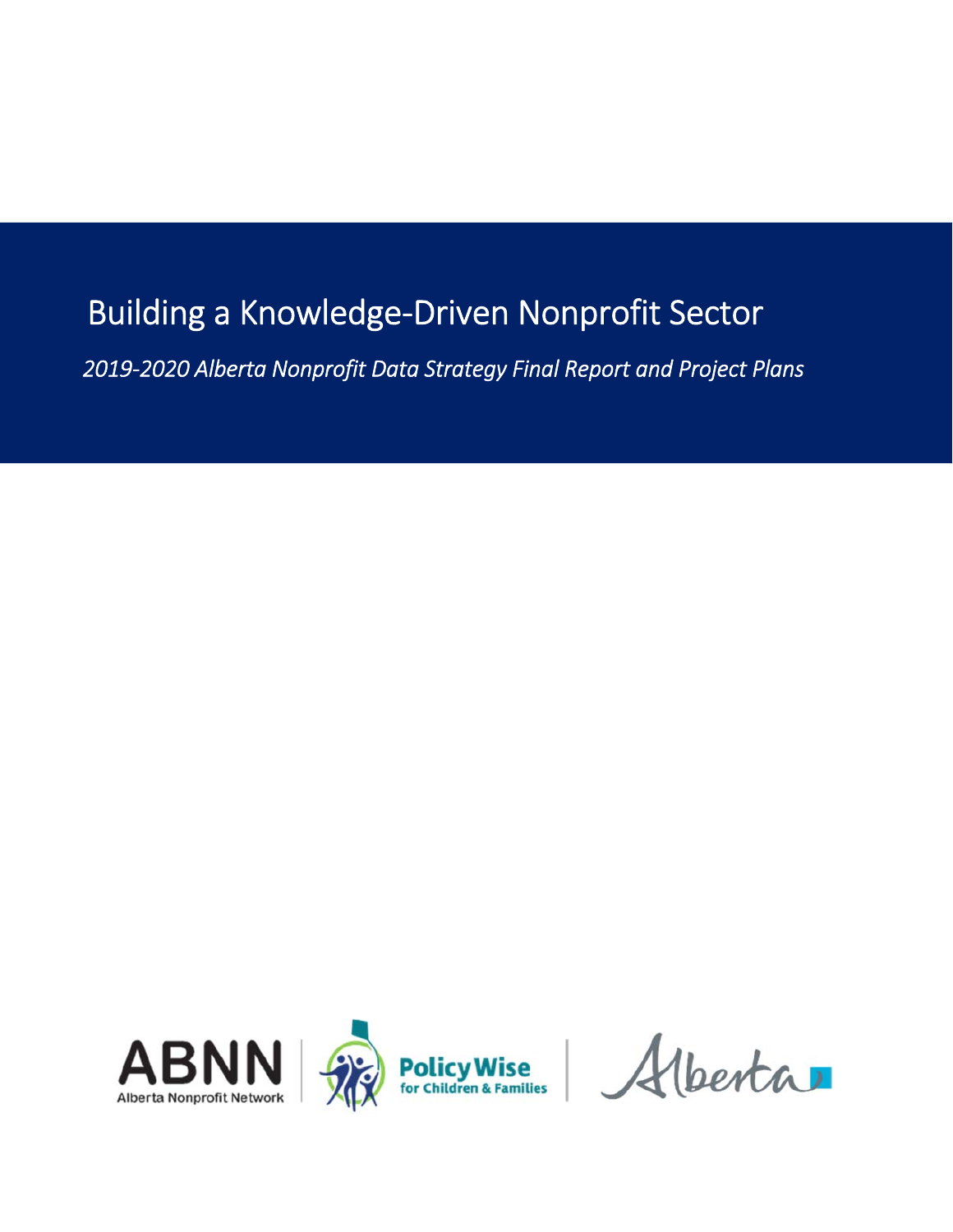## Acknowledgments

#### PRIMARY CONTRIBUTORS

Rebecca Taylor, MA; Jason Lau, PhD.; & Xinjie Cui, PhD.

#### PROJECT SPONSORS

PolicyWise for Children & Families, Government of Alberta Ministry of Culture, Multiculturalism & Tourism.

#### ACKNOWLEDGEMENTS

It is with thanks we acknowledge the many individuals and organizations who have contributed their wisdom, experience, and perspectives to this project. This project was built on collaborative learning, and we would like to thank the agencies and their partners who worked on the Alberta Nonprofit Data Strategy in 2019‐2020.

Thank you to the Alberta Nonprofit Network Data Strategy Steering Committee for their direction and invaluable feedback over the course of this project:

 Robyn Blackadar (PolicyWise), Russ Dahms & Gemma Dunn (Edmonton Chamber of Voluntary Organizations), Anne Davidson & Bill Hodgins (Alberta Culture, Multiculturalism & Status of Women), Ivan Sierralta (Vibrant Communities Calgary), Arden Casault & Eileen Joly (Service Alberta), and Mark Diner (Alberta Innovates), and Alex Draper (Social Enterprise Fund).

On behalf of the Alberta Nonprofit Network (ABNN), PolicyWise would like to thank the following staff and organizations for their thoughtful engagement and dedicated work on the following Task Teams:

Government of Alberta Data Task Team:

Bill Hodgins (Alberta Culture, Multiculturalism, and Status of Women), Shelley Ross (Alberta Libraries), Susan Morrisey (Edmonton Social Planning Council), Carol MacKay‐Matak (Service Alberta), and Hero Laird (Volunteer Alberta).

Newcomer Data Task Team:

Sarosh Rizvi (Alberta Association of Immigrant Serving Agencies), Sharon Yeo (Catholic Social Services), Kirsten Mah (Edmonton Mennonite Centre for Newcomers), Louise Ye (M.A.P.S. Alberta Capital Region), Yvonne Cui (Multicultural Health Brokers), Omar Yaqub (Islamic Family and Social Services Association), Alex Draper (Social Enterprise Fund) and Cesar Suva (TIES).

Data Hub Task Team: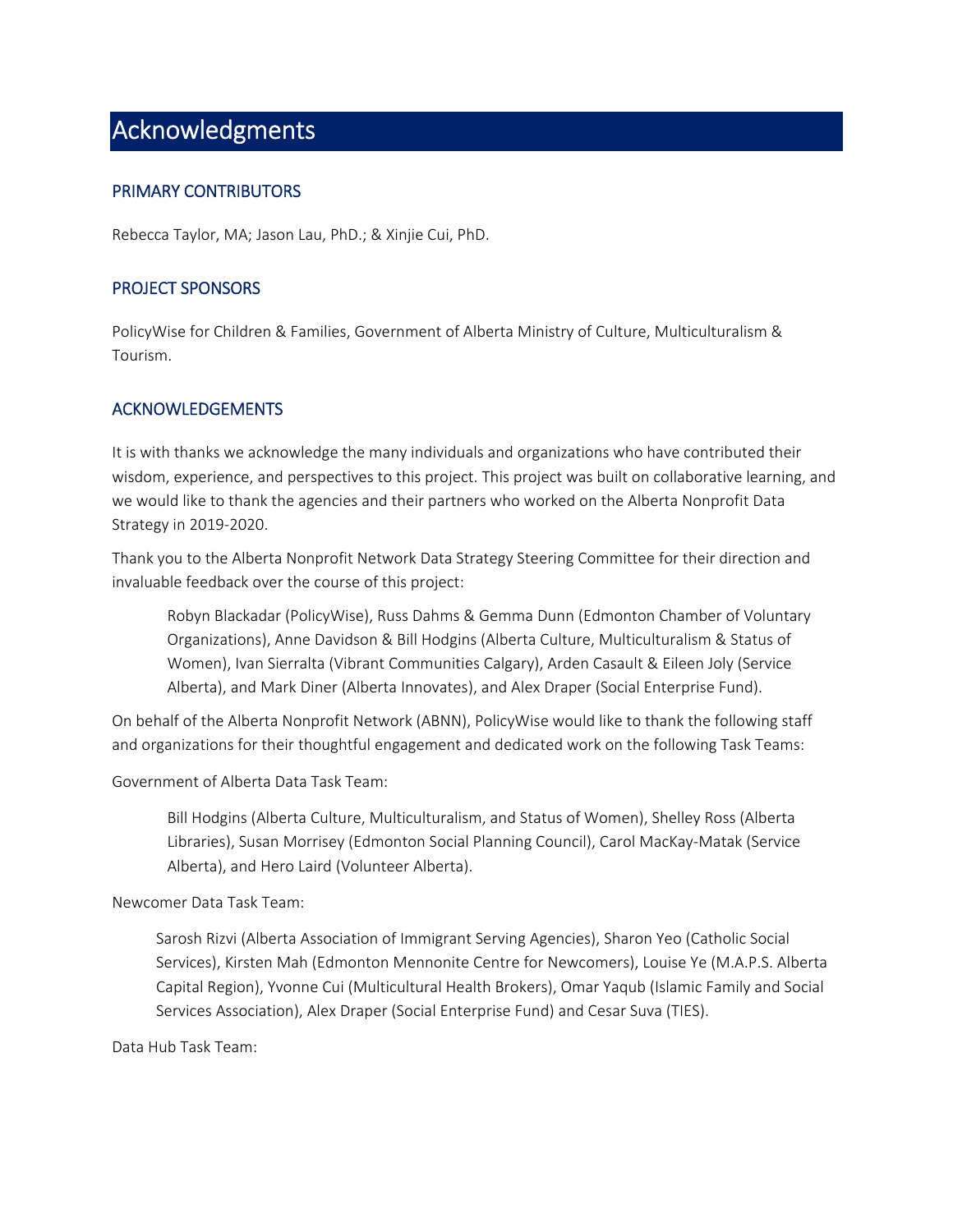Shelly Sohi (Alberta Data Institute), Emma Potter (Canadian Mental Health Association Edmonton Region), Paige Reeves (Skills Society), Charles Buchanan (Technology Helps), Aileen Burke (Volunteer Lethbridge), and Ryan Burns (YYC Data Collective).

## SUGGESTED CITATION

Taylor, Rebecca; Lau, Jason; Cui, Xinjie. (2020). *Building a Knowledge‐Driven Nonprofit Sector: 2019‐2020 Final Report and Project Plans*. Edmonton: PolicyWise for Children & Families.

#### SHARING GUIDELINES

It is the hope of all those who contributed to this project that these findings are shared and used to benefit others and inform policy and practice to improve child, family, and community well-being. PolicyWise asks the intent and quality of the work is retained; therefore, PolicyWise for Children & Families must be acknowledged in the following ways:

- In all published articles, power point presentations, websites, signage or other presentations of projects as: *Building a Knowledge‐Driven Nonprofit Sector: 2019‐2020 Final Report and Project Plan, by PolicyWise for Children & Families.*
- All logos must be used in conjunction with this acknowledgement in all of the above instances.
- This product and content included in it may not be used for commercial purposes.
- No derivative works and publications. You may not alter, transform, or build upon this material without permission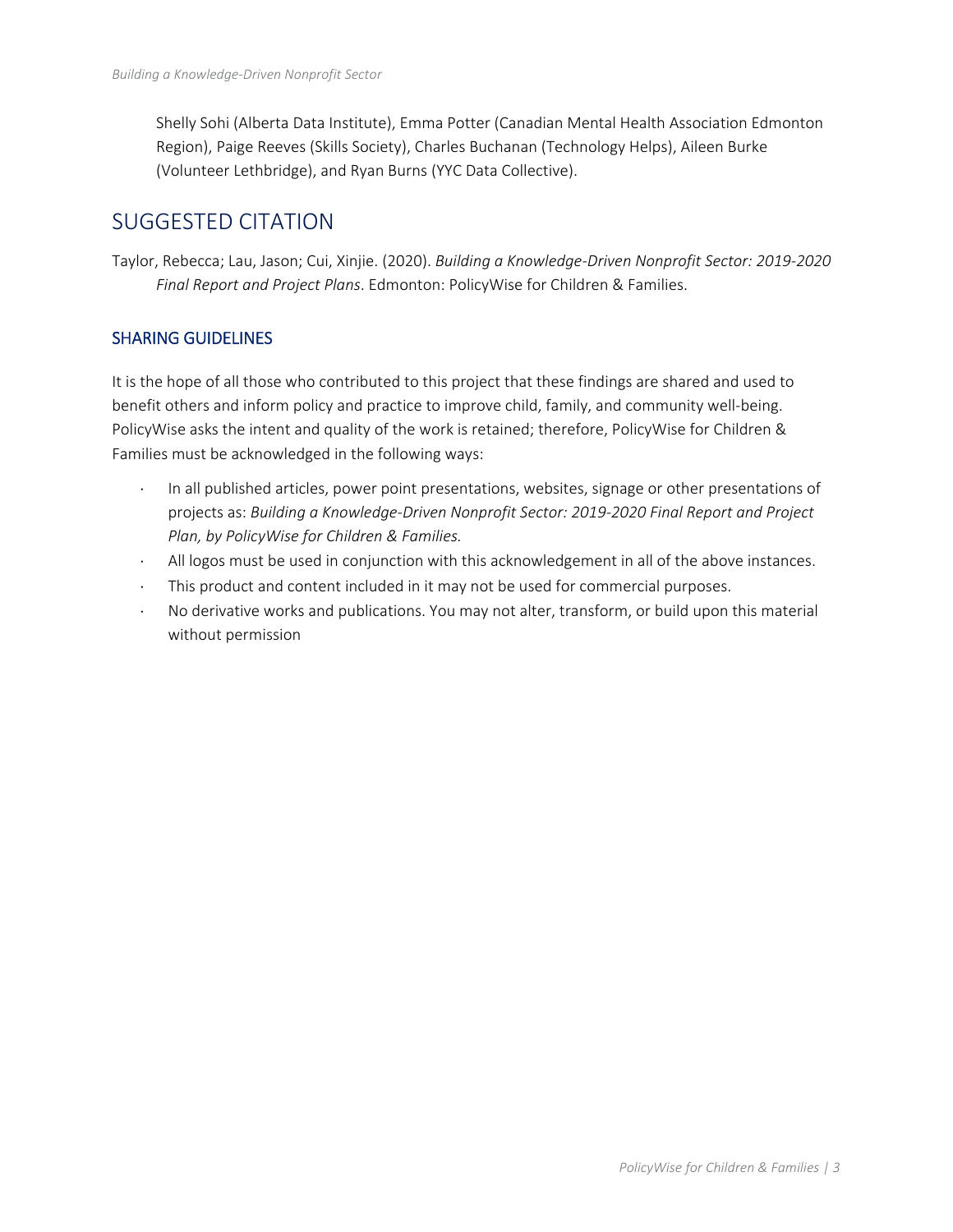## Executive Summary

The Alberta Nonprofit Data Strategy was launched in 2018 to enhance the nonprofit and voluntary sector's use of data. The Alberta Nonprofit Network (ABNN)<sup>1</sup>, took on the leadership role in the development of the Strategy in 2019, given its ability to connect with and represent the sector. Creating a data strategy is one of four province‐wide collaborative efforts under the ABNN.

There are many data champions within the nonprofit and voluntary sector advocating for more strategic use of data. Stakeholders have expressly stated that having the right information at the right time better equips nonprofit and voluntary organizations to:

- Advocate for system‐level changes;
- Better understand, measure, and communicate impact;
- Make evidence‐based decisions;
- Drive program and organizational outcomes; and
- Answer key organizational, community, and sectoral questions.

Moving toward the strategic use of data and evidence in the sector requires coordinated efforts and stakeholder buy‐in. The Alberta Nonprofit Data Strategy brings together partners from government, funding organizations, and the nonprofit and voluntary sector to understand and improve the ways in which the sector leverages data. This year, with direction and oversight from the ABNN Data Strategy Steering Committee, PolicyWise convened three topic‐specific Task Teams. Along with our government partners25 representatives from the disability, mental health, volunteer, technology and data, libraries, and immigrant and refugee sectors came together to collaborate on and advance the data strategy. The unique contributions from this diverse set of partners demonstrates the importance and relevance of this work.

From November 2019 to March 2020, each task team engaged the nonprofit sector and developed recommendations for action. The Data Hub Task Team researched national and international data platforms, and interviewed data hub moderators to develop a data hub model to best meet the needs of the Alberta nonprofit sector. The Newcomer Task Team scanned for current data initiatives in the Immigrant and Refugee sector, and the nonprofit sector more broadly in Alberta to document learnings from exemplars and assess gaps. The Government of Alberta (GoA) Data Task Team surveyed the nonprofit sector to better understand what the sector considered as high-value data, and matched those responses with data on the GoA Open Portal.

Eight projects of varying scale were developed through the work of Task Teams and key informant suggestions. Projects are intentionally designed to be developed further and launched by collaboratives and organizations big and small within this sector‐wide effort. Leveraging existing projects and identifying additional funding opportunities are critical to the implementation of these projects as well. The projects proposed (see below) target data capacity building, data sharing, nonprofit organization data, Government of Alberta data, and the development of an Alberta Nonprofit Data Hub.

<sup>1</sup> https://albertanonprofits.ca/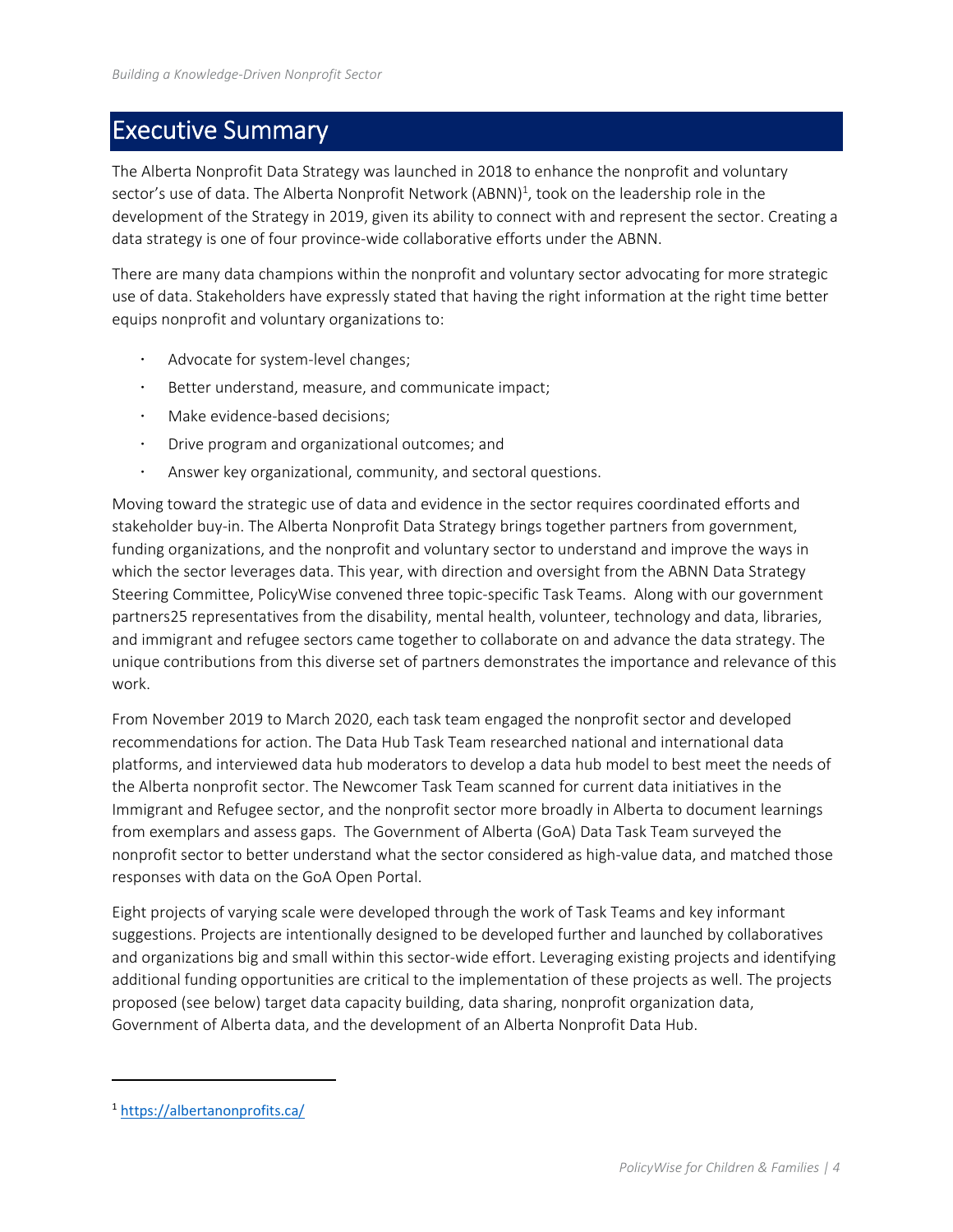Demonstration User Stories partners nonprofit organizations with community data experts to support the nonprofit sector's use of available Government of Alberta data.

Open Data Capacity Building is a training series that supports nonprofits to work with data they identify as valuable. The creation of infographics and creating intake forms for the organizational use of data are two examples that could be incorporated into training.

An Open Data Competition is modelled after projects advanced by Open Canada and Service Nova Scotia to enhance awareness and use of valuable open data.

The Knowledge Hub is the first stage in a two-stage data hub model. This online platform will bridge organizations with capacity building opportunities, create opportunities to share data, and access data support.

Tip & Tricks partners nonprofit organizations with community-based data experts to create and disseminate tips on the specific uses of open data in the nonprofit context to build an engaged network of people that regularly use data together.

The Data Librarian is a data support and expertise mechanism supporting nonprofits to access timely information and data support.

Resource Sharing & Engagement will mobilize knowledge gained thus far in the Alberta Nonprofit Data Strategy through sharing of known resources and tools.

Data Entry is Caring Campaign aims to shift the message of data collection from a bureaucratic burden to an action of care within nonprofit organizations.

Our 2019‐2020 Final Report further details the Alberta Nonprofit Data Strategy's progress, and informs our three‐year strategy to sustain momentum. Collectively, partners will continue to come together to support and enhance the strategic use of data by the nonprofit and voluntary sector, and ultimately build a knowledge‐driven nonprofit and voluntary sector.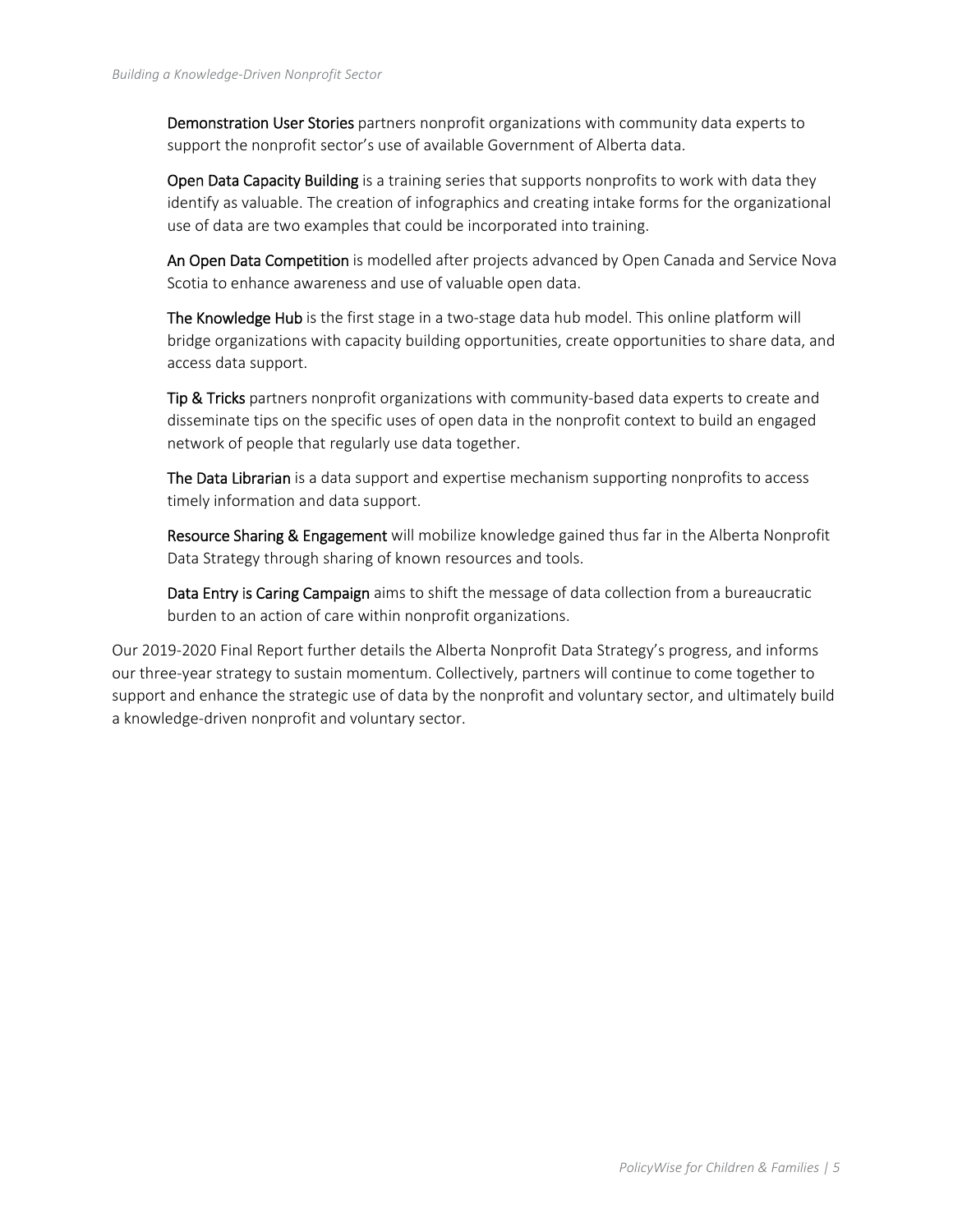# Table of Contents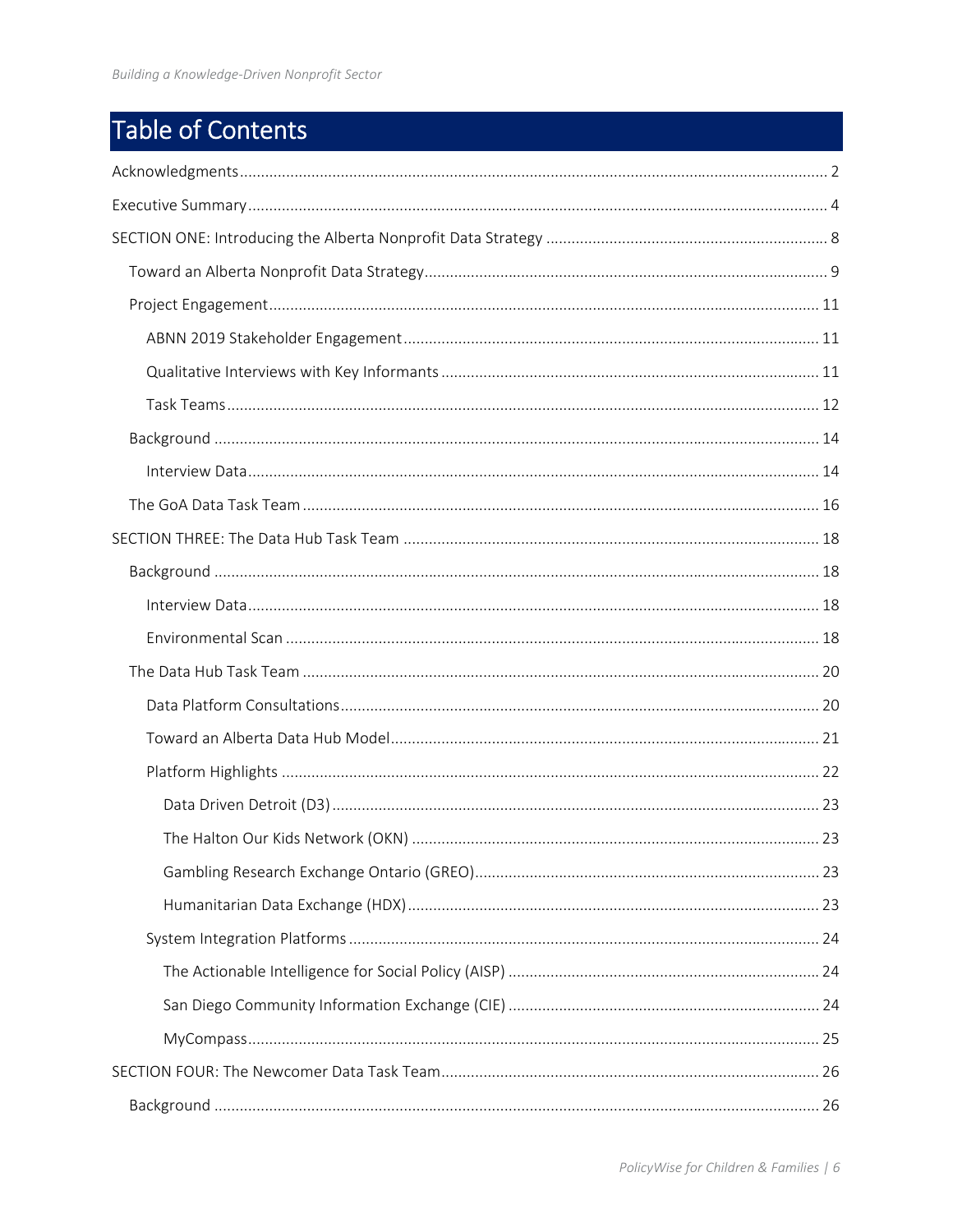| Appendix B: Newcomer Data Task Team Interview Guide for Data Initiative Exemplars  52 |  |
|---------------------------------------------------------------------------------------|--|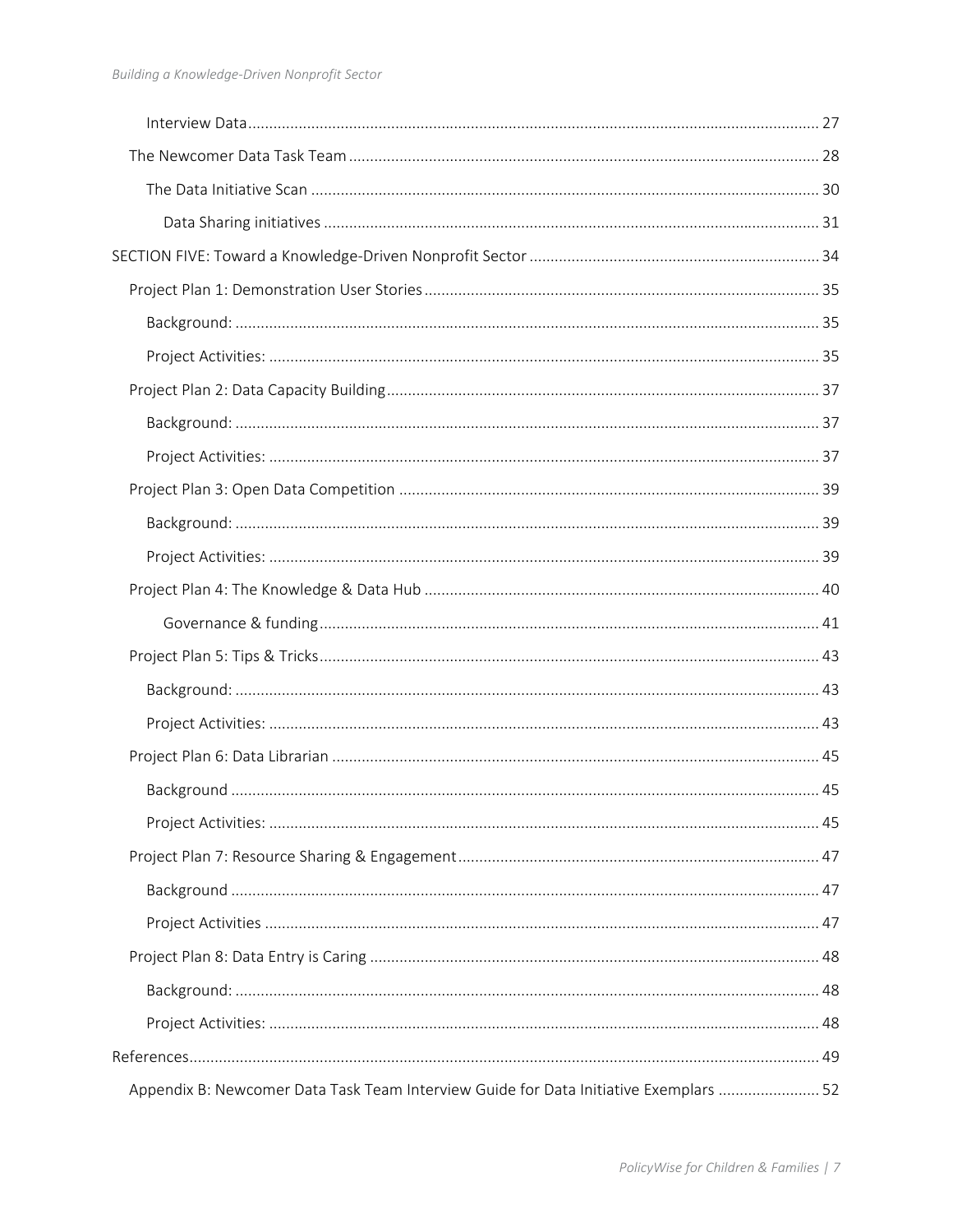## SECTION ONE: Introducing the Alberta Nonprofit Data Strategy

The Alberta Nonprofit Data Strategy was launched in 2018 to enhance the nonprofit and voluntary sector's use of data. The Alberta Nonprofit Network (ABNN)<sup>2</sup>, took on the leadership role in the development of the Strategy in 2019, given its ability to connect with and represent the sector. Creating a data strategy is one of four province‐wide collaborative efforts under the ABNN.

There are many data champions within the nonprofit and voluntary sector advocating for more strategic use of data. Stakeholders have expressly stated that having the right information at the right time better equips nonprofit and voluntary organizations to:

- Advocate for system-level changes;
- Better understand, measure, and communicate impact;
- Make evidence-based decisions;
- Drive program and organizational outcomes; and
- Answer key organizational, community, and sectoral questions.

Moving toward the strategic use of data and evidence in the sector requires coordinated efforts and stakeholder buy‐in. The Alberta Nonprofit Data Strategy brings together partners from government, funding organizations, and the nonprofit and voluntary sector to understand and improve the ways in which the sector leverages data. This year, with direction and oversight from the ABNN Data Strategy Steering Committee, PolicyWise convened three topic‐specific Task Teams. Along with our government partners25 representatives from the disability, mental health, volunteer, technology and data, libraries, and immigrant and refugee sectors came together to collaborate on and advance the data strategy. The unique contributions from this diverse set of partners demonstrates the importance and relevance of this work.

From November 2019 to March 2020, each task team engaged the nonprofit sector and developed recommendations for action. The Data Hub Task Team researched national and international data platforms, and interviewed data hub moderators to develop a data hub model to best meet the needs of the Alberta nonprofit sector. The Newcomer Task Team scanned for current data initiatives in the Immigrant and Refugee sector, and the nonprofit sector more broadly in Alberta to document learnings from exemplars and assess gaps. The Government of Alberta (GoA) Data Task Team surveyed the nonprofit sector to better understand what the sector considered as high-value data, and matched those responses with data on the GoA Open Portal.

Eight projects of varying scale were developed through the work of Task Teams and key informant suggestions. Projects are intentionally designed to be developed further and launched by collaboratives and organizations big and small within this sector-wide effort. Leveraging existing projects and identifying

<sup>2</sup> https://albertanonprofits.ca/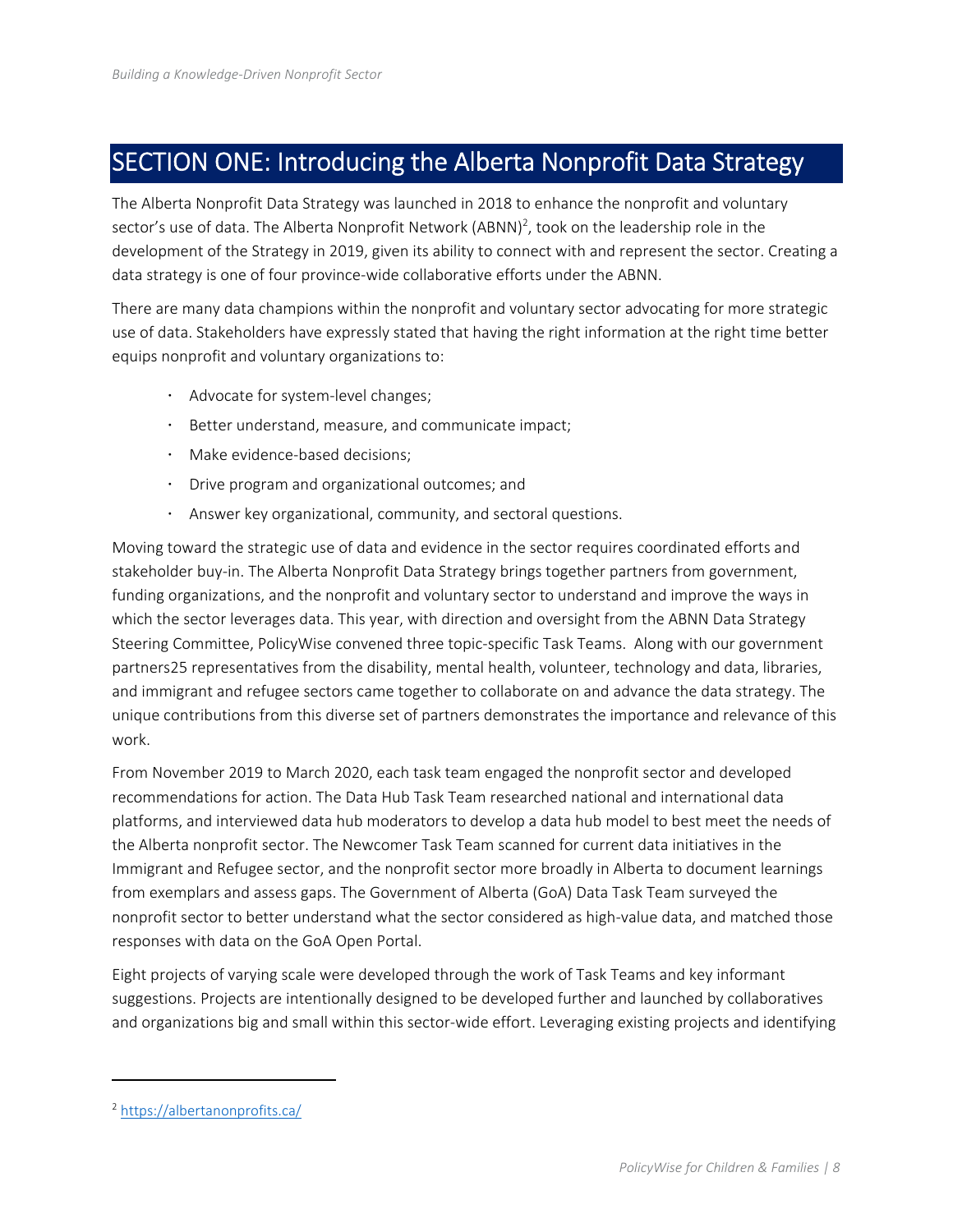additional funding opportunities are critical to the implementation of these projects as well. The projects proposed (see below) target data capacity building, data sharing, nonprofit organization data, Government of Alberta data, and the development of an Alberta Nonprofit Data Hub.

Demonstration User Stories partners nonprofit organizations with community data experts to support the nonprofit sector's use of available Government of Alberta data.

Open Data Capacity Building is a training series that supports nonprofits to work with data they identify as valuable. The creation of infographics and creating intake forms for the organizational use of data are two examples that could be incorporated into training.

An Open Data Competition is modelled after projects advanced by Open Canada and Service Nova Scotia to enhance awareness and use of valuable open data.

The Knowledge Hub is the first stage in a two-stage data hub model. This online platform will bridge organizations with capacity building opportunities, create opportunities to share data, and access data support.

Tip & Tricks partners nonprofit organizations with community-based data experts to create and disseminate tips on the specific uses of open data in the nonprofit context to build an engaged network of people that regularly use data together.

The Data Librarian is a data support and expertise mechanism supporting nonprofits to access timely information and data support.

Resource Sharing & Engagement will mobilize knowledge gained thus far in the Alberta Nonprofit Data Strategy through sharing of known resources and tools.

Data Entry is Caring Campaign aims to shift the message of data collection from a bureaucratic burden to an action of care within nonprofit organizations.

## Toward an Alberta Nonprofit Data Strategy

A number of initiatives at local, national, and international levels over the past ten years have created the conditions for an Alberta Nonprofit Data Strategy. Throughout the 2010's, new data platforms like CommunityView Saskatchewan<sup>3</sup> and Data Driven Detroit<sup>4</sup> indicated a growing interest in the uses and benefits of data. The global open government movement continued to snowball, bringing increased attention and opportunities for the availability and use of government data. In 2015, the Mowat NFP published its seminal report *An Open Future: Data priorities for the not-for-profit sector, which suggested* that it was time for the Canadian nonprofit sector to take action.

The Ontario Nonprofit Network (ONN) was an early data champion. In 2015, they published their framework, *Towards a Data Strategy for the Ontario Nonprofit Sector*. In it, the ONN discussed the ways data can support the nonprofit sector to learn and communicate its impact, deliver more responsive

<sup>3</sup> http://www.communityview.ca/

<sup>4</sup> https://datadrivendetroit.org/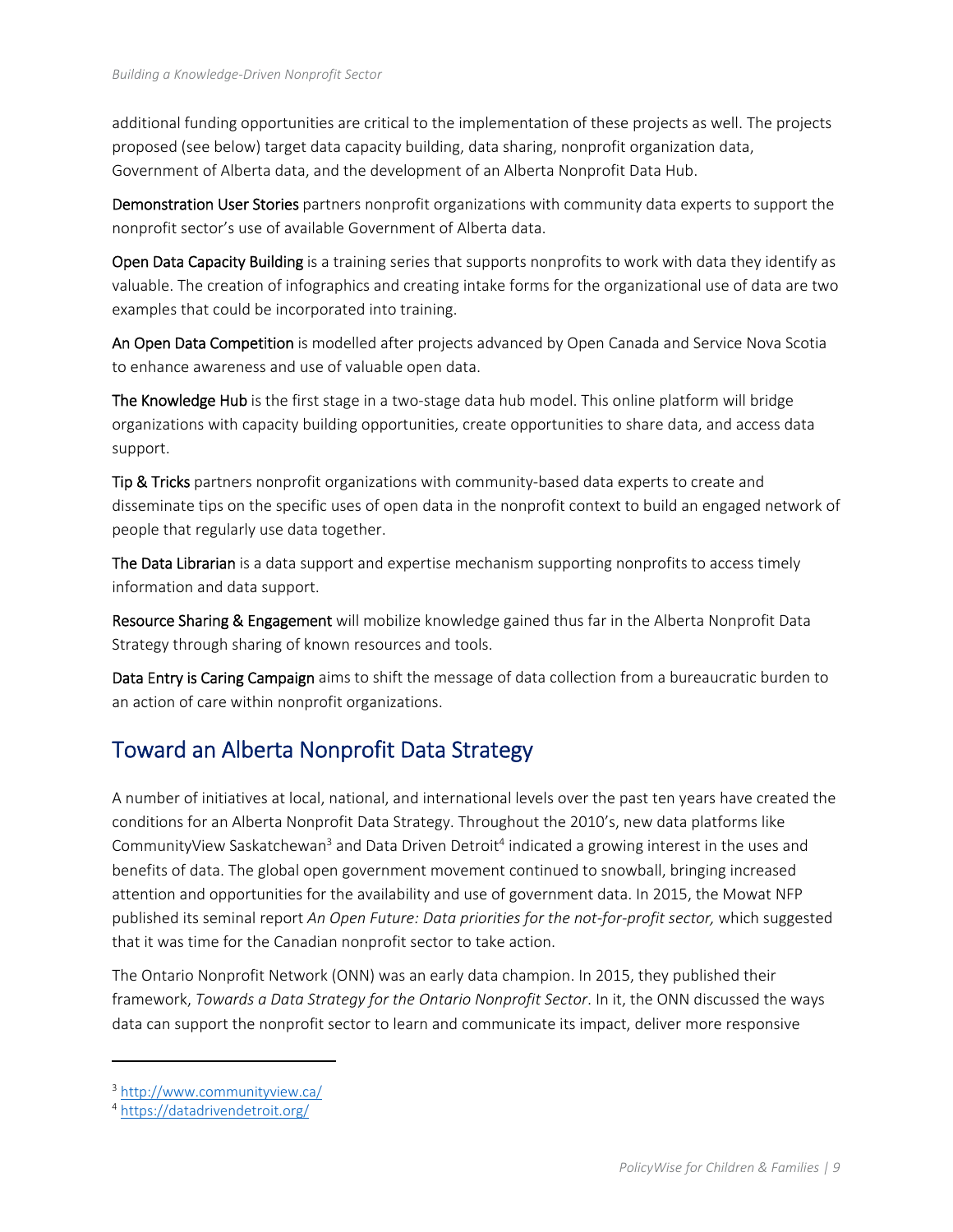initiatives, collaborate more efficiently and effectively, and diversify and stabilize its funding. The ONN further identified how data standards, policies, skills & resources, and leadership are necessary to advance the data strategy.

It did not take long for both Ontario's data strategy framework and their nonprofit network model to gain traction in Alberta. Volunteer Alberta, the Edmonton Chamber of Voluntary Organizations (ECVO), and the Calgary Chamber of Voluntary Organizations (CCVO) met with then‐Alberta Culture and Tourism in 2016 to discuss an Alberta nonprofit data strategy.<sup>5</sup> While work would not begin until 2018, this meeting represented the "tangible first step" toward a provincial data strategy.6

At the same time, key organizations were also planning an Alberta nonprofit network, which was launched in June 2018. By 2019, the ABNN had over 700 members and were advancing four sector‐wide strategic priorities on behalf of the Alberta nonprofit and voluntary sector: workforce development, government relations, sector value & impact, and the development of a nonprofit data strategy.

The CCVO began leading Phase I of the Alberta Nonprofit Data Strategy in April 2018, with funding from Alberta Culture and Tourism. Province‐wide engagements sessions in Lethbridge, Calgary, Red Deer, and Edmonton identified the data opportunities and challenges experienced by the nonprofit sector. Stakeholders identified how they used data, the datasets the sector is interested in, areas in which to

focus data capacity‐ building efforts, and opportunities to leverage.7 From these engagements, a high‐ level *Alberta Nonprofit Data Strategy Roadmap8* was developed to move the nonprofit sector from the current to future state.

The *Alberta Nonprofit Data Strategy Roadmap* was formally adopted by the ABNN in 2019 and oversight for the strategy transitioned to the ABNN Data Strategy



*Figure 1: Alberta Nonprofit Data Strategy Roadmap and Focus Areas* 

<sup>5</sup> Calgary Chamber or Organizations (CCV0), *Building a Foundation for an Alberta Nonprofit Data Strategy – Project Whitepaper* (2018)

<sup>6</sup> CCVO 2018, p.1

<sup>7</sup> Geoff Zakaib, *Building a Foundation for an Alberta Nonprofit Data Strategy – Final Report* (2019a)

<sup>8</sup> Geoff Zakaib, *Alberta Nonprofit Data Strategy Roadmap* (2019b)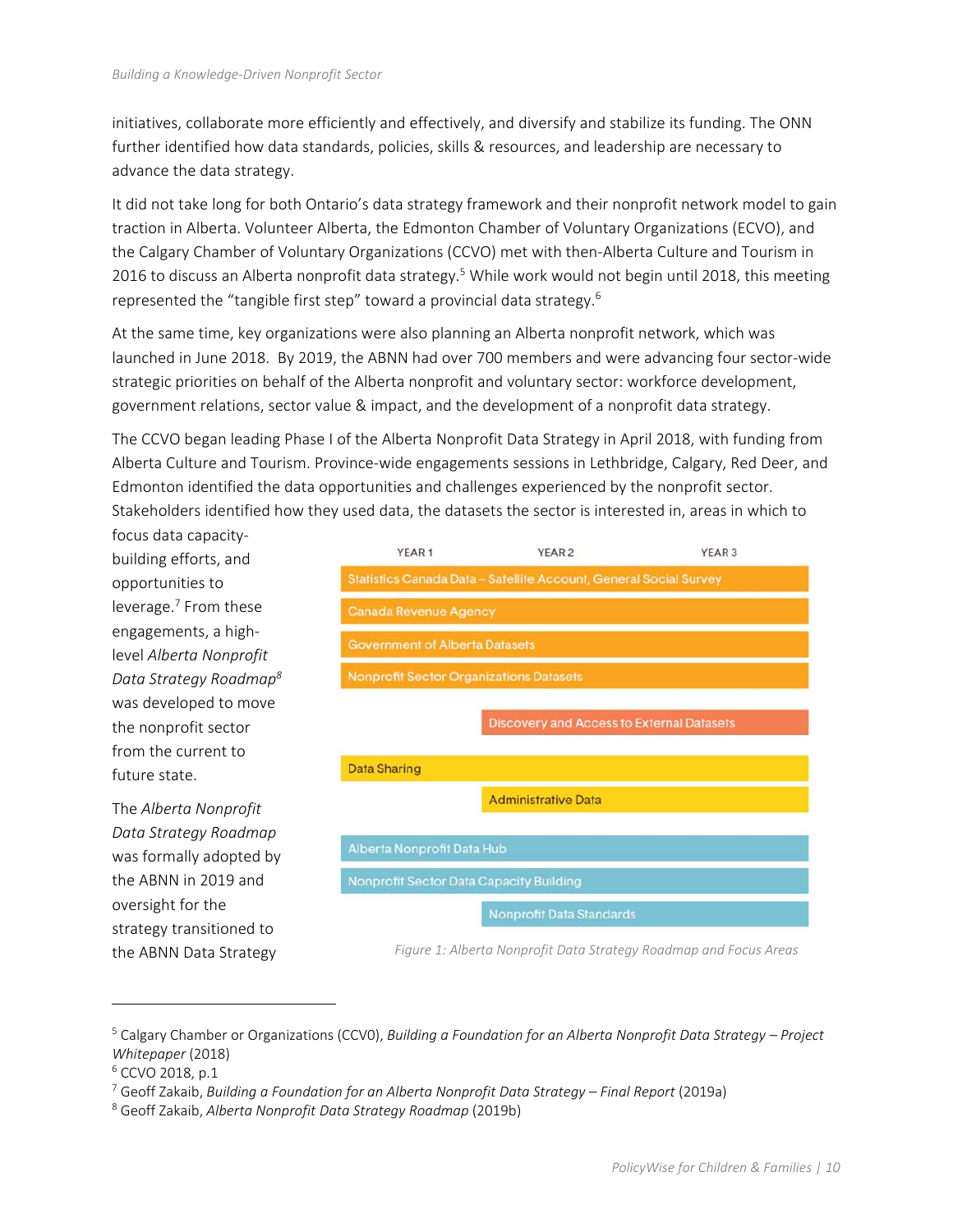Steering Committee. PolicyWise and the Ministry of Alberta Culture, Multiculturalism, and Status of Women funded 2019‐2020 work. PolicyWise aimed to develop five of the concepts introduced in the *Roadmap* into tangible actions in the coming years:

- Government of Alberta Datasets
- Nonprofit Sector Organizations Datasets
- Data Sharing
- Alberta Nonprofit Data Hub
- Nonprofit Sector Data Capacity Building

## Project Engagement

Sector engagement has informed all aspect of this year's work. While the *Roadmap* outlined the Year One strategic priorities for each project focus area, it was critical to collectively define the project scope with nonprofit and voluntary sector representatives. PolicyWise engaged sector leaders at multiple intersections over 2019‐2020: at the 2019 ABNN Sector Gathering, through qualitative interviews with key informants, and with the Steering Committee and three task teams.

### ABNN 2019 Stakeholder Engagement

Participants at the 2019 ABNN collectively responded to three questions related to the data strategy:

- If we could only focus on one data priority to tell our story, where should we start?
- In order to leverage data at the sector level, which of the following capacities (staff capacity, technology, process/methodology, legal/privacy issues, sector/system level support) requires the most improvement?
- $\cdot$  Are there any data initiatives that you are aware of or involved in that can be leveraged by the data strategy?

Over 200 stakeholders highlighted the top two data priorities as: demonstrate the sector's value to Albertan's quality of life; and better understand the sector's economic. Staff, technology, methods, legal and privacy issues, and systemic support capacities were noted as areas requiring high levels of support.

### Qualitative Interviews with Key Informants

PolicyWise conducted qualitative interviews to enhance knowledge gained in Phase I on our five project focus areas. Informants answered open-ended questions on the current state of data capacity, data sharing, and the access and use of open data in the nonprofit and voluntary sector, and what steps were required at organization and sector levels to appropriately meet the needs of the sector. Informants also considered how a data hub could support the sector's use of data. 19 key informants from the immigrant and refugee, disability, library, volunteerism and mental health sectors, as well as community and government funders were interviewed between August and November 2019.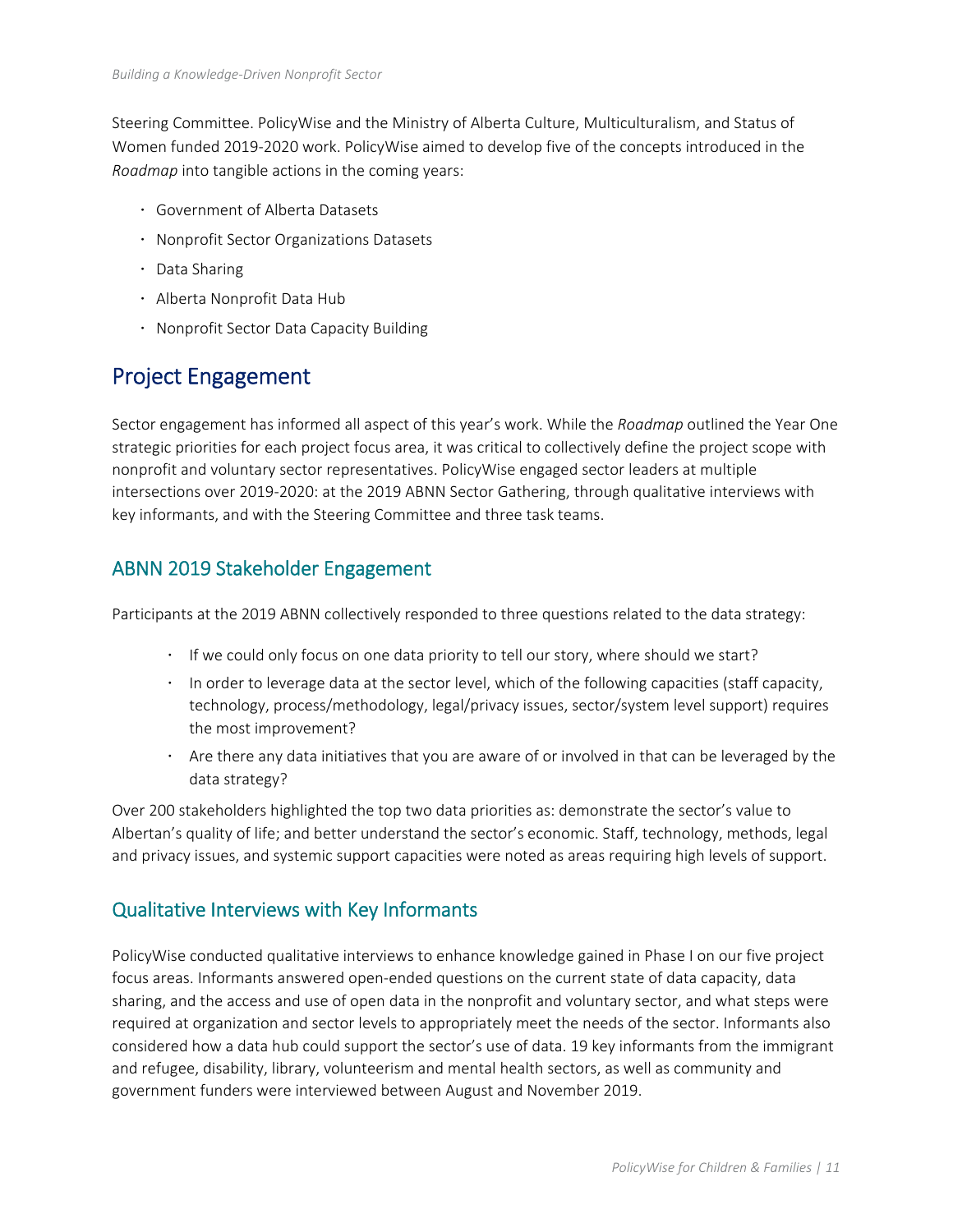The interview data analyses were provided to each Task Team as background information and possible starting points for task team discussions.

### Task Teams

As proposed in the *Roadmap*, a constellation governance model was adopted. Individual constellations (renamed to Task Teams) were formed around the 2019‐2020 project focus areas (see Figure 2).



data champions from government, community‐based funders, and the nonprofit sector. Each task team volunteered considerable hours to research and plan appropriate and meaningful inform responses and strategies to support the sector's use of data. Task Teams were formed to address specific project focus areas identified in the *Roadmap.* However, significant crossover in the project areas existed. For example, while the GoA Data Task Team was formed to focus on GoA Data, the Task Team also developed plans that created opportunities to build data capacity. As well, the Newcomer Data Task Team was formed to develop project plans which crossed data capacity, nonprofit organization data, data sharing areas using a subsector lens.

The Data Hub Task Team researched national and international data platforms, and interviewed data hub moderators to craft a data hub model to best meet the needs of the Alberta nonprofit sector. The Newcomer Data Task Team scanned current data initiatives in the Immigrant and Refugee sector, and the nonprofit sector more broadly in Alberta, to assess gaps, strengths, and learn from exemplars. The GoA Data Task Team surveyed the nonprofit sector to understand what the sector considered high-value data, and matched the responses with data on the GoA Open Portal.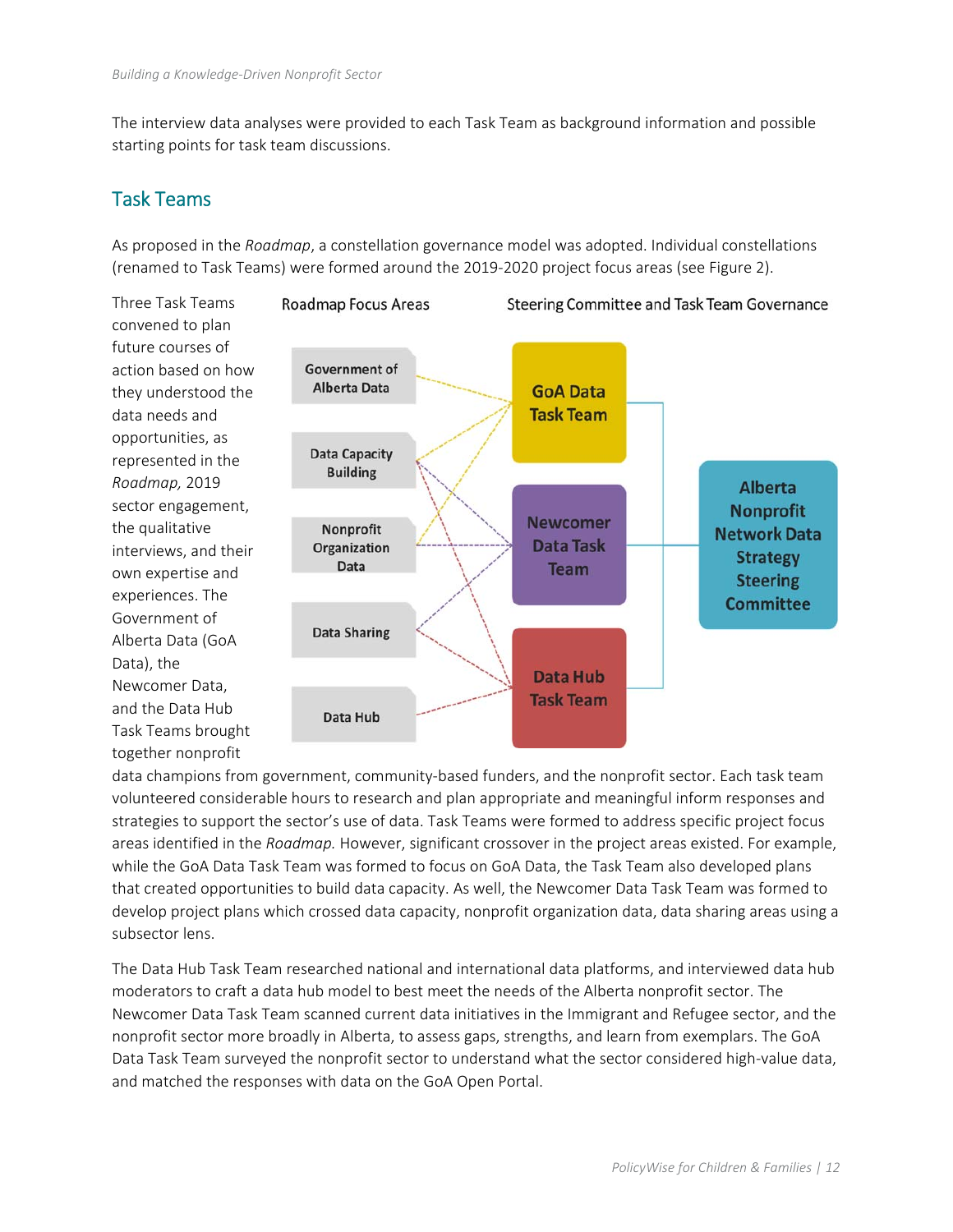The remainder of this report speaks to the specific efforts undertaken, and outputs created, by Task Teams.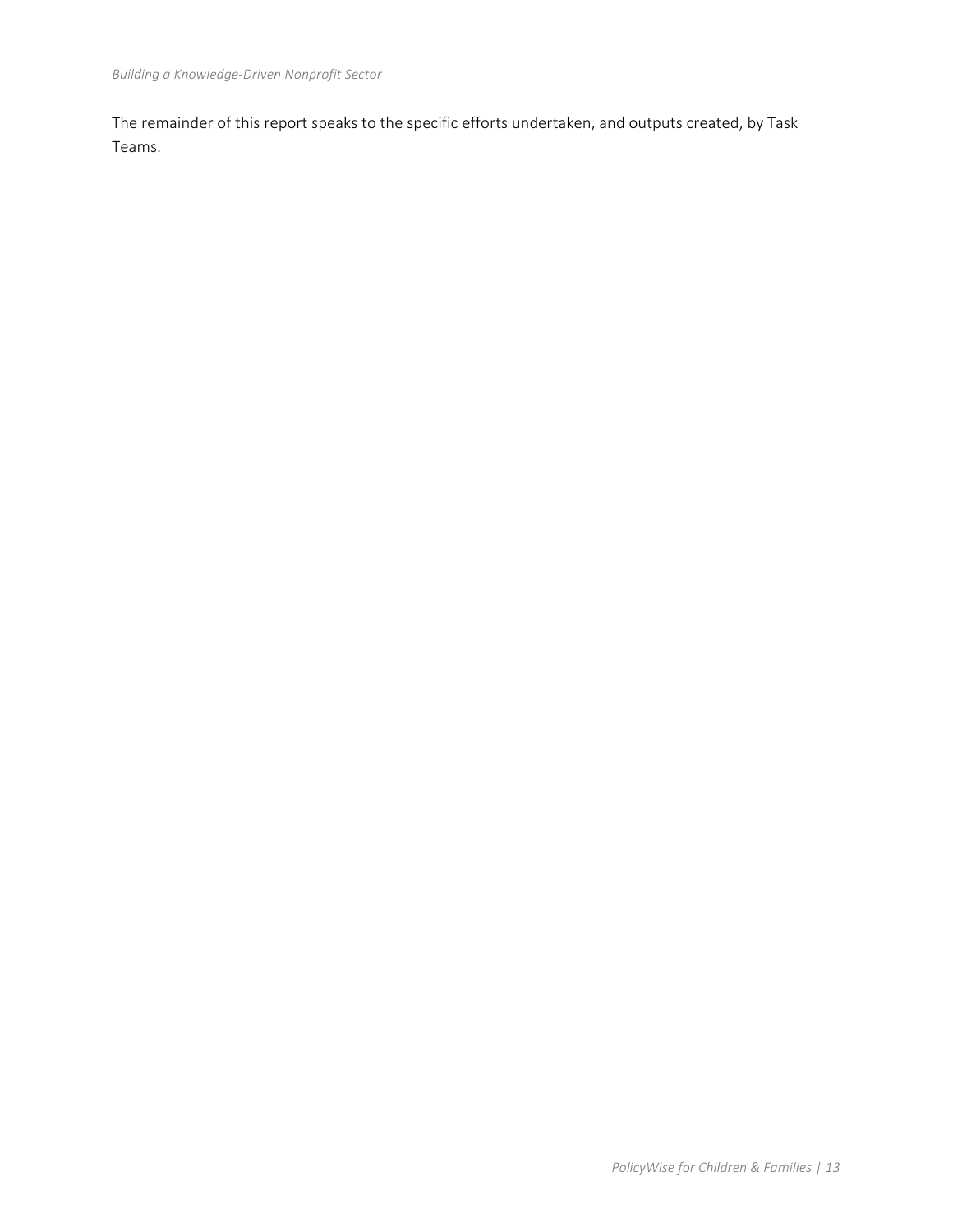## SECTION TWO: The Government of Alberta Data Task Team

## **Background**

The nonprofit sector knows that accessing timely, relevant information provides the best possible foundation to make evidence‐based decisions. Data collected by the provincial government can be used to better inform organizations in many ways, from informing program development to enabling targeted fundraising. In addition to data collected by the provincial government through the course of administering grants, data about the nonprofit sector (e.g. Service Alberta Registries data and Alberta Labour workforce survey data) has been identified as important to the sector (see Figure 6).

With this knowledge, the *Roadmap* recommended the Year One focus be to:

- Determine what Alberta government datasets are priorities for the nonprofit sector, as well as to compile what government data is currently available, including reports such as the *Profiling*  the Nonprofit/Voluntary Sector in Alberta<sup>9</sup> and the datasets which informed such reports; and
- Work with a cross‐section of government ministries and departments to develop an action plan to make additional datasets available, with the support of the Alberta Nonprofit and Voluntary Sector Initiative (ANVSI).

### Interview Data

The sector's needs as they relate to government data were explored in the qualitative background interviews with nonprofit sector key informants conducted by PolicyWise. To this end, informants answered:

- $\cdot$  If you or your organization have accessed government datasets (e.g. Labour Force Statistics, the General Survey on Volunteering and Charitable Giving, or other administrative data), what was most useful?;
- What government datasets would your organization or subsector require, or make us of, that is currently not accessible?; and
- Does your organization access any open data portals for your organization (including Edmonton Open Data Portal, and Alberta Open Government Portal)?

#### *Did you know?*

*The Alberta Nonprofit/Voluntary Sector Initiative (ANSVI) is a formal collaboration between the Government of Alberta and the nonprofit sector. ANVSI plays an important role in helping to guide the development of strategies and policies across ministries to support the sector.* 

*https://www.alberta.ca/albertas‐non‐profit‐ voluntary‐sector.aspx*

<sup>9</sup> https://open.alberta.ca/dataset/profiling-the-nonprofit-and-voluntary-sector-in-alberta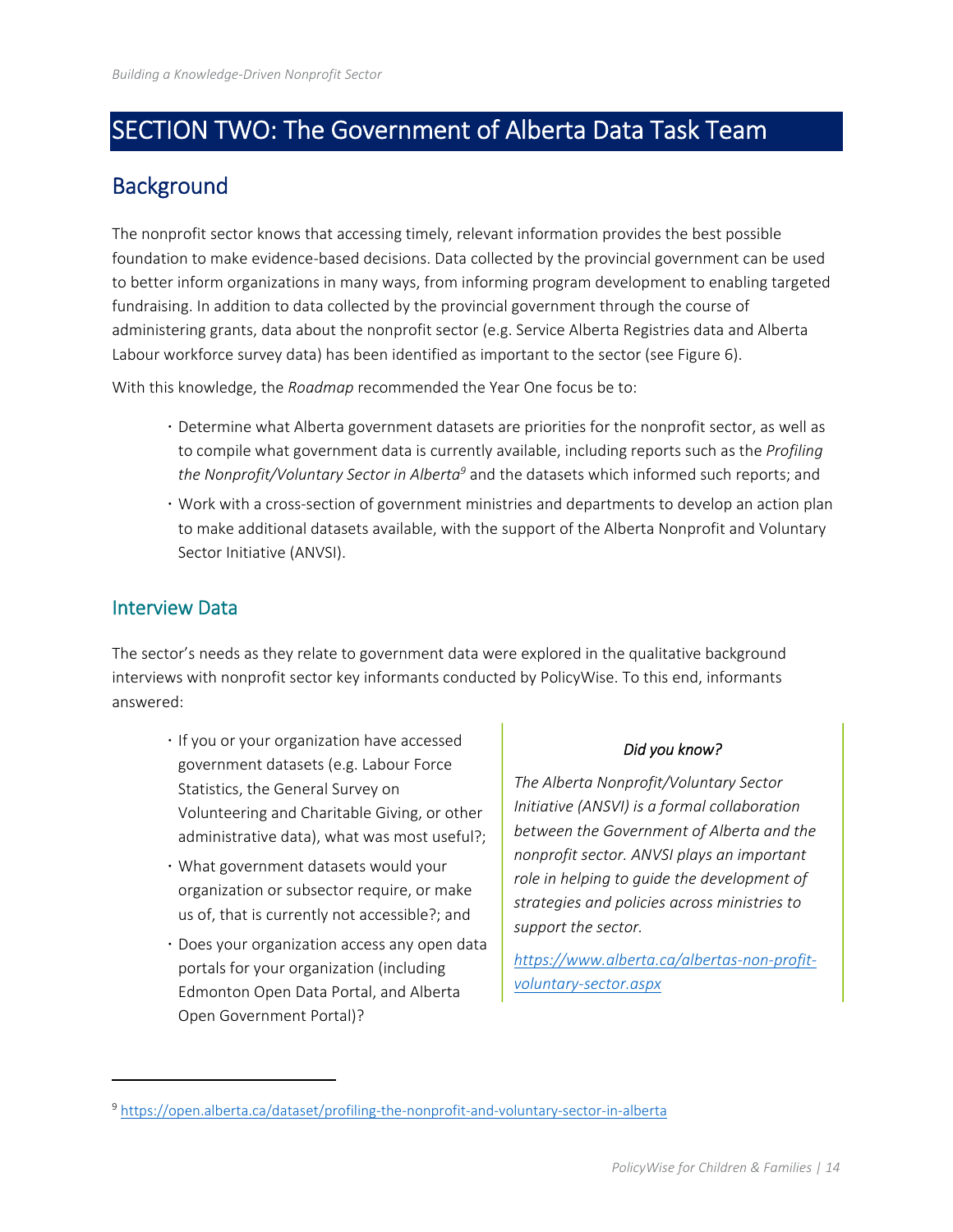The interview findings demonstrated that overwhelmingly, stakeholders are not accessing relevant and open data. Three barriers to the use of open data in nonprofit organizations:



#### Open data portals are not user friendly:

*… you really need to know what you're looking for to track it down. If you don't really know, it's unlikely you are really going to find it…. you need a certain familiarity with the portals to find anything, and be tapped into the communities to find it. They are not set up for anyone with a general interest in the topic to find anything.* 



#### For many reasons, stakeholders are unaware of what data is already available to them, and how accessing that data benefit their organization:

*[I] don't know much about it. I'm not a researcher either. Is it going to give me basic or specific [information}?* 

#### Many nonprofits do not have the capacity (time, money, and staff) to explore open data portals:

*Capacity and knowing that data exists, and how to use it, and how to compile it. [Frontline] staff, their skill set isn't centred on data.* 

*If I had the time to sit down and spend some time on them, I would probably be able to get good info but I don't have time to.* 

These findings suggest that while the nonprofit and voluntary sector expresses high interest in accessing Government of Alberta data, there are many opportunities to improve both the knowledge, and use, of open data. Key informants highlighted these opportunities in interviews (See Figure 3):



*Figure 3: Opportunities to support the use of the open data*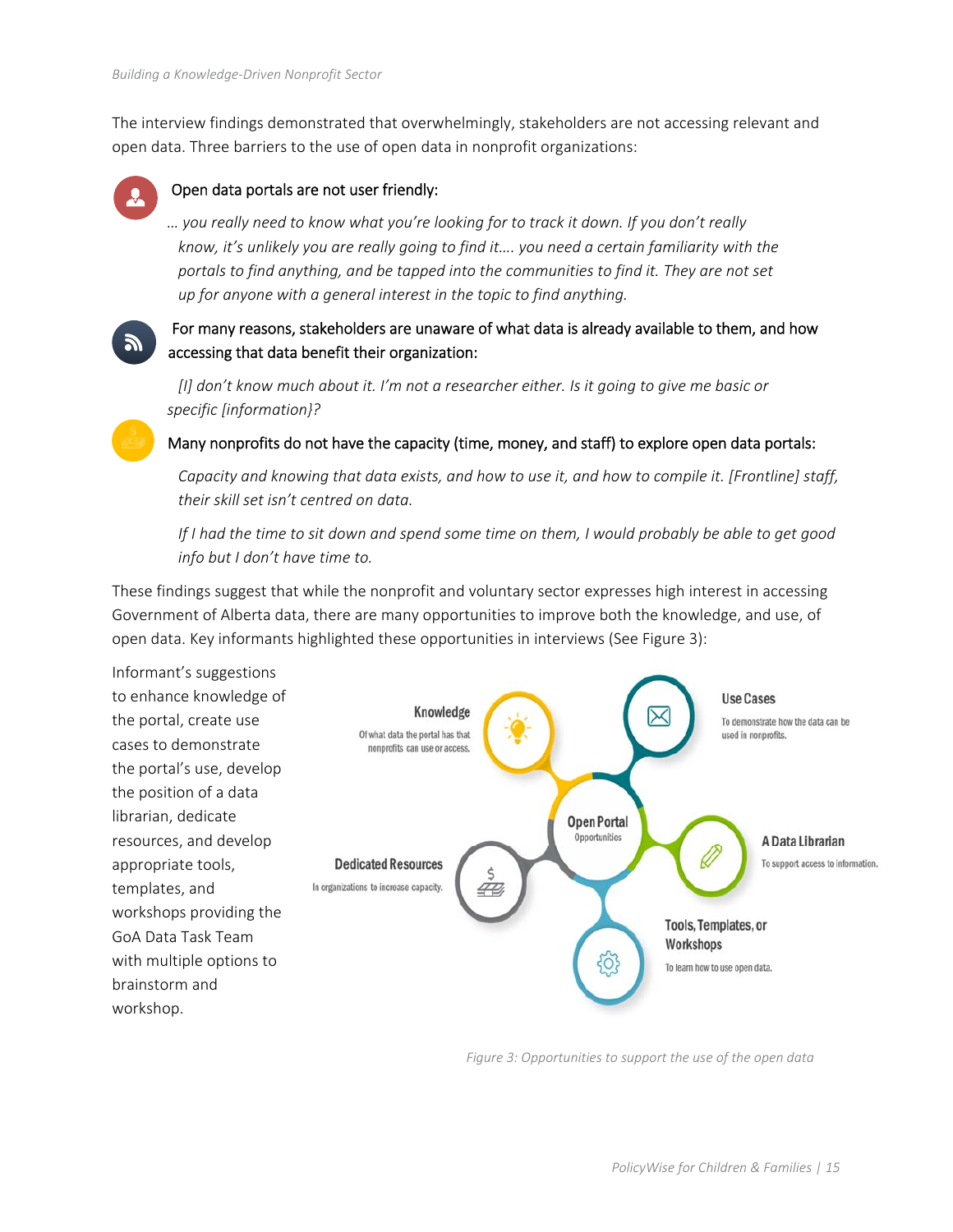## The GoA Data Task Team

To plan projects supporting the nonprofit sector's use of government data, representatives from Alberta Libraries, Alberta Culture, Multiculturalism, and Status of Women (co‐chair), Edmonton Social Planning Council, Service Alberta, Volunteer Alberta (co‐chair), first convened in November 2019. The Task Team co‐developed the following objectives, based on the *Roadmap* recommendations and the background qualitative interview findings:

- Assess what data assets exist on the portal that would provide beneficial and timely information for the nonprofit sector or subsectors within it.
- Plan and document appropriate, achievable and timely short, medium, and long-term goals and strategies to support the nonprofit sector's use of existing data in the GoA Open Government Portal.
- When possible, assess and document GoA datasets that would provide benefit to the nonprofit sector, or subsectors within it. If possible, begin convening government stakeholders to advocate for the release of the data to the portal.

In alignment with these objectives, the GoA Data Task Team first conducted the Provincial Open Data Survey to assess what data the nonprofit sector wants access to, and how the sector understood that data to be helpful to their organizations and/or sector. The sector's responses (n=42) are represented in Figure 5:

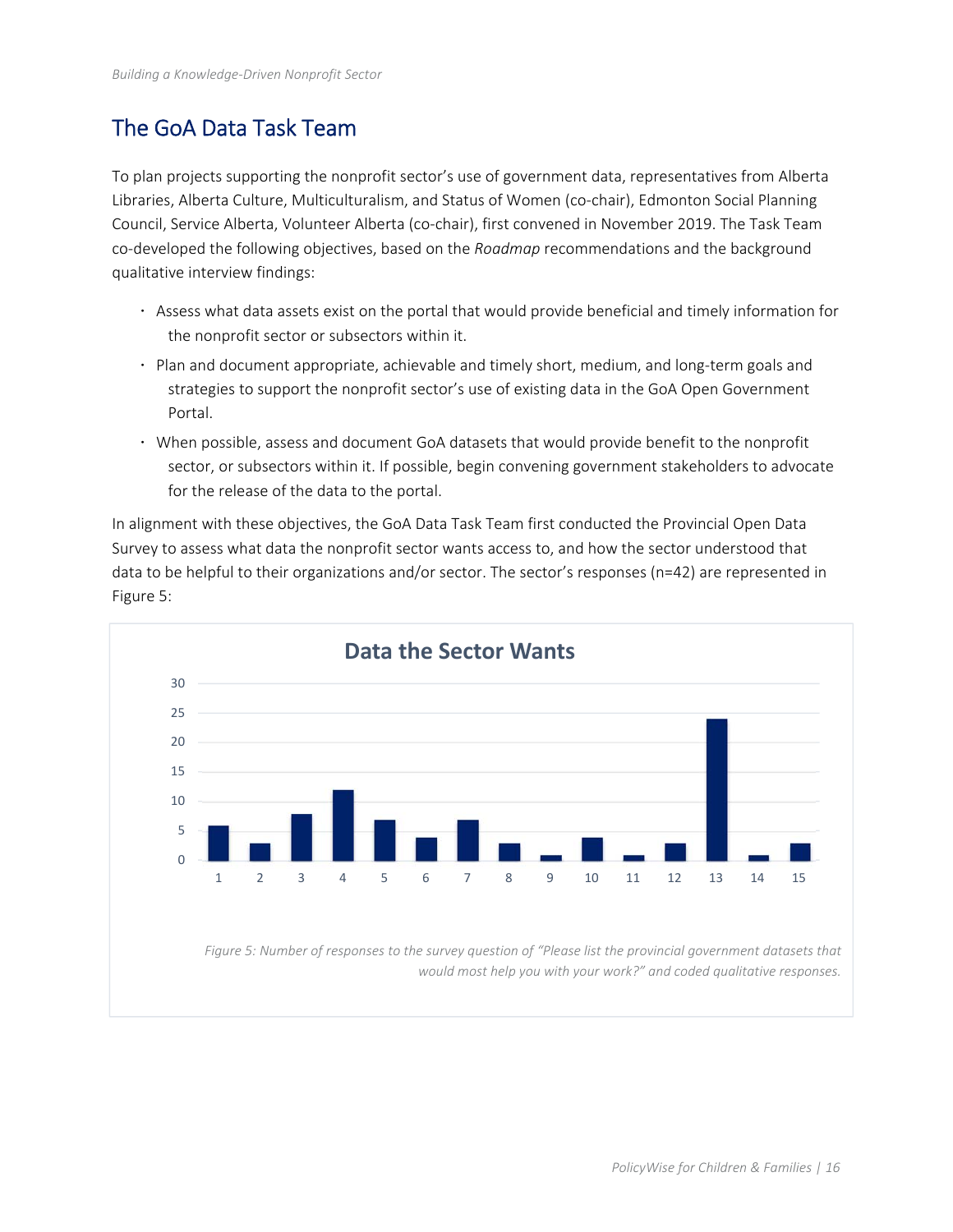The survey answers indicated broad needs across the nonprofit and voluntary sector. Data regarding demographics, immigration, disability, and health and wellness were fairly evenly distributed. Survey respondents also provided the Task Team with important specifics on the data about the sector they are most interested in. Nonprofits want to know: how to measure and communicate their impact; the number, size, staffing, and operating costs of nonprofits across the province and in Canada; how nonprofit organizations are generating income; who is volunteering and the impact of volunteerism; and what data other nonprofits are collecting (see Figure 6).



*Figure 6: Number of responses and themed breakdown of data about the nonprofit sector* 

These responses, along with Phase I roundtable engagement, interview data, and the experiences of task team members provided the task team with a comprehensive understanding of the sector's needs related to government data.

As a direct response to the survey, the Service Alberta task team member prepared the *Open Portal Sampling Document10* for the nonprofit sector. This snapshot, while only a small sampling of the data available on the open portal, is a list of open datasets, reports, and legislation that correlate with the needs stated by survey respondents. This is a valuable resource that the Alberta Nonprofit Data Strategy will disseminate broadly and leverage in future work. The *Open Portal Sampling Document* also addressed the *Roadmap's* Nonprofit Sector Organization's Data Year One recommendation to:

 Prepare an inventory of surveys, reports, and research produced by nonprofit sector organizations, and develop criteria to prioritize.

<sup>&</sup>lt;sup>10</sup> GoA Open Portal Sampling Document, 2020.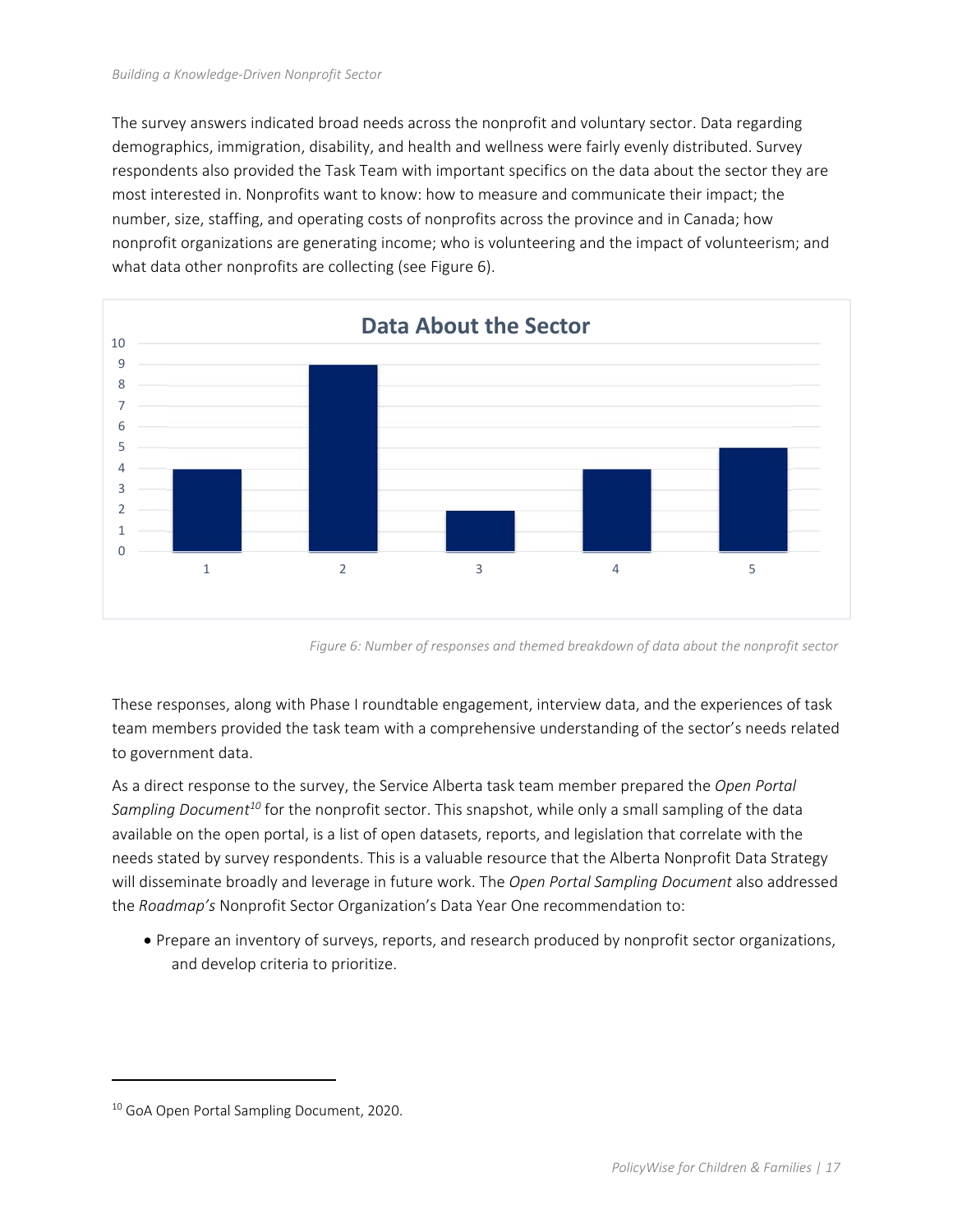## SECTION THREE: The Data Hub Task Team

## **Background**

The *Roadmap* cited a need for a data hub to support data sharing, data capacity building, and to coordinate other data related activities at the sector level. However, unlike data capacity building, data sharing, or even GoA data, this *Roadmap* focus area was a newly introduced concept. Research was necessary to better understand the following questions: Does a common understanding of what a data hub exist? In what ways could a data hub support evidence-informed decision-making in the nonprofit and voluntary sector? Who in this field can advise the data strategy on how to develop and maintain a data hub?

Significant research in the realm of data hubs occurred in 2019‐2020. Interviews with key informants indicated how nonprofit stakeholders might access and use a data platform. PolicyWise also conducted an environmental scan of open data portals, data sharing platforms, and community network and data analytic sites. The environmental scan generated a long list what data platform features could meet the needs of the sector, and allowed the task team to act quickly after convening.

### Interview Data

In the qualitative interviews, key informants answered: What comes to mind when you hear "data hub"?; and, What are the top needs for your subsector or the nonprofit sector more broadly that an online platform or data hub could support? A draft data hub model emerged from the interview data. Key informants envisioned the data hub to meet the needs of the sector with five components:

> A Moderated Network: in which users discuss data, share information and reports, and ask and answer data‐related questions.

Data Support: is available through a "data librarian" or supported through users.

Data Capacity-Building Education/Resources: data tips, webinars, training, and resources are available on the Knowledge Hub.

Open Data: "relevant" open data is defined by stakeholders as accessible, directly applicable reports, visualization, maps, and statistics.

Common Data Standard: encourages nonprofit organizations toward data standardization with flexibility.

### Environmental Scan

The scan began with a broad search for open data platforms, nonprofit resource hubs, and nonprofit, voluntary, and/or civil society data sharing sites (n=71). After eliminating open government portals and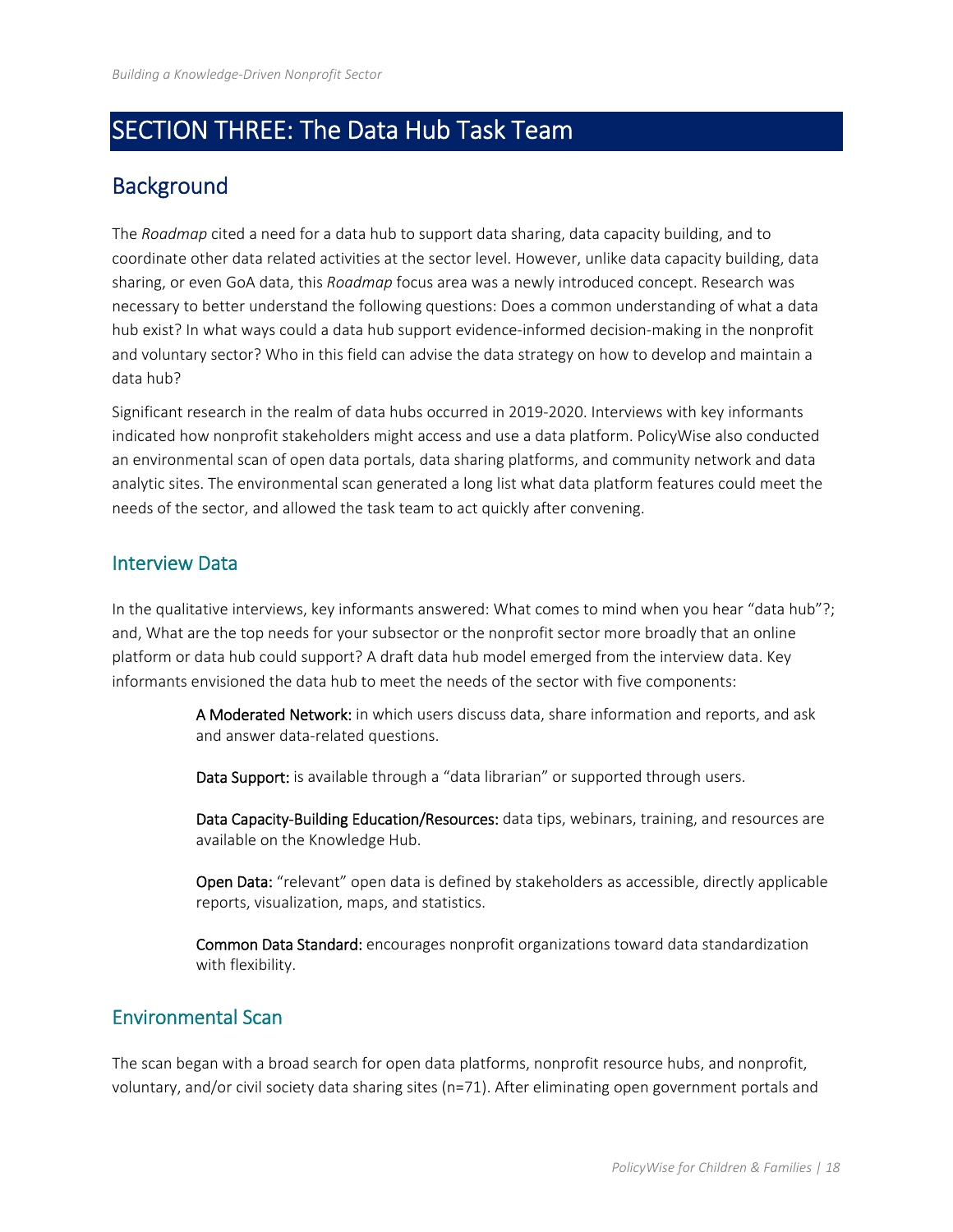sites that were just websites (for example, a website with community job postings), the remaining sites (n=24) were indexed to understand the shared and unique features across all of the platforms (see Table 1):

| Data Platform (Y/N)                 |
|-------------------------------------|
| Defines itself as a data hub        |
| Data can be searched                |
| Data can be uploaded/shared         |
| Posts collated or curated resources |
| Access to data is open              |
| Access to data is moderated         |
| Site analytic tools are available   |
| Posting data is open                |
| Posting data is moderated           |
| Site posts community data           |
| Site posts municipal data           |
| Site posts provincial data          |
| Site posts federal data             |
| Site posts international data       |

 *Table 1: Data Platform Features* 

Two distinct types of data platforms emerged through the environmental scan analysis. The first category of platforms enable cross‐system integration and allow members to access and share client data for the purposes of case planning. No public‐facing information is available. The second category of platforms are more generally public platforms that share non-identifiable, aggregate data along with capacity building and analytic tools and data support.

The environmental scan generated 24 platforms for the Data Hub Task Team to engage and learn from. The results of the environmental scan, along with the components generated through qualitative interviews enabled the Task Team to develop an evidence‐based hub model over the course of their work.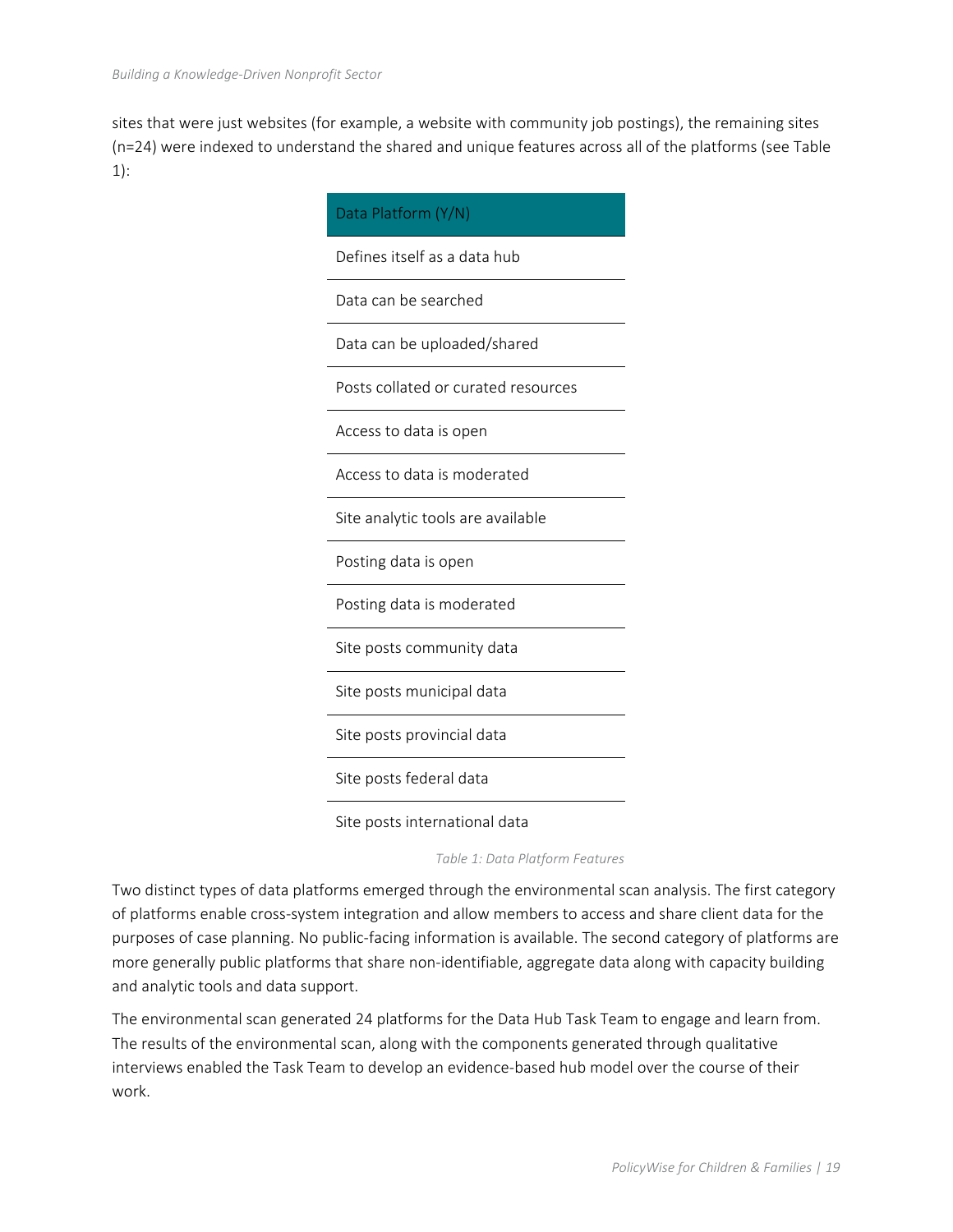## The Data Hub Task Team

The Data Hub Task Team brought together topic experts in nonprofit organization data sharing, data maturity, social innovation, and data platforms. Representatives from the Alberta Data Institute (co‐ chair), Canadian Mental Health Association Edmonton Region, Inclusion Lethbridge/ Volunteer Lethbridge, Technology Helps, Skills Society, and the YYC Data Collective (co-chair) first met in November 2019. Together, the task team co-created the following objectives:

- Utilize and build on the environmental scan and interview data to plan which data hub models could be implemented in the nonprofit sector or subsectors
- Recommend 1‐2 models to implement along with estimated levels of funding, governance, infrastructure, technology support and human resources required to develop and maintain a data hub.

The Task Team prioritized developing a data hub model that was flexible enough to meet the current and future needs of the nonprofit and voluntary sector. The Task Team immediately actioned consulting the moderators of each data platform noted in the environmental scan to better understand the costs of data platform infrastructure and staffing, and the experiences of leaders who developed platforms.

### Data Platform Consultations

The Task Team conducted interviews with 15 platform moderators between November 2019 and February 2020. Platform moderators answered the following questions:

- *Why did you create this data hub? Who was your target user?*
- *How did you decide what sorts of features your hub would have?*
- *What is working well, and what is not working?*
- *What sort of resources does your data hub require and how have you secured those resources?*
- *What is the future for your data hub?*
- *Do you have any advice for us as we move to develop a (sub)sector‐wide data hub?*

Over two meetings in February, team members presented the information gained from interviewing the platform moderators and themed the information using an informal version of the "What/So What/What Now" reflection model.<sup>11</sup> Five key considerations were offered to the Alberta Nonprofit Data Strategy for the data hub:



#### Buy‐in:

- Generate buy‐in with stakeholders well ahead of and during the launch of the platform
- Leverage relationships to increase the use and traction of the data platform

<sup>11</sup> https://libguides.cam.ac.uk/reflectivepracticetoolkit/models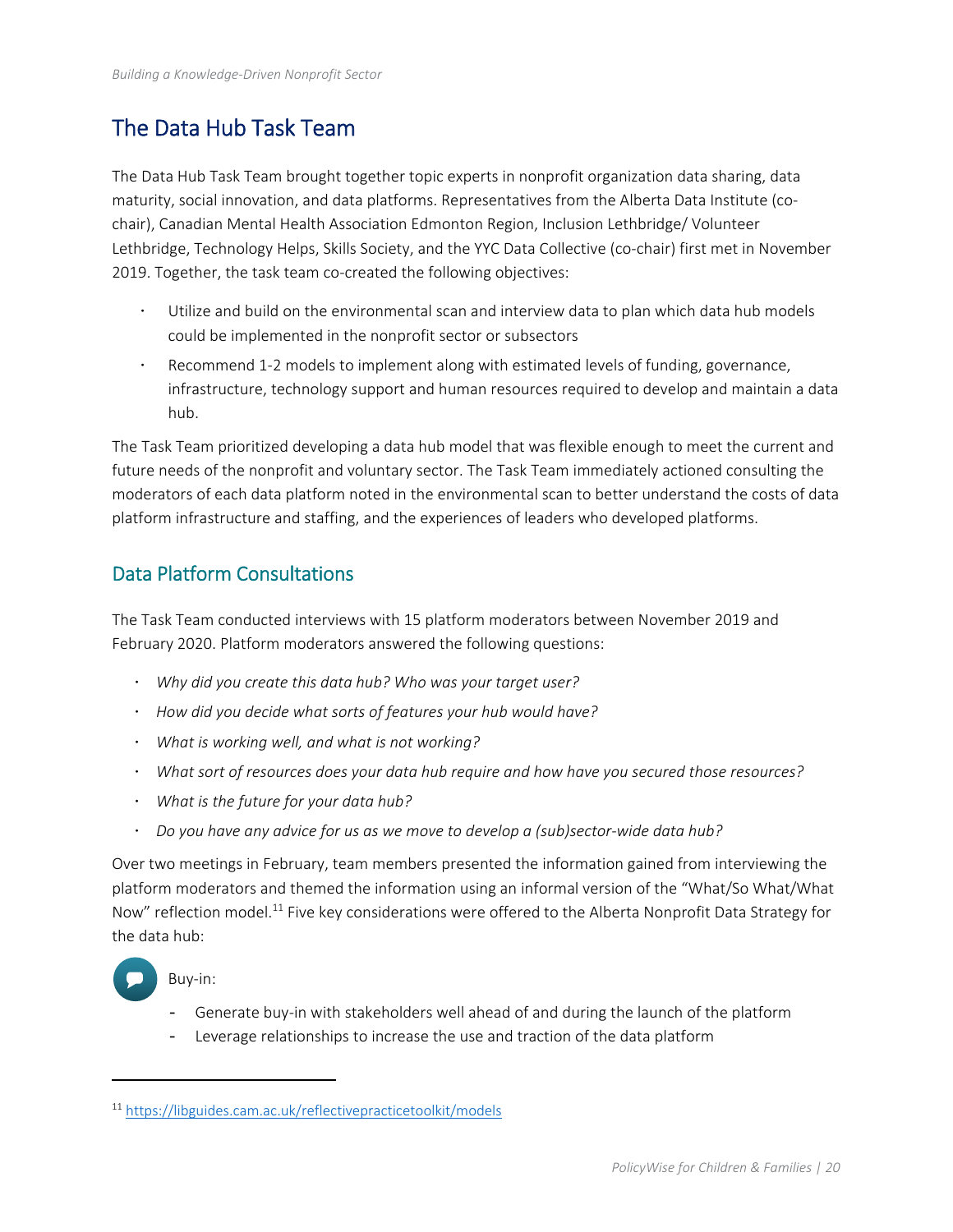- Create a strong roll‐out strategy with a lot of supporting material, including webinars

#### Resourcing:

- Operating a platform is a very high-cost activity
- Plan for more than one large influx of funding so your model can evolve
- While dedicated staff is not necessary, platforms with high volumes of visitors have dedicated staff, including digital librarians and researchers
- A diversified funding stream offers flexibility in decision-making

#### Users:

- Have the users beta-test and/or prototype functions at every opportunity
- While not typical, many platforms have targeted and gained users with little to no technical skills

#### Technology:

- Focus on technology last, after engagement, buy-in, and understanding user needs
- Plan for ongoing technology support is required to stay relevant
- The search function is important and difficult to optimize to meet the needs of users

#### Data sharing:

Do not underestimate the amount of work and resources required for all legal needs and developing data sharing agreements. The time and legal aspects required to share data should always be considered and accounted for.

These five considerations are incorporated into the Data Hub Project Plan.

### Toward an Alberta Data Hub Model

Key informant interview data, the environmental scan, task team research and moderator interviews fed into the development of a two-stage Data Hub Model. The first stage, the Knowledge Hub (Figure 7) meets the current needs of the sector bridging open data users with data support, resources, a network, and a data standard. These foundational components enhance the capacity of new and experienced users of data.

The Data Hub (Figure 8) builds on the Knowledge Hub and introduces two additional

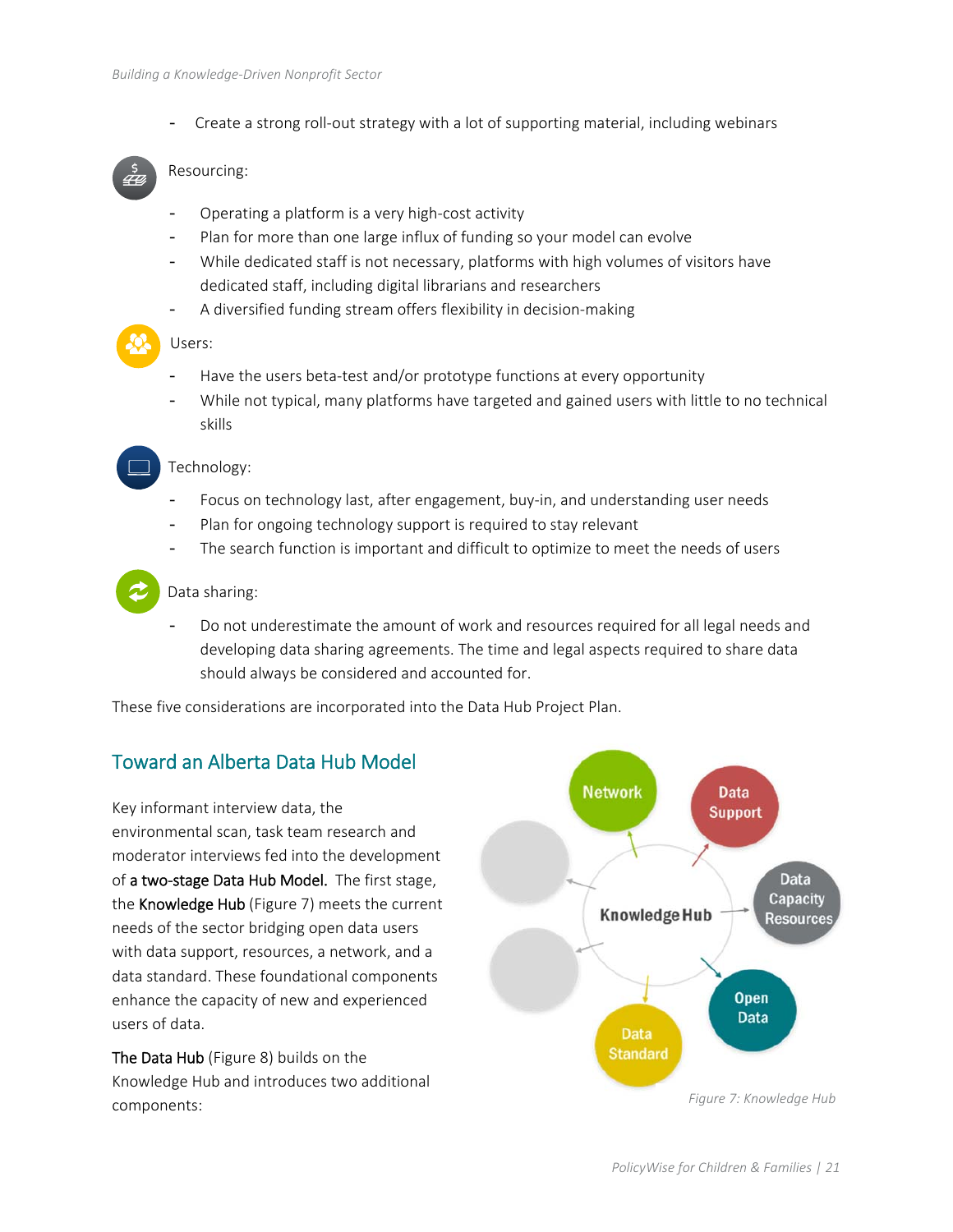Data Sharing: organizations and users can openly share data, information, and reports.

Data Analytics: a variety of applications are available to support users to analyze, present, and extract data.

This two‐stage model offers many benefits to the nonprofit and voluntary sector. First, the Knowledge Hub advances opportunities for create a network through which data capacity is built, and the sharing of resources, opportunities, and relevant open data and information. Should the advice of the moderators be followed, this has the further advantages of testing features, generating buy‐in, and planning for multiple stages of funding. The Data Sharing and Data Analytics components of the Data Hub can be slowly



incorporated to advance comfort and awareness of the uses of data. The two‐stage model also avoids the dangerous pitfalls of creating a platform, captured by task team members in the final meeting of 2019‐ 2019:

 *Nothing is sadder than building a data sharing hub no one shares data on…* 

 *Except for maybe building the Cadillac model and it not being taken up by nonprofit organizations.* 

## Platform Highlights

The platforms researched by the Data Hub Task Team widely ranged in terms of accessibility, navigability, support, resources, and purpose. Four platforms stood out to the Data Hub Task Team as especially relevant to the nonprofit and voluntary sector's needs: Data Driven Detroit (D3)<sup>12</sup>, the Halton Our Kids Network (OKN)<sup>13</sup>, the Ontario Gambling Research Exchange (GREO)<sup>14</sup>, and the Humanitarian Data Exchange (HDX).<sup>15</sup> Each of these platforms incorporates features of the **Data Hub Model** (see Figure 8). These four platforms also modeled how to incorporate navigability and accessibility improve the user experience.

<sup>12</sup> https://datadrivendetroit.org/

<sup>13</sup> https://www.ourkidsnetwork.ca/Public/Home.aspx

<sup>14</sup> https://www.greo.ca/en/index.aspx

<sup>15</sup> https://data.humdata.org/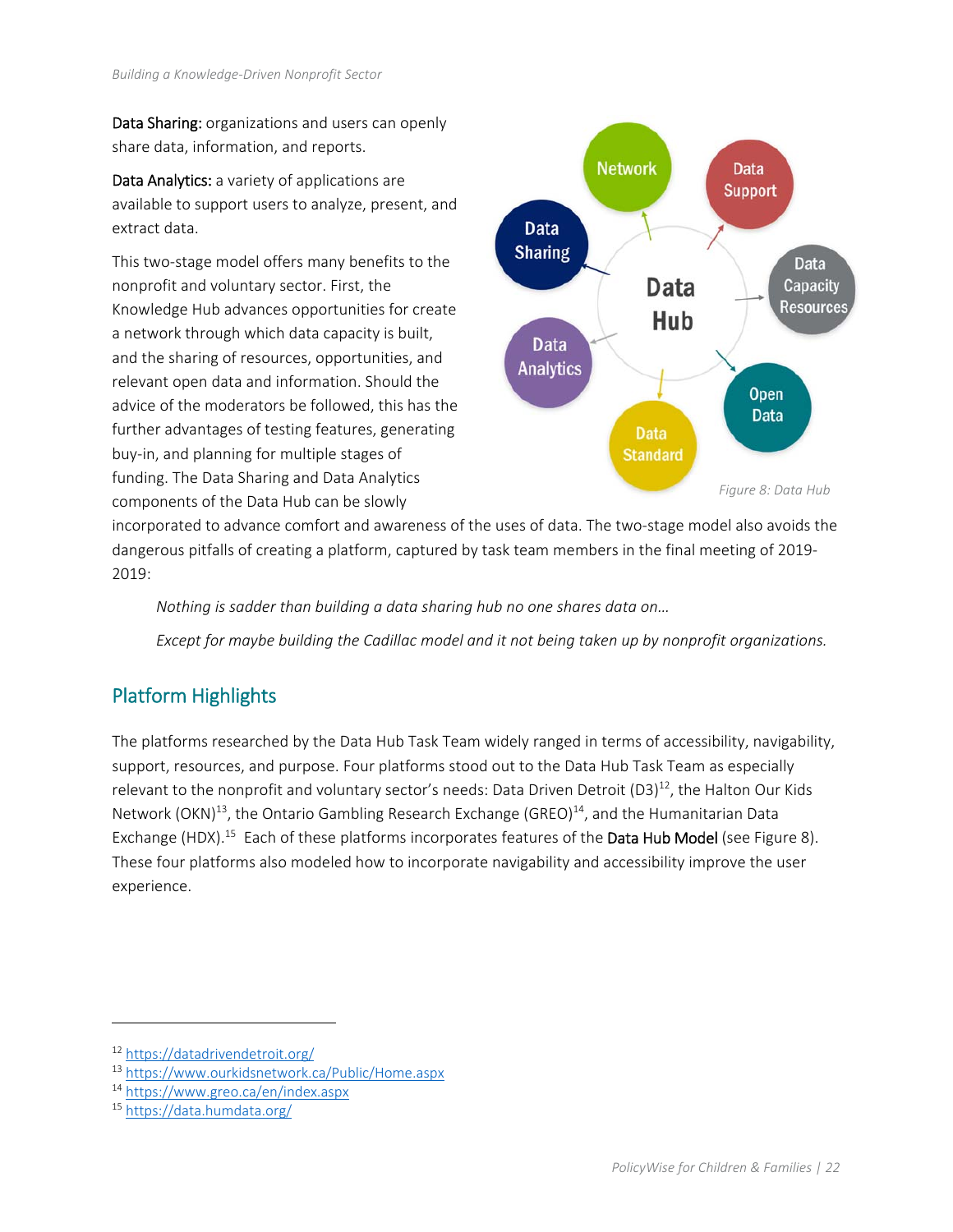### DATA DRIVEN DETROIT (D3)

D3 is a community-based data organization in Detroit that focuses on improving access to and use of data. Their organization goes beyond a digital platform to provide data capacity building outreach and project-based support to nonprofit organizations, foundations, universities, government, business and individuals. D3 also has evolved to become the primary data driver back to Detroit.

The D3 platform has both a "toolbox" and an open data portal. There are ten portal data categories: amenities, business & workforce, civic engagement, demographic, education, environment, health, transportation, property & land use, and public safety at differing local, state, and federal levels. The toolbox includes maps, visualizations, and other interactive tools in addition to datasets in the areas of kids & education, housing & neighborhoods, business & workforce, network directories, and demographics & more.

D3's navigable site demonstrates how data can improve and drive outcomes for the nonprofit sector. D3's project-based support, data capacity building outreach and resources, toolbox, and open portal each offer valuable considerations for the Alberta Nonprofit Data Hub Model.

#### THE HALTON OUR KIDS NETWORK (OKN)

The OKN supports Ontarian child, youth and family‐serving agencies through its collective impact network. Their data portal offers the public open access to Halton data, alongside information, training, and guidance to its members.

The OKN data portal demonstrates the potential of a community-based subsector data platform. OKN informed the task team that their goal was that no technology or data expertise would be required for the data portal to be used. To that end, the portal offers easily accessible neighborhood maps with eight criteria. Additionally, they offer capacity building training to members multiple times a year to broaden the knowledge of the portal and the capacity of the network's members.

#### GAMBLING RESEARCH EXCHANGE ONTARIO (GREO)

GREO has evolved from a grant funder for research, funded by the Ontario Ministry of Health, to "an independent knowledge translation and exchange (KTE) organization that aims to eliminate harm from gambling". Their platform was first designed to build on, share, and mobilize research funded by GREO. Today on its Evidence Centre, GREO hosts open grey literature, academic data, journal articles, alongside outreach Knowledge Hubs, State of Evidence Reviews.

GREO also fosters strategic alignment across its subsector and builds community capacity to better understand and respond to gambling. These efforts, alongside the features of the GREO platform, closely align with the Data Hub Model envisioned by the Data Hub Task Team.

#### HUMANITARIAN DATA EXCHANGE (HDX)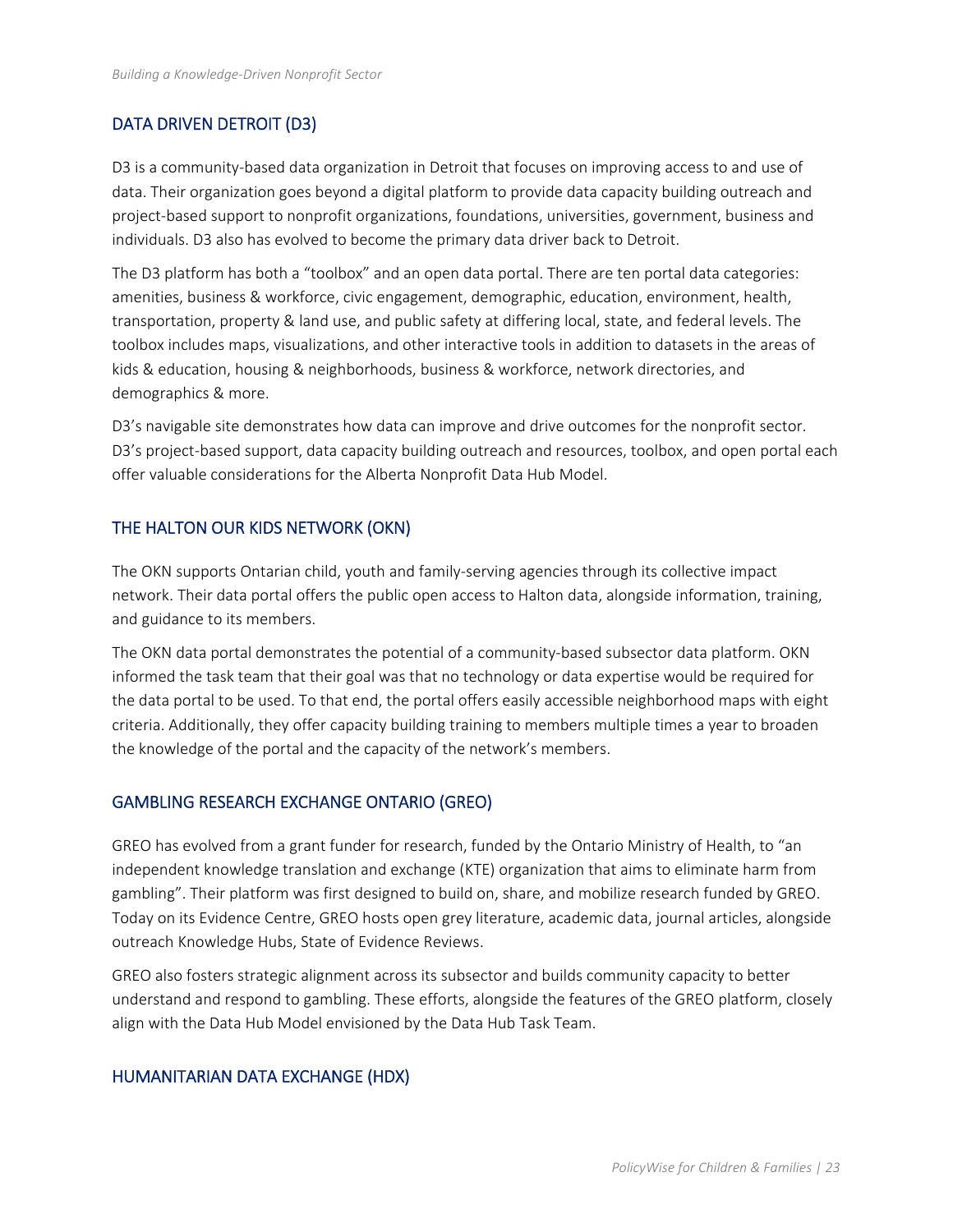HDX is an open data platform connecting that connects and shares global humanitarian data across organizations and crises. Multiple analytic tools are freely available to members, including tools to create charts, graphs, and maps, as well as tools to check and tag the data. Services targeting data literacy, policy, analysis, and network engagement are the core focus areas of the exchange. The exchange works to speed up the flow of data from collection to use, increase the number of partners connected through shared data infrastructure and goals, and ensure that decision‐makers are using the right data more often.

The HDX model encompasses many aspects of a Data Hub Model: open data sharing, subsector (humanitarian crisis) focused, with data quality support and analytic tools embedded on the platform for use.

### System Integration Platforms

Three additional platforms focused on the sharing of identifiable data across agencies. These models are case management systems focused on system integration across government and community agencies. Though sharing client data is not an immediate focuses for the Alberta Nonprofit Data Strategy, systems such as those referenced below are gaining traction in the human services as a way to improve client care. The Actionable Intelligence for Social Policy (AISP)<sup>16</sup>, the San Diego Community Information Exchange (CIE)<sup>17</sup>, and MyCompass<sup>18</sup> are worthwhile models to consider as the sector readies share client data across organizations and systems.

#### THE ACTIONABLE INTELLIGENCE FOR SOCIAL POLICY (AISP)

The Actionable Intelligence for Social Policy (AISP) is an American initiative that focuses on linking administrative data across government agencies. AISP is a backbone organization coordinating the creation and maintenance of integrated data systems (IDS) across county organizations, state agencies, and universities. AISP provides network support, resources, governance, training, and consultation on setting up IDS sites. AISP estimates that the data of roughly 36% of all Americans is linked through IDS.

AISP demonstrates how backbone organizations can support the move toward data sharing across different agencies, levels of government, and geographical locations.

#### SAN DIEGO COMMUNITY INFORMATION EXCHANGE (CIE)

The San Diego Community Information Exchange (CIE) defines itself as "an ecosystem comprised of multidisciplinary network partners that use a shared language, a resource database, and an integrated technology platform to deliver enhanced community care planning." Through the platform, community

<sup>16</sup> https://www.aisp.upenn.edu/

<sup>17</sup> https://ciesandiego.org/what‐is‐cie/

<sup>18</sup> https://www.mycompassplanning.com/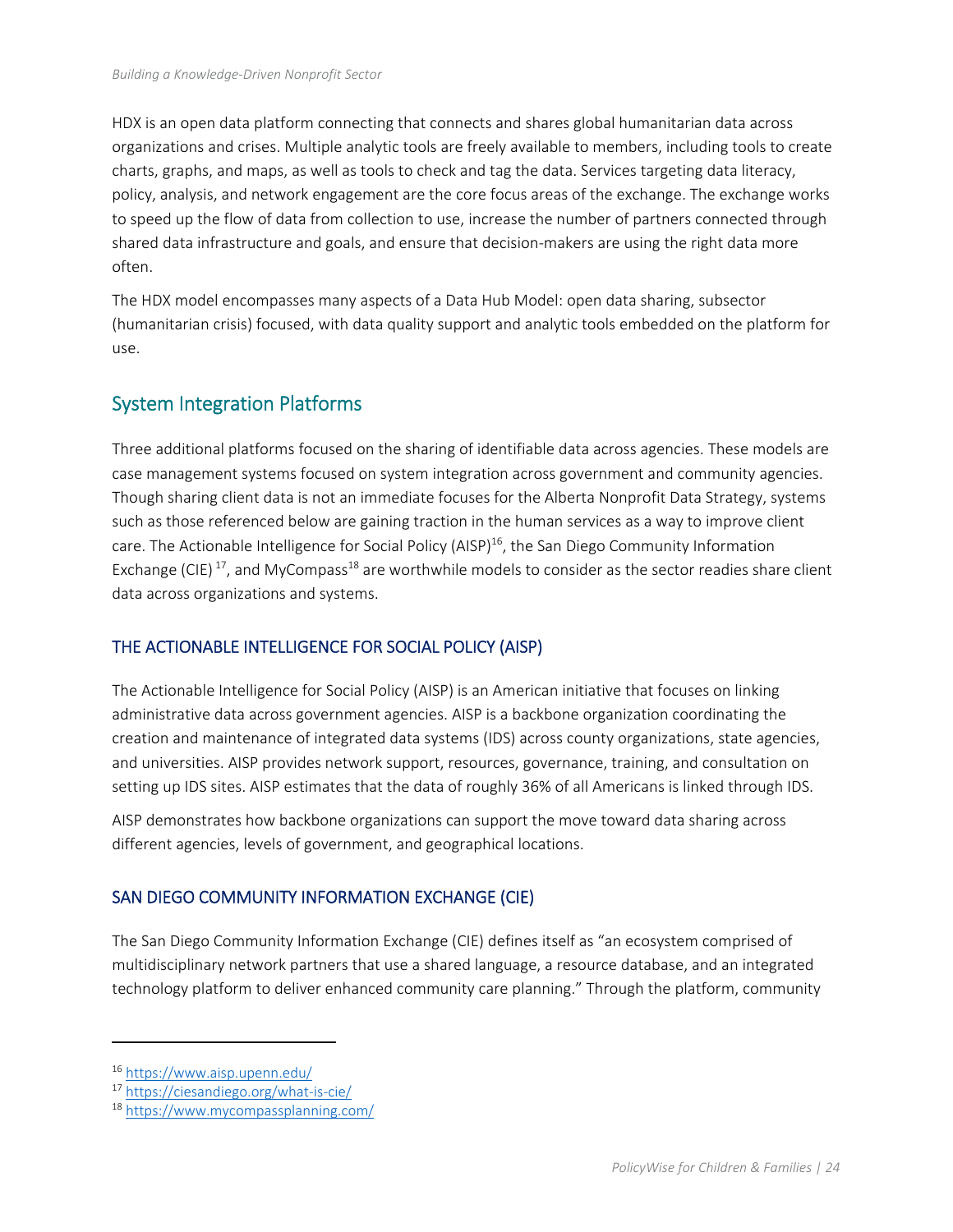care providers share and access basic client data, make and accept referrals, collaboratively plan client care, share challenges and best practices, and inform policy decisions.

The CIE has gained traction in Edmonton as a model to learn from and leverage when discussing how organizations can share client data. This innovative model leverages existing 211 infrastructure and networks in communities to create a resource database with health, human and social service providers programs, program eligibility, and intake information. The CIE enables coordinated services for complex needs individuals across sectors.

#### **MYCOMPASS**

MyCompass is an online platform designed to humanize the case management experience. This platform was conceived of and created in Alberta.

The system supports multiple users to access different views and information on MyCompass: This unique case management system has multiple types of users: the individual (person served), that person's guardian and supports, the government funder, supporting agency, and organizational staff. Case management planning and oversight and dashboards support the strategic use of data in organizations.

This data platform is gaining traction provincially as a case management tool that supports data transparency between people accessing an organization and an organization itself.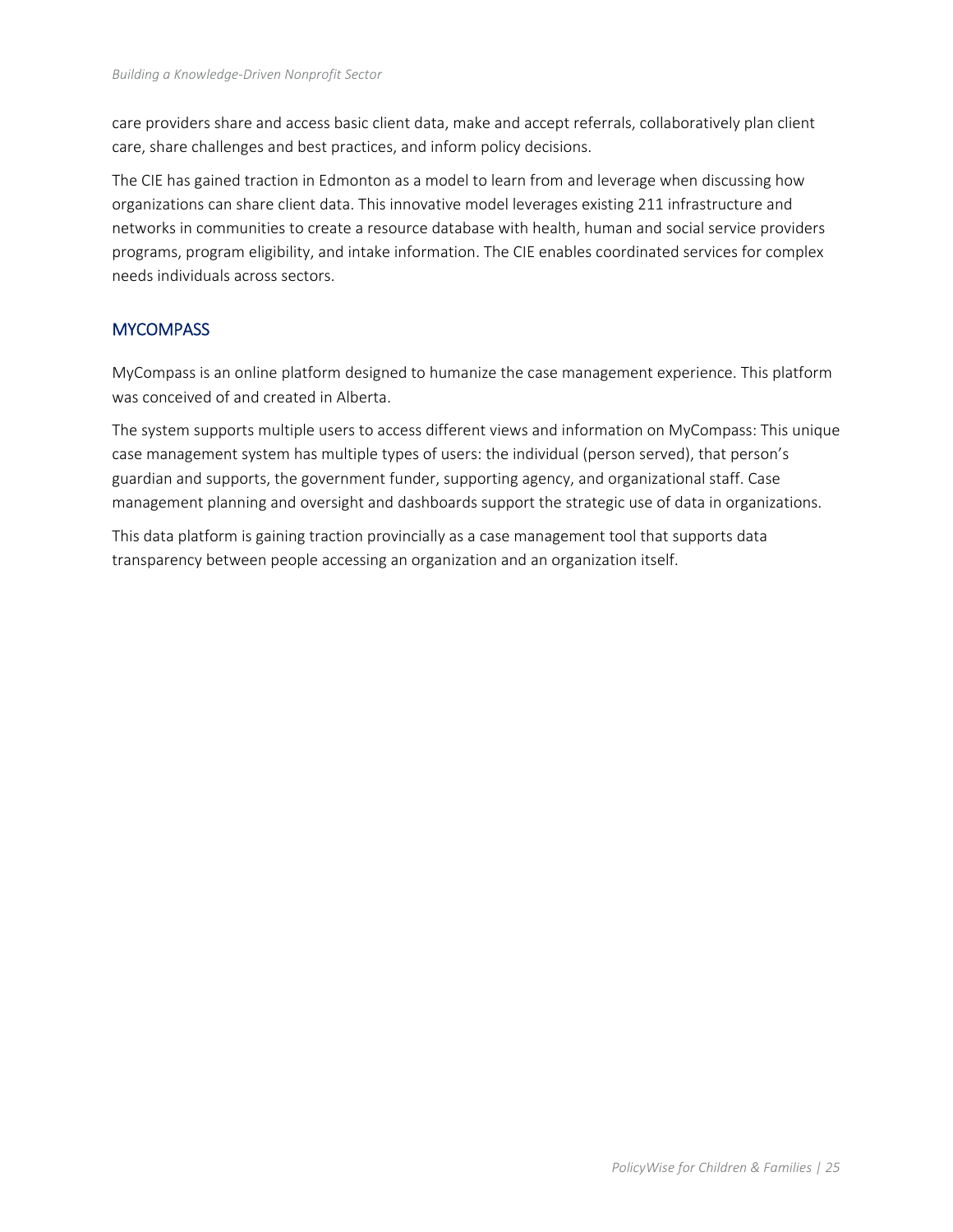## SECTION FOUR: The Newcomer Data Task Team

## **Background**

The data sharing, data capacity, and nonprofit organization data were the planned project focus areas for this unique, subsector task team. Though overlap in existing initiatives and strategies exist, each of these three *Roadmap* areas is complex and dynamic. To best meet the sector's data sharing, data capacity building, and organizational data needs, the ABNN Data Strategy Steering Committee considered multiple approaches to forming this task team. Ultimately, the Steering Committee decided to approach known stakeholders in various subsectors to discuss how each could participate in this phase of the data strategy. Six subsectors ranging from the Arts to the Immigrant and Refugee sector were explored by committee members. The immigration and refugee (also referred to as the newcomer or settlement) sector through the Edmonton's Local Immigration Partnership (ELIP) and Alberta Association of Immigrant Serving Agencies (AAISA), demonstrated high readiness to engage.

Taking this subsector approach offered advantages. First, a growing number of data‐related initiatives in different regions across the province offered the task team opportunities to learn and potentially leverage.

Second, it narrowed the task team's scope to a manageable size. Rather than attempting to address data capacity across the 26000 nonprofit and voluntary sector organizations, the task team was able to reflect on specific, tangible experiences. For example, in 2019 the federal Ministry of Immigration, Refugees, and Citizenship Canada (IRCC) published a Request for Proposals for a provincial, centralized intake system in Alberta. The current data collected by agencies on case management was lacking. Without knowing what case management entails in Alberta, and what it costs, there was risk that funding for case management would be taken away. The successful proposal pitched the *Gateway Project,* a provincial, centralized intake system for all new immigrants and refugees to Alberta. Though the *Gateway Project* has since evolved to different pilots in Calgary and Edmonton, experiences such as this grounded the task team's discussions in the realities of agencies and staff in the nonprofit sector.

Third and most importantly, a subsector task team enabled the leveraging of existing collaborative partnerships. As the backbone organization for the sector, AAISA had relationships with most task team members. Edmonton Mennonite Centre for Newcomers (EMCN), Islamic Family and Social Services Association (IFSAA), Catholic Social Services (CSS), Multicultural Health Brokers (MCHB), and M.A.P.S Alberta Capital Region are long‐standing partners on the Edmonton‐based Newcomer Mapping Project. EMCN, IFSAA, CSS, MCHB meet regularly as part of the Edmonton Local Immigration Partnership (ELIP). PolicyWise has established relationships with EMCN, CSS, M.A.P.S., AAISA, TIES, and the Social Enterprise Fund (SEF). The many cross‐connections and established relationships on the team created a space in which frank conversations could occur.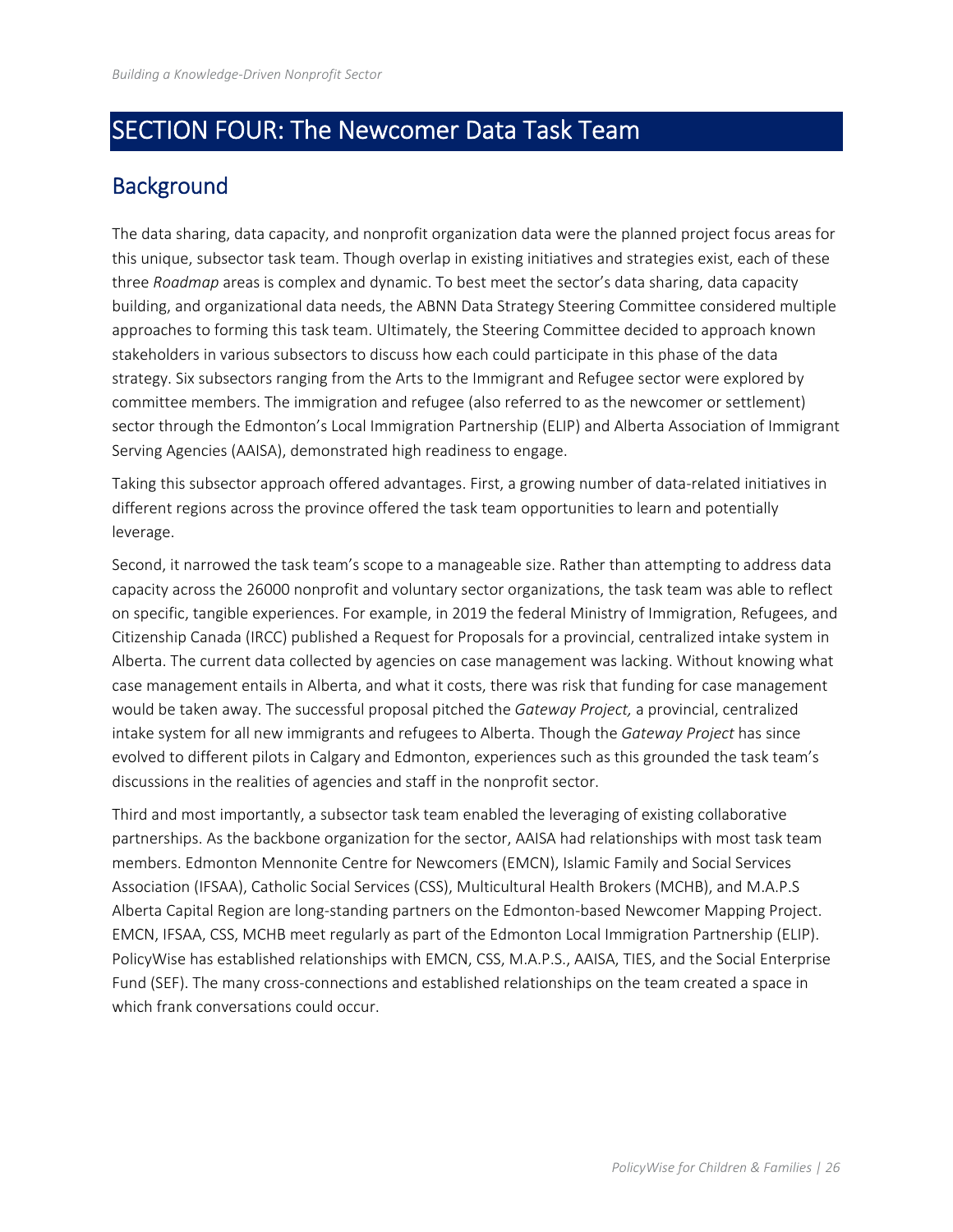### Interview Data

Due to the broad scale of data capacity and varying understandings and competencies, key informants were asked, "*What specifically do you consider to be data capacity?"* in background qualitative interviews. Consistent themes emerged through the data analysis: nonprofit stakeholders collectively defined data capacity to be *the ability and expertise to collect, use, and share data strategically and appropriately.* They further identified the following indicators of data capacity:

- Knowledge of available data
- Access to appropriate technology and infrastructure
- · Individual, organizational and sector buy-in
- Having dedicated staff, time, and funding to work with data intentionally.

Key informants were also generous with strategies to change and improve data capacity at organization and sector levels. The following suggestions were provided in interviews:

- $\cdot$  A shared data person across a number of organizations with similar scope
- . Share Data in trusted partnerships or relationships first
- Change the message of data collection from bureaucratic burden to impactful and meaningful;
- . Address staff data and technological literacy
- $\cdot$  Work collectively and more closely with funders to set the what, why's, and how's of reporting and data collection
- Decrease confusion about what data can be shared.



Key informants also shared their experiences sharing data in their subsector and the nonprofit sector more broadly. Without exception, those who work in the sector spoke of data sharing as risky. Informants identified the following risks associated with sharing organization or client data:



#### Fear of jeopardizing funding:

*The barrier [to sharing data] is the harsh competitiveness of the environment. I'm not going to share my program results because that could be used competitively in a funding situation, because most organizations are competing for the same limited pools of funds…I'm not hopeful it will ever change because funders…is still funding individuals*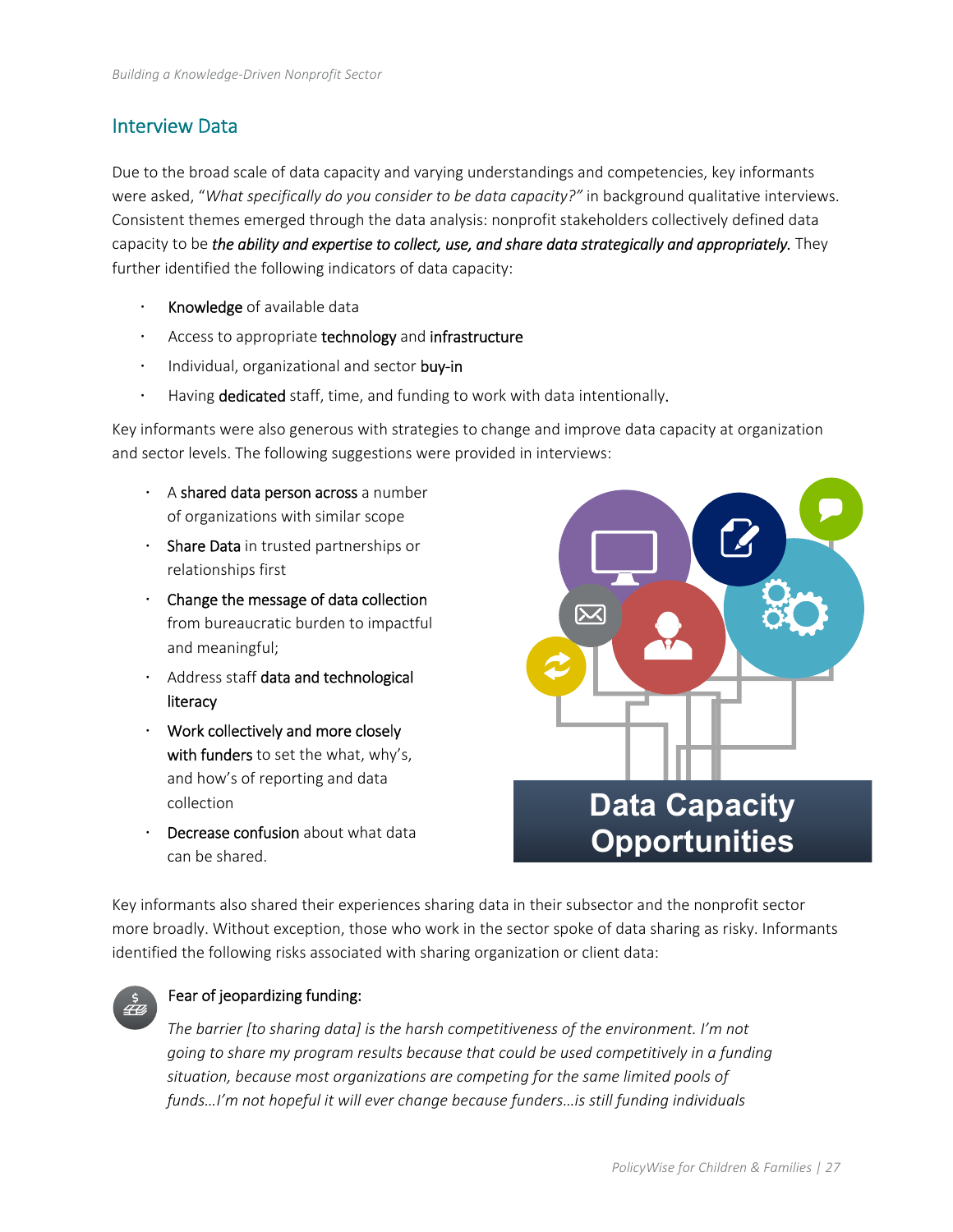*projects. Until that changes and there is broader impact funding, we will continue to have challenges with data sharing.* 

### Stakeholders have experienced losing control of the narrative, and/or have witnessed the data being interpreted incorrectly:

*…there's an aversion to quantitative data because it's been used as a weapon against the disability sector. We don't want to lose control around the way that the story is told. That's why we have been depending on narratives for advocacy.* 

### The sector requires clear guidance interpreting Alberta's privacy legislation and ethical guidelines:

*We all have slightly different approaches… there's a lot of complexity around it, the ethics, protecting privacy…* 

*…The biggest thing holding organizations back is how data can be shared in a way that doesn't put the organization at risk.* 

*We don't do a good job of knowing when we are all helping the same people... I suspect we are duplicating services [but] it may be that they need that much help. How would you even do that with privacy?* 

In addition to these three identified risks, key informants commented on the lack of data standardization in the sector (consistency in data variables collected) and limited data capacity as barriers to data sharing. Together, this makes for a complex environment in which to share data.

However, stakeholders also spoke to the importance and benefits of data sharing. Many nonprofits expressed a willingness to share data, and stated that doing so would provide benefits to clients, organizations and the sector:

- More effective client interventions
- Holistic, ethical, comprehensive, and coordinated support across sectors
- Organizations and a nonprofit sector better equipped to demonstrate their impact.

The interview analysis for data sharing and data capacity building were both provided to all Task Teams at the launch meetings. This information enabled shared understandings and a strong foundation on which to plan and supplement projects.

## The Newcomer Data Task Team

Representatives from the Alberta Association of Immigrant Serving Agencies, Catholic Social Services, Edmonton Mennonite Centre for Newcomers, Multicultural Health Brokers, Islamic Family and Social Services Association, M.A.P.S Alberta Capital Region, the Social Enterprise Fund, and TIES formed the Newcomer Data Task Team. Together, the group co-created the following objectives: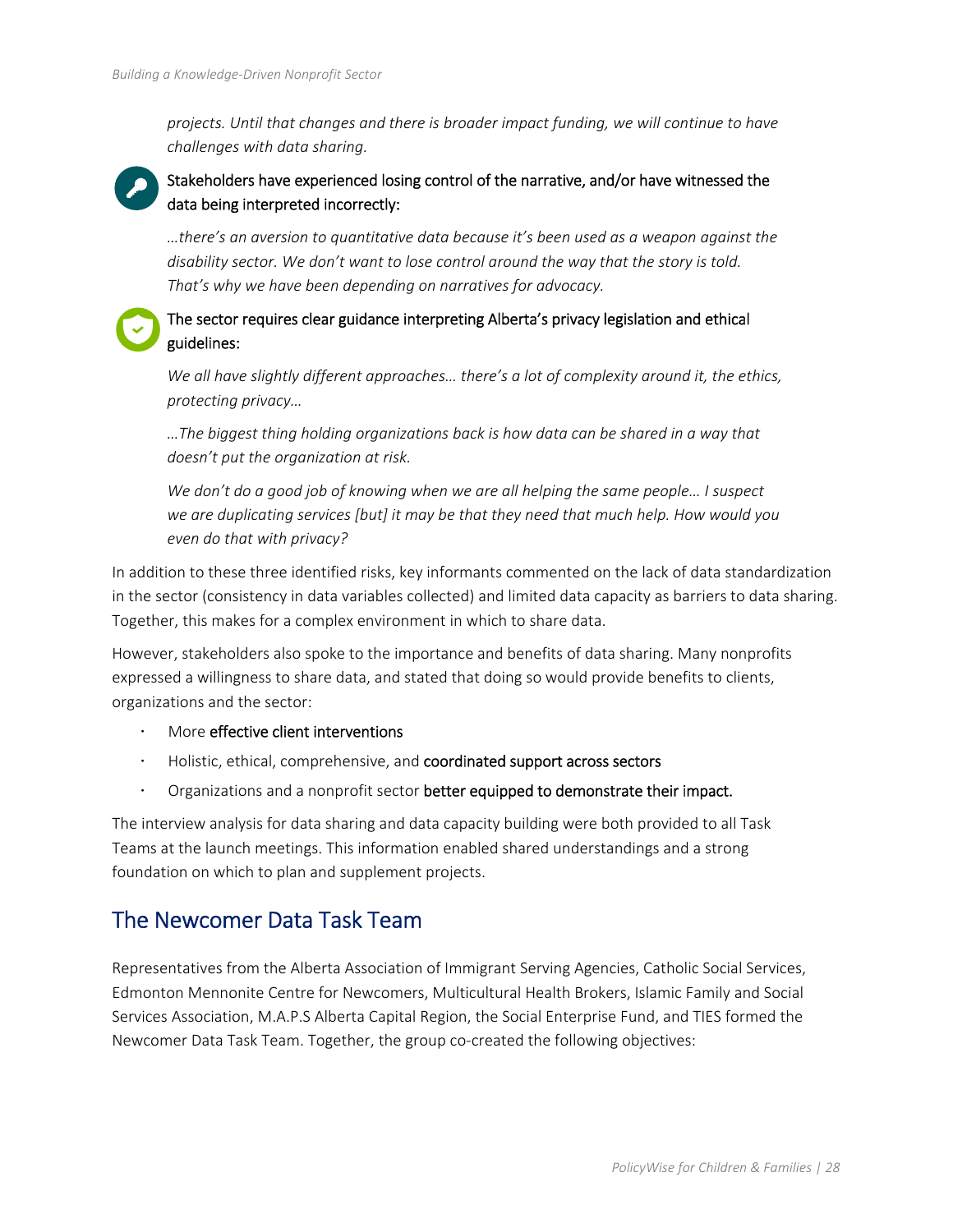- Plan relevant and actionable short, medium and long‐term solutions or strategies to address the data capacity, nonprofit datasets, and data sharing needs, of the newcomer sector, including the relevance of a data hub.
- If possible, plan and implement 1‐3 achievable goals or strategies addressing the data capacity, nonprofit data sets, and data sharing needs of the newcomer sector, including the hub. These would require the task team to pursue and obtain funding. Deadlines for implementation should align with the timeline set out by the project sponsor (funder), and could extend past this year's work.

Given the varied needs and experiences of the sector, the data sharing and capacity challenges outlined above, and the limited timelines, a clearly defined scope was necessary. Though the objectives included the possibility of implementation, the task team limited the scope to:

- Explore emerging data practices currently being piloted in the Newcomer subsector.
- Catalogue the various data initiatives currently occurring in the Newcomer subsector.
- Determine which projects may be leveraged to contribute to the Alberta Nonprofit Data Strategy.
- Engage with stakeholders and existing networks in order to leverage their collective knowledge and expertise.
- $\cdot$  Identify alignments with related strategic initiatives across the nonprofit sector.

As was seen in the work of the GoA Data and Data Hub Task Teams, it is necessary to first build data capacity to advance the nonprofit sector's collection, use and sharing of data. At each meeting across all three task teams, it became apparent that data capacity was both an area of opportunity as well as a barrier to the success of any Project Plan proposed.

Building data capacity is not a simple task. As described in more detail outlining the work undertaken by the Newcomer Data Task Team, enhancing data capacity requires coordinated knowledge building efforts with concerted resources and buy-in by many parties. With these considerations and the short time frame the task team was working with, it was decided at the first meeting to prioritize data capacity‐ building over data sharing and nonprofit organization data.

It was important to task team members that all learnings be shared broadly across the nonprofit sector to generate discussion, continue building momentum in these areas, and to demonstrate the challenges and strengths of the sector. Grounding the work in the context of the sector, which included understanding the many players and their roles was emphasized in early discussions. The Newcomer Data Task Team did not operate in a vacuum, and the work of the team was impacted in real‐time by changes in the sector. IRCC for example, had just made changes to one of its funding streams, which could impact the types of outcomes targeted under the data strategy.

Finally, the task team understood that while there was existing momentum in the newcomer sector, as well as the nonprofit sector more broadly, early wins would be important. Advancing the work of the Alberta Nonprofit Data Strategy was referenced as a priority by the task team members. Establishing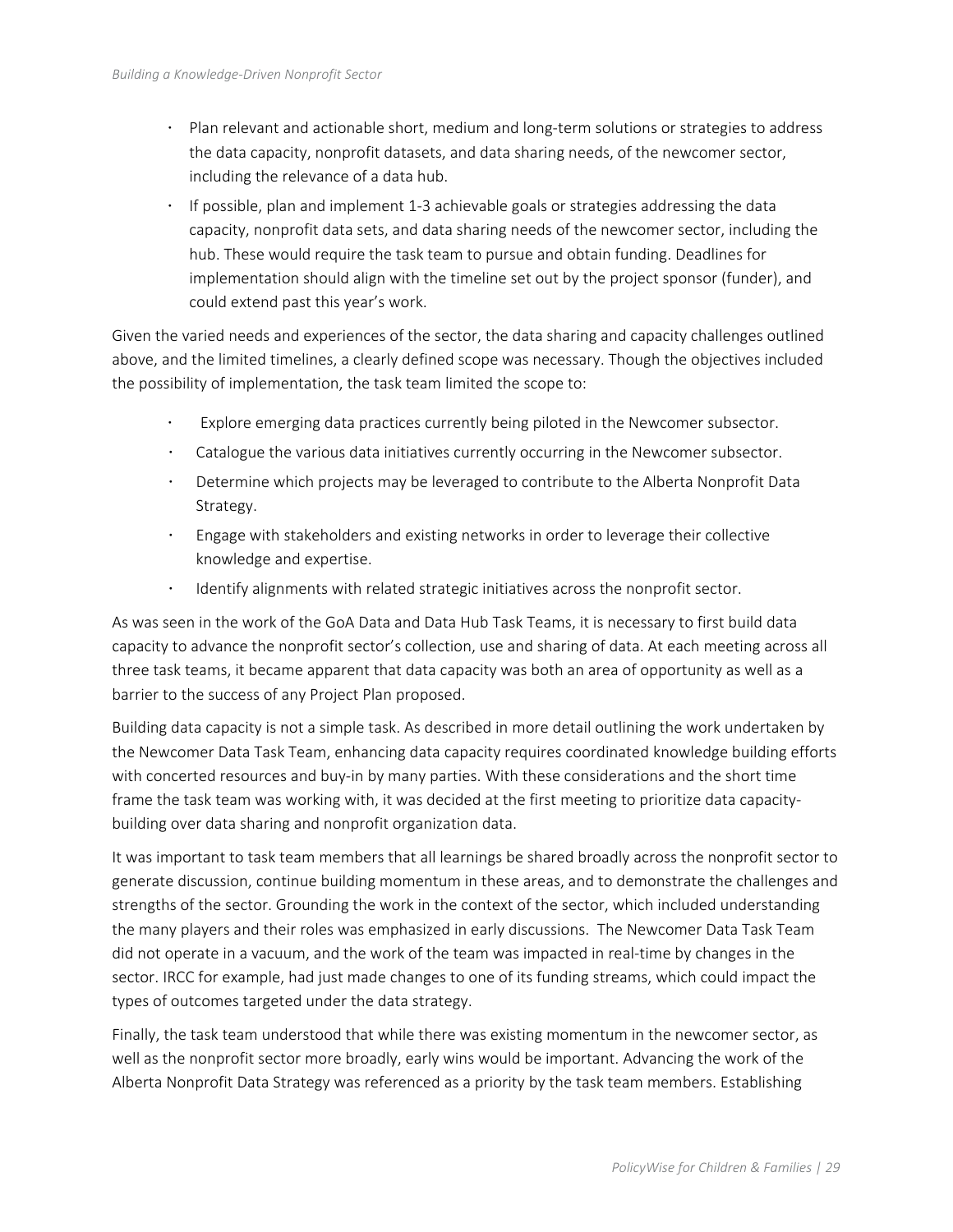sector buy-in would only occur by the creation and implementation of relevant, yet easily adoptable strategies.

### The Data Initiative Scan

The *Roadmap* recommended broad sector engagement as a precursor to developing appropriate data capacity content. The qualitative interview data and the feedback gathered at the 2019 ABBN Sector Gathering provided a clear definition of data capacity, and a number of stakeholder‐identified opportunities. With this knowledge provided to the team, the Newcomer Data Task Team was able to quickly begin next steps.

The Task Team conducted an informal scan of the province for known data initiatives in the newcomer sector, and the nonprofit sector more broadly. The Task Team members began with the initiatives they knew of or were involved in. Any grants related to the collection and strategic use of data, as well as data capacity were included in the scan. In all, the members were involved in 13 various data‐related initiatives in Calgary and Edmonton, ranging from a local Evaluation Community of Practice to the multi‐disciplinary Edmonton Newcomer Mapping Network. The lead(s) of each initiative were asked questions related to why the initiative began, what was working or not working within the initiative, and what advice they would provide to the strategy (Appendix B).

The scan and follow‐up interviews were conducted In January, and the group reconvened in early February to present the information back to the task team. For each initiative the Task Team reflected together using an adapted and informal version of the "What/So What/What Now" reflection model.<sup>19</sup> The discussion at the table was rich. Multiple learnings and themes emerged:

- Significant support for common approaches (needs assessment, data standardization, outcomes, and reporting) exists, with the caveat that the process is collaborative.
- In Edmonton especially, a small number of organizations participate in many different initiatives. These "data champions" advance the use of evidence in and across the sector. This opportunity does come with risk (e.g. one organization changing direction could create gaps in the data ecosystem).

Data capacity building efforts are planned or established at multiple points across the data lifecycle (collecting, analyzing, sharing, preserving/discarding, reusing).

Buy-in through and across organizations is necessary to improve data capacity. When training one person, for example, in program evaluation or privacy legislation, the systems challenges remain. Data capacity efforts must target all aspects in an organization or collaborative, from the buy‐in of frontline staff to the championing by Executive Directors, and with dedicated funding.

<sup>19</sup> https://www.allassignmenthelp.co.uk/blog/driscoll‐model‐of‐reflection/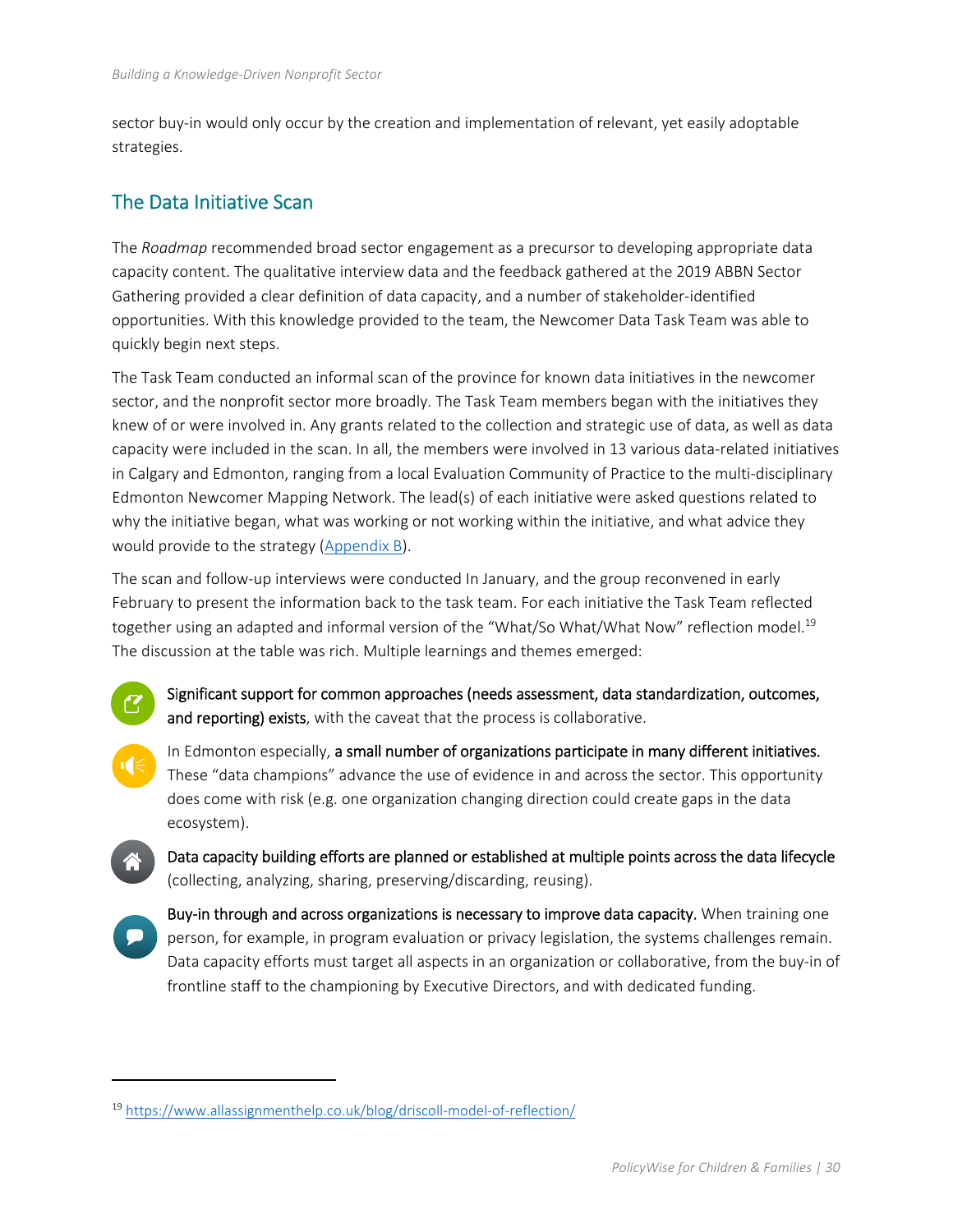$80^{\circ}$ 

Finally, it was noted that these are not data problems, but rather, nonprofit collaborative problems. Little to no funding exists for such collaborations. Combined with informal governance systems, they are difficult to sustain.

#### DATA SHARING INITIATIVES

Though data sharing as a project focus area was ultimately deferred by the Newcomer Data Task Team, it remains an area of strategic value and promise for the nonprofit and voluntary sector. Stakeholder engagement, interviews, and the *Initiative Scan* completed by the Task Team uncovered many regional and provincial data sharing efforts currently underway or currently being planned.

The *Roadmap's* data sharing recommendations reflect just how complex the current state of data sharing in the nonprofit and voluntary sector is. The following were recommended:

- Engage the sector on the ethics of data sharing and gaining informed client consent
- Learn from and leverage the work created by the Alberta Information Sharing Strategy and local data sharing initiatives
- $\cdot$  Scan the privacy and regulatory landscape to identify the barriers to data sharing at different levels (e.g. psychologists, social workers, unregulated service providers, medical professionals)
- Document personal data anonymization and linkage tools.

Data sharing supports community agencies to collaborate together, and improve outcomes for shared clients. The Initiative Scan conducted by the Newcomer Data Task Team revealed a number of new and established data sharing initiatives at work in the Alberta Nonprofit & Voluntary Sector, which demonstrates that nonprofits across Alberta have made great strides in data-driven collaboration. Each initiative represents an opportunity to advance data capacity, including self‐organized action, not only in the newcomer sector, but across the nonprofit and voluntary sector.

#### Collaborative for Health & Home20

The Collaborative for Health & Home (CHH) is a committee dedicated to improving health outcomes and housing supports through its innovative government and community partnership. The 26‐partner collaborative is exploring how to improve information sharing between the health and housing care systems in Calgary. When they first began their work, the ethical dilemmas experienced at staff, agency, and sector levels became a barrier to developing shared processes. The CHH Steering Committee has since determined that the ethical considerations of sharing client information, and obtaining informed client consent to do so, required further research. An ethical framework for information sharing and training strategies for implementation are now under development.

<sup>20</sup> http://calgarychh.ca/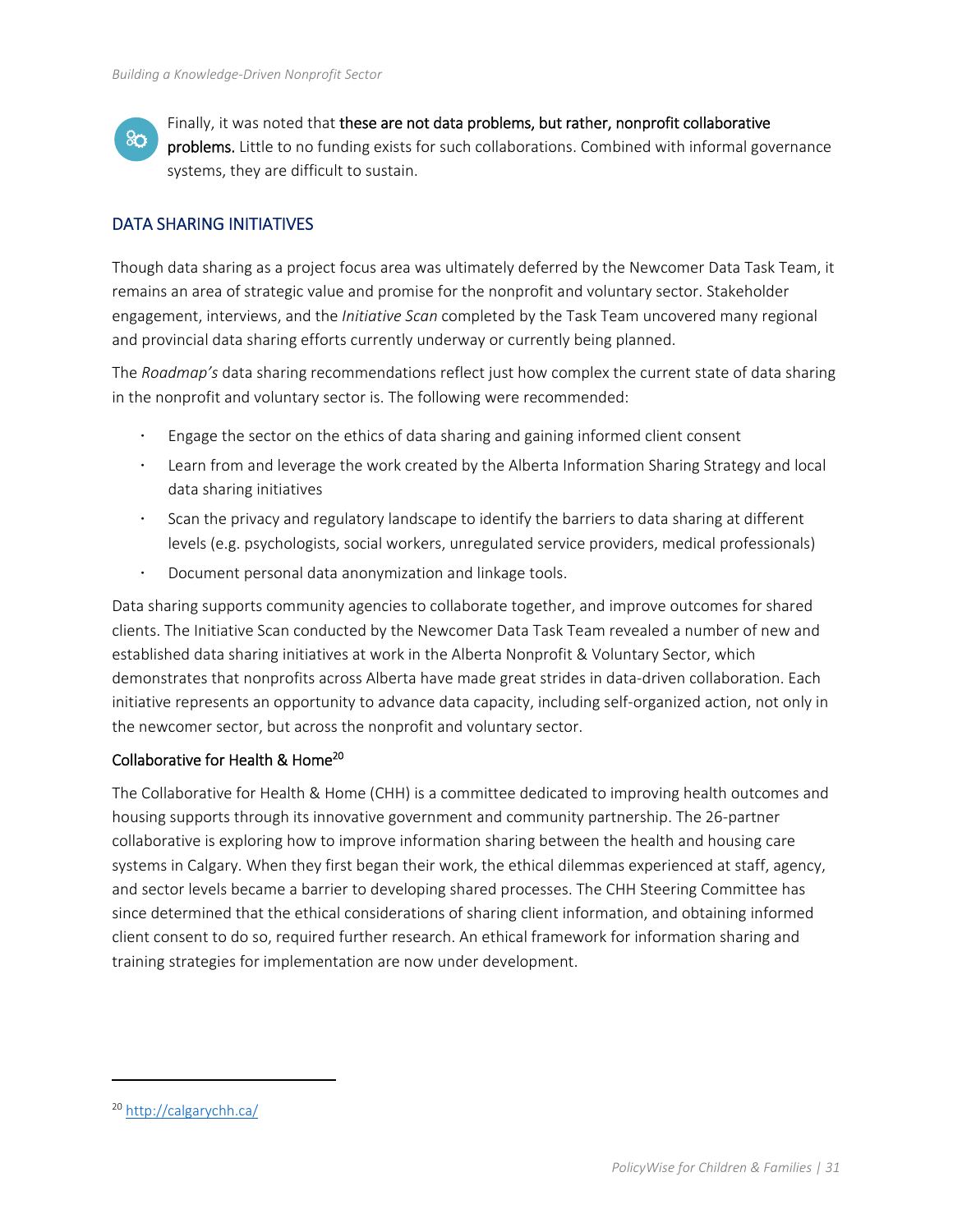#### Common Data Toolkit

PolicyWise has recently launched the Common Data Toolkit Project to develop a common data standard in partnership with Alberta nonprofit agencies. The Common Data Toolkit will be a question bank which includes a set of recommended questions and demographic data fields (identifiers, gender, Indigenous status, age, income, etc.) agencies can choose from in their design of intake and visit forms. This digital resource will be co-created with our nonprofit partners, and will include tools to support more robust and consistent collection of data such as a website, guidelines and associated knowledge mobilization guides.

#### *Did you know?*

*The Alberta Information Sharing Strategy is a government‐led initiative which works to enable information sharing across government and community service providers and agencies. Online courses, an Information Sharing Guide, and an Information Sharing Toolkit have been developed to guide governments, organizations, and individuals to share information about the clients they have in common. Visit www.alberta.ca/informationsharing* 

#### Common Outcomes Initiative<sup>21</sup>

The Common Outcomes Initiative (COI) is a provincial effort to simplify data collection and demonstrate the positive impact of community-based programs.<sup>22</sup> In 2011, the City of Edmonton Family and Community Support Services (FCSS), United Way of the Alberta Capital Region, and Edmonton Region Children's Services began working with their funded partners to develop a common reporting tool to reduce the administrative burden of nonprofit staff and organizations by having consistent data collected across programs. In turn, the COI publishes an annual Common Outcomes Report that highlights the work of participating programs and agencies. This initiative has evolved since its inception. In 2018, 116 nonprofit or voluntary agencies reported to COI, representing roughly 4% of all social service organizations in Alberta.<sup>23</sup>

#### Community Mental Health Action Plan24

The Community Mental Health Action Plan (CMHAP) is an Edmonton‐area collective of community organizations and government stakeholders focused on the promotion of positive mental health and prevention of mental illness<sup>25</sup>. One priority of the collective is to improve information sharing across systems and agencies, by supporting data sharing across service providers. Ultimately, a web-based resource will be created to allow service providers to better understand key pieces of legislation, accreditation guidelines, and the professional codes governing information sharing in Alberta.

<sup>&</sup>lt;sup>21</sup> https://www.edmonton.ca/programs\_services/documents/PDF/CommonOutcomeInitiative‐CORModel.pdf

<sup>&</sup>lt;sup>22</sup> Common Outcomes Report Summary, 2019

<sup>23</sup> Common Outcomes Report, 2018.

<sup>24</sup> https://www.myunitedway.ca/mentalhealthyeg/

<sup>&</sup>lt;sup>25</sup> Community Mental Health Action Plan, 2016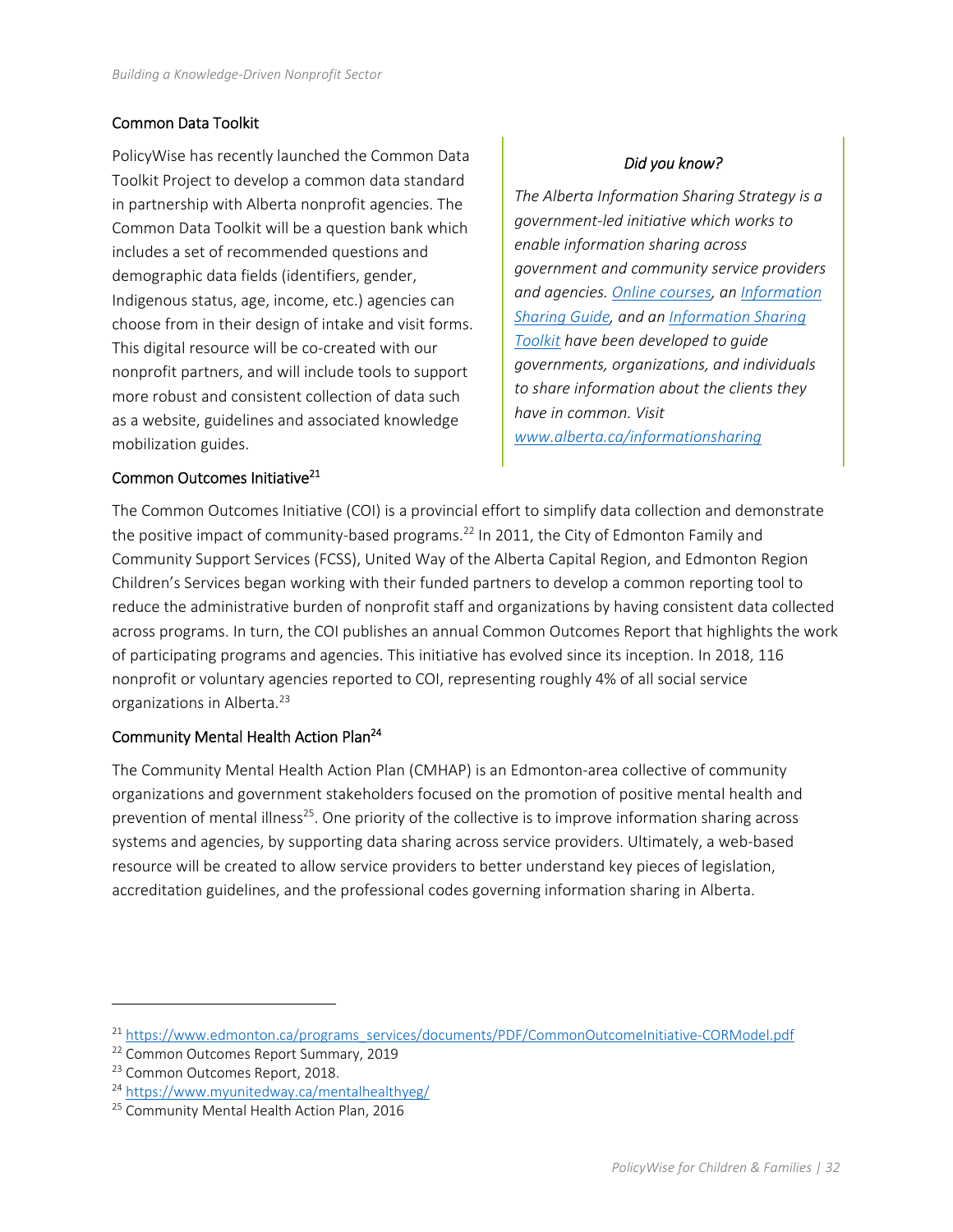#### Inclusive Supports for Marginalized Populations

The Inclusive Supports for Marginalized Populations (ISMaP) is an Edmonton‐based collective impact initiative committed to "strengthening the system of care such that marginalized community members are supported, safe, respected, and empowered to achieve person-centred health and social goals".<sup>26</sup> The ISMaP Data Steering Committee, which launched in March 2020, will focus on the sharing of necessary client information and data with formal health and community‐based supports, and ensuring ongoing strategic supports. More specifically, this Steering Committee will work at developing a common client consent form for sharing information across services, providing education on privacy and information sharing regulations.<sup>27</sup>

#### Edmonton Newcomer Mapping Network<sup>28</sup>

This data sharing and data capacity building initiative was created to improve the understanding of the settlement patterns, lived experiences, and cultural diversity of newcomers in Edmonton. In 2014/15, the municipal‐level data on settlement patterns and program use was considered out of date and did not reference program use. When M.A.P.S. Alberta Region, an organization with the mandate to support capacity building in the nonprofit sector, began convening Edmonton service providers to gather current data, the breadth of data gaps and inconsistency in collection among the agencies became clear. The Edmonton Newcomer Mapping Network was born. Over the next year, this collaborative slowly developed a consistent approach to collecting data. The end result was a comprehensive series of maps providing relevant, neighbourhood‐level information back to partnering agencies. By bringing the agencies together to share and develop information, the Edmonton newcomer sector better understands their population and gains valuable capacity.

<sup>26</sup> ISMaP Common Agenda, 2019, p. 4

<sup>27</sup> Common Agenda 2019

<sup>28</sup> https://mapsab.ca/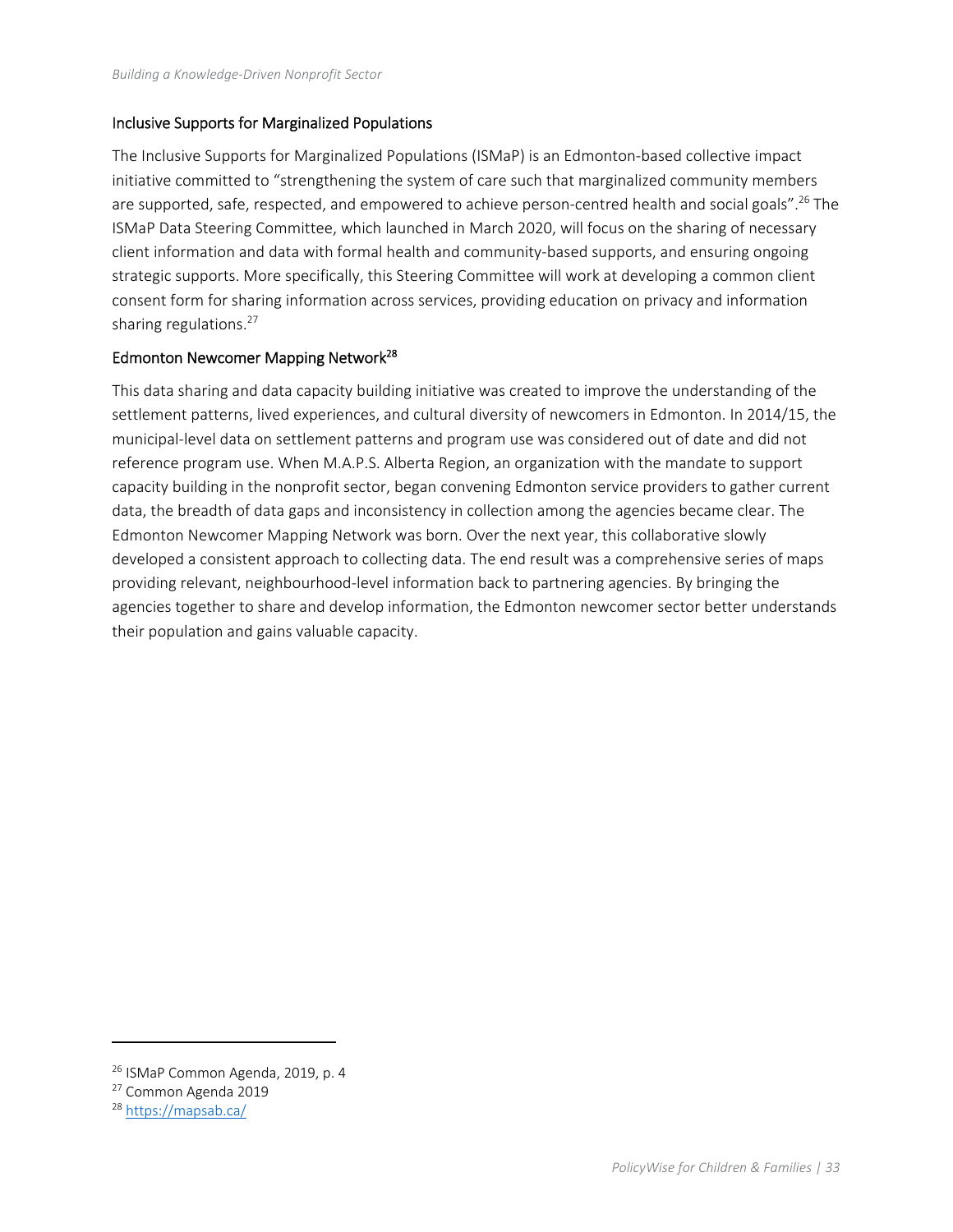## SECTION FIVE: Toward a Knowledge‐Driven Nonprofit Sector

The body of work documented in this report has culminated in concrete recommendations to advance our knowledge‐driven nonprofit sector. Below, clear actions are recommended to implement in the coming years. These Project Pitches and Future Considerations are a result of the collective understanding gained from:

- Phase I stakeholder roundtables and the *Roadmap*
- ABNN engagement at the 2019 Annual Gathering
- Background interviews with key informants from the nonprofit and voluntary sector
- Research and analysis undertaken by task team members
- Task team direction and expertise.

Projects are intentionally designed to be developed further and launched by collaboratives and organizations big and small within this sector-wide effort. Leveraging existing projects and identifying additional funding opportunities are critical to the implementation of these projects as well. The projects proposed (see below) target data capacity building, data sharing, nonprofit organization data, Government of Alberta data, and the development of an Alberta Nonprofit Data Hub. Each project targets different data skill levels, capacities, and subsectors in the nonprofit and voluntary sector.

Each project focus area is identified by a unique icon:



Data Capacity Building **Data Hub** 





Nonprofit Organization Data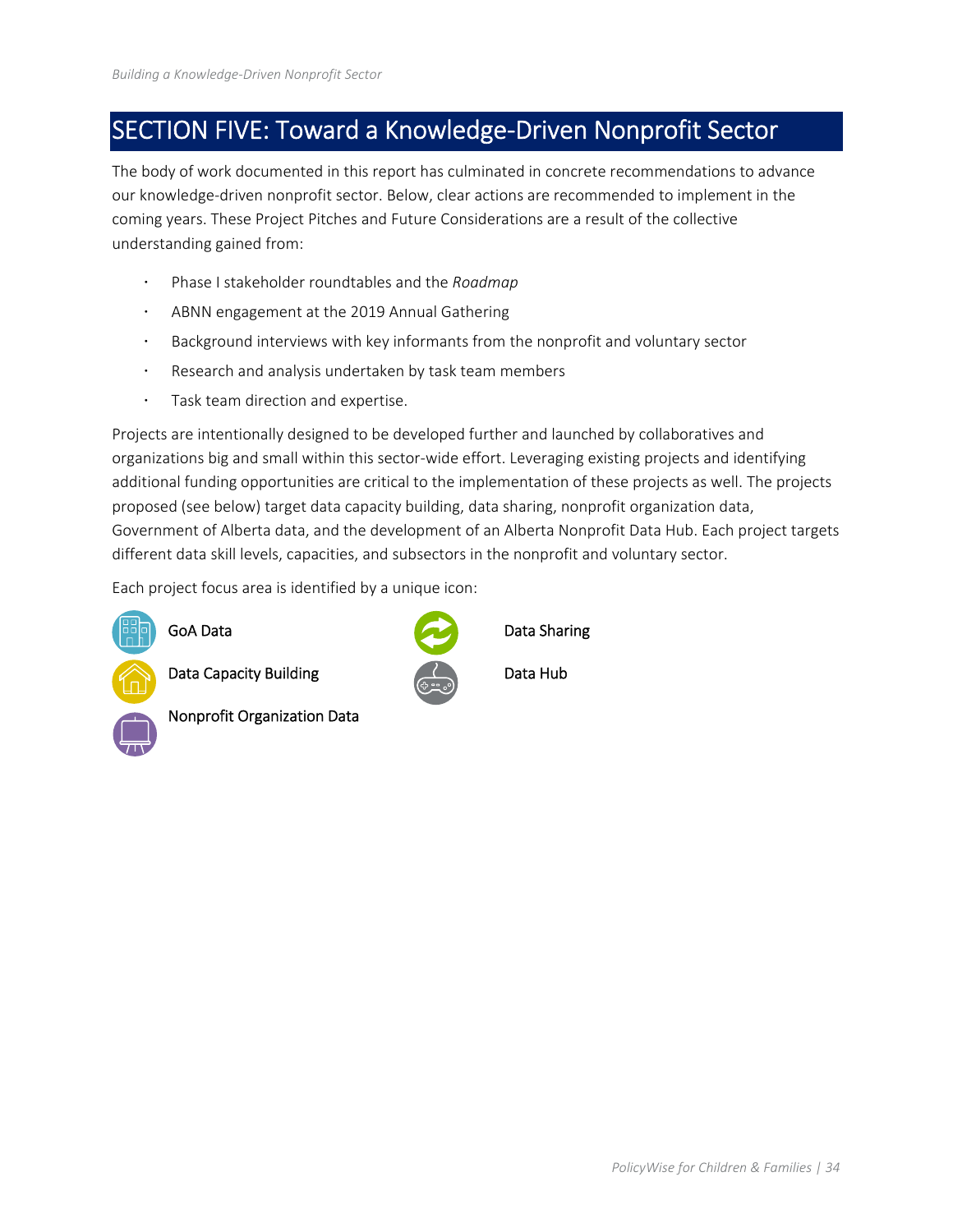## Project Plan 1: Demonstration User Stories



### PROJECT RECOMMENDATION

Develop Use Cases which demonstrate how nonprofits can use available Government of Alberta data using the data collected from stakeholder engagement. Use cases should be generated with nonprofit organizations and address an existing data Need or gap in a program, organization, or subsector. It is envisioned that the use cases will be created in such a way as to reach and inform a broad audience on the uses of open data.

### Background:

The nonprofit sector can benefit from a clearer understanding of currently available data and specific examples of how and why a nonprofit would use it.

Open data portals are increasingly turning to supporting the use of open government data through the development and publication of use cases. Use cases, also known as user stories, is a well‐documented accompaniment to open data portals. Generally, use cases document the subject matter, brief summary of how they were used, and the impact of using open data. GovLab, an action research centre out of NYU, has published 37 case studies on the impact of open data worldwide.<sup>29</sup> The European Data Portal has a "Tell us your story" form and publishes use cases directly on the portal. The New Zealand open government data program has published use cases on its portal dating back to 2012. Open Canada launched eight open data user stories in January 2020. Nova Scotia's Open Data Portal also has a small number of use cases posted.

The Sunlight Foundation<sup>30</sup>, an American nonprofit that advocates for open government, defines open data use cases are and how they can help:

*Comprehensive use cases describe how a specific person or persons will use open data or public information to solve a specific problem. They can help data providers to visualize the potential of open data for problem solving, without asking how exactly those problems will be solved31*

The Sunlight Foundation also suggests that use cases be co-created with community members to ensure the use case is relevant.

## Project Activities:

The Sunlight Foundation has handily published a formula and example of a good use case:

Formula:

<sup>29</sup> http://odimpact.org/index.html

<sup>&</sup>lt;sup>30</sup> https://sunlightfoundation.com/2019/01/11/what-makes-a-good-open-data-use-case/

<sup>31</sup>https://sunlightfoundation.com/2019/01/11/what-makes-a-good-open-data-use-case/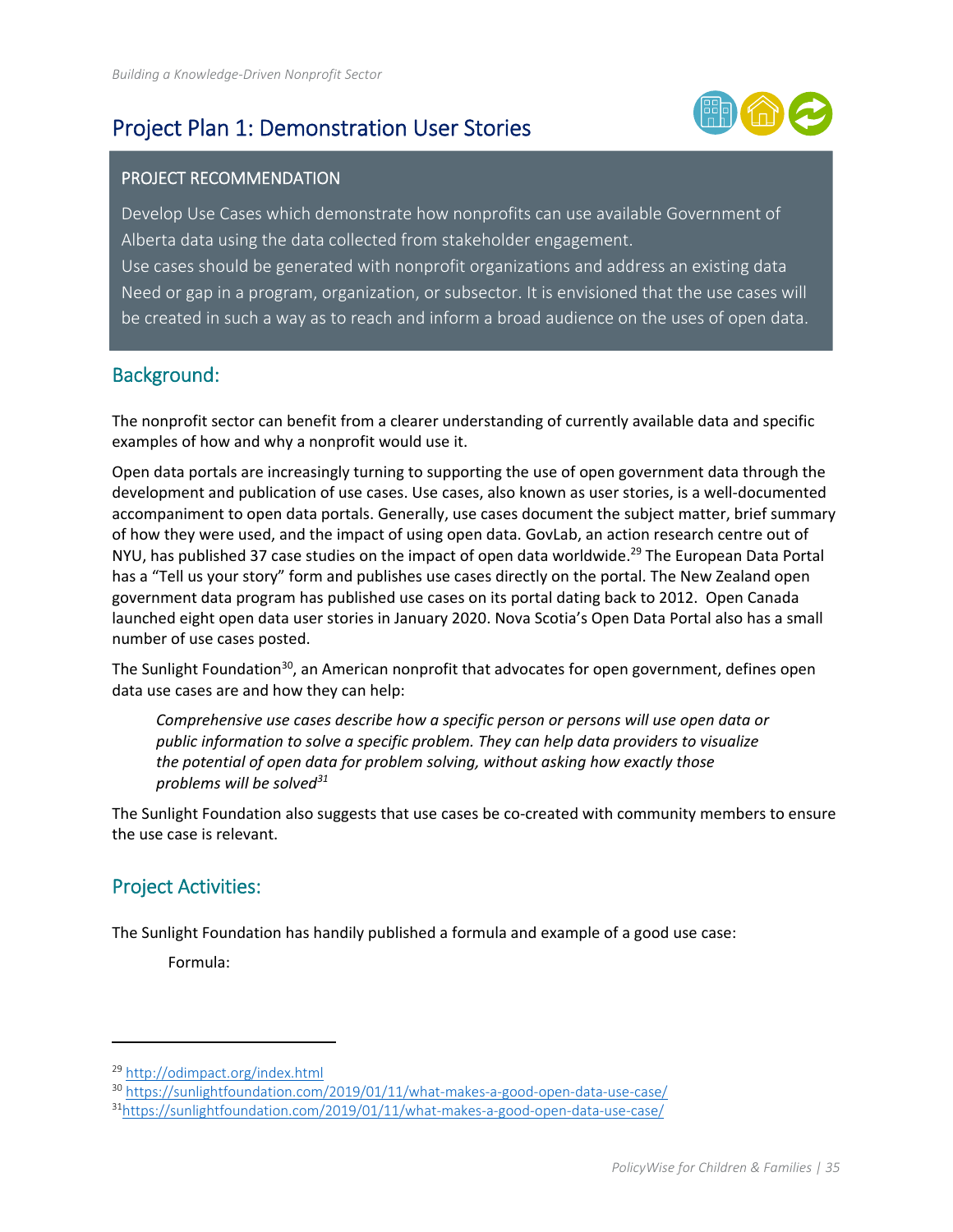#### [COMMUNITY MEMBER, CURRENT OR POTENTIAL DATA USER] needs [FORMAT OF DATA][TYPE OF DATA] from [DEPARTMENT HOLDING THIS DATA (OPTIONAL)] to [END GOAL MOTIVATING THIS USER].

Example:

Service providers with low data capacity but high subject matter expertise need easily accessible block‐level neighborhood indicators from the Department of Neighborhood Services and the Police Department to make a stronger case for funding to support their work improving the neighborhood's well-being.

This project will benefit from close partnerships between a small number of nonprofit organizations and data experts. Data experts could be computing science students, community‐based data groups, or nonprofits or social enterprise with experience in data analytics.

Using the data collected over the course of the Alberta Nonprofit Data Strategy and the formula provided above, it is proposed that partners generate five use cases that can be published in various formats: databytes, a short video, or a blog post.

Task Team members suggested that this could be hosted on the ABNN's website. This level of detail would be confirmed in the start‐up of the project.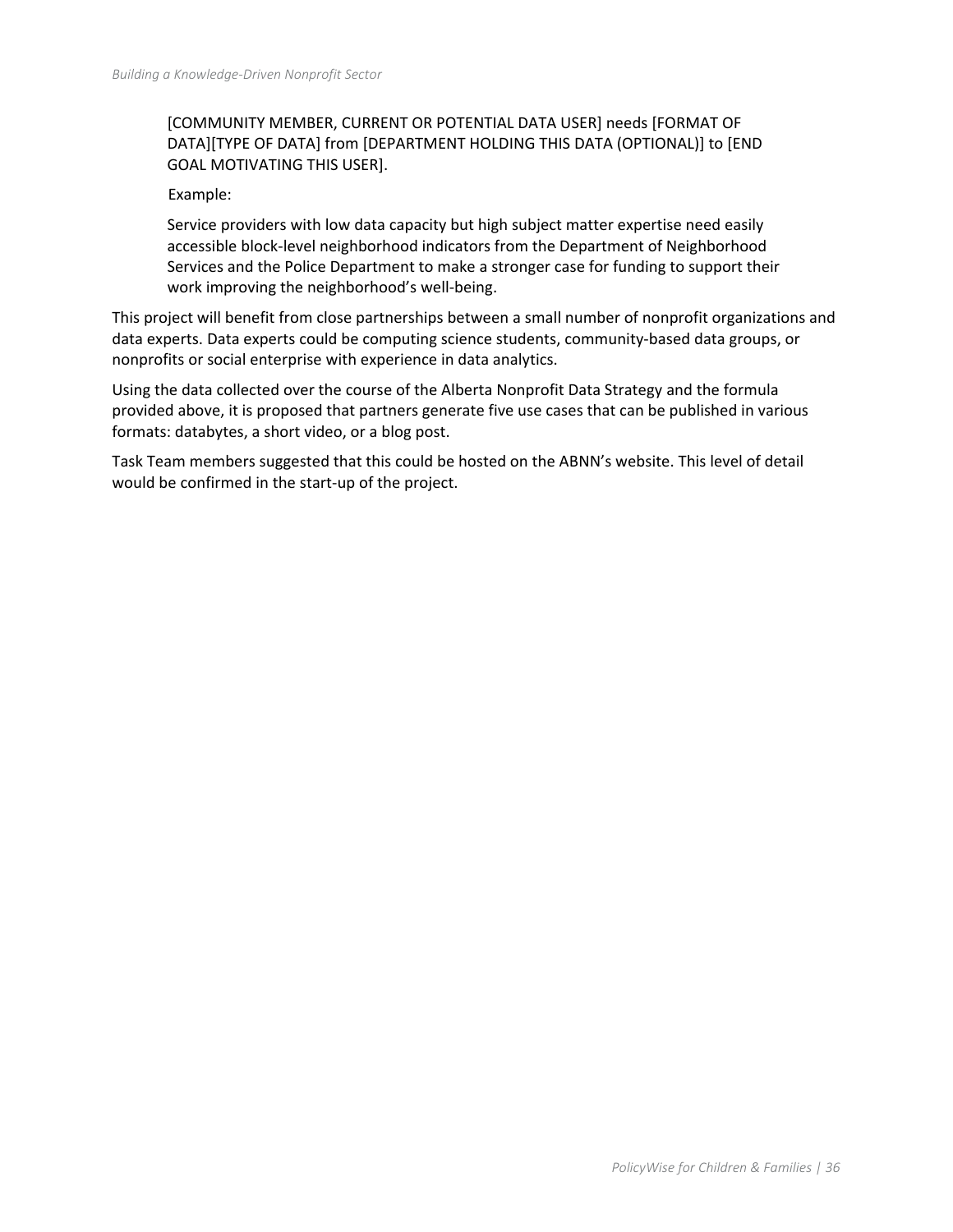## Project Plan 2: Data Capacity Building



#### PROJECT RECOMMENDATION

Develop an Open Data Workshop Series that focuses on the use of high-value data for people of varying data capabilities. Each workshop can be attended independently or as part of a series.

#### Background:

The information collected on behalf on the Alberta Nonprofit Data Strategy has created a clear picture of the data gaps, data needs, and data opportunities across the Alberta nonprofit landscape. Data capacity‐ building especially arose as a critical need to be addressed in all projects advanced under the data strategy.

The Newcomer, Data Hub, and GoA Data Task Teams all grounded their discussions and project plans in an understanding of existing data capacity in the nonprofit sector. Data capacity is not equal: staff, organizations, collaboratives, and subsectors are all entering the data capacity conversation at different points. These differences require the Alberta Nonprofit Data Strategy to provide opportunities for each.

This project plan connects capacity building to the use of open data specifically for several reasons:

To generate awareness of where to access timely and informative reports and information

To showcase the potential uses of open data to a broad nonprofit audience

To build nonprofit organization, funder, and government partner's motivation and capacity to share data.

Just how beneficial open data can be for any organization is directly related to the data literacy or maturity of the staff member, organization, or collaborative wanting to use it. The nonprofit uses of open data range from the simple to complex. Open data can support nonprofits to make a case for donations, grant applications, and decide the location of new services. The uses of open data are not just limited to being statistics in a report. The right data visualization with open data, for example, can generate interest and traction for nonprofits.

With an open data workshop series, there is an opportunity to build data capacity at many different levels in the nonprofit sector, including with open data.

### Project Activities:

Workshops should aim to showcase the potential uses of open data and be accessible to the many different levels of users. Utilizing technology, such as webinars, can ensure accessibility outside of Alberta's urban centres. A sample workshop series may look like this:

Workshop # 1:

Create a visualization or infographic using open data and open source data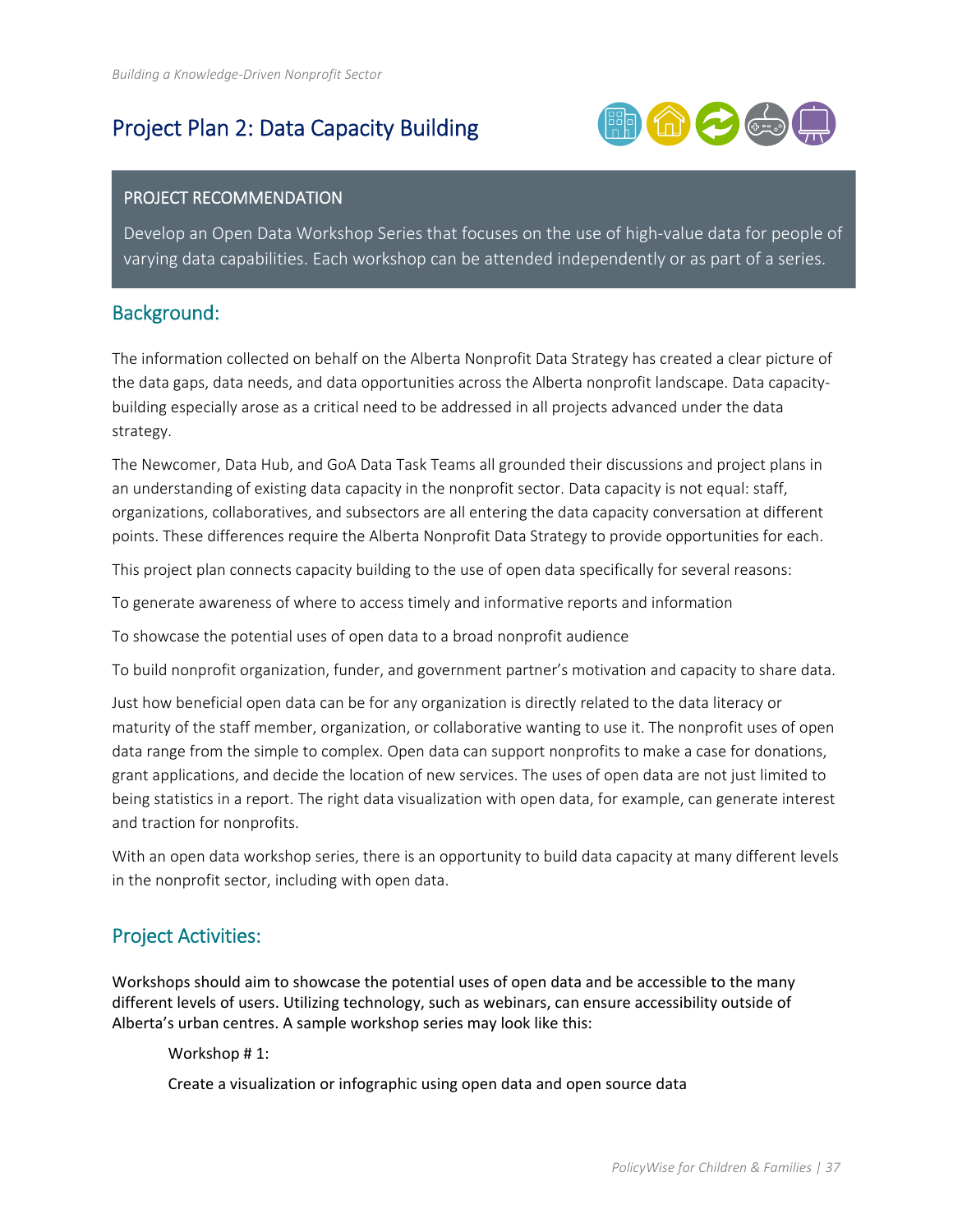#### Workshop # 2:

Find open data that aligns with a question on your intake form (e.g. gender or ages of people in the organization's community, and people served in the organization), or how open data can strengthen a grant application.

Workshop # 3:

Learn how to synthesize two or more open datasets to better understand a topic or problem

Workshop # 4:

Learn how to do a comparative analysis of open datasets and compare with an internal dataset to solve a key organizational question.

The knowledge gained from each workshop could be leveraged to create or inform the creation of open data use cases.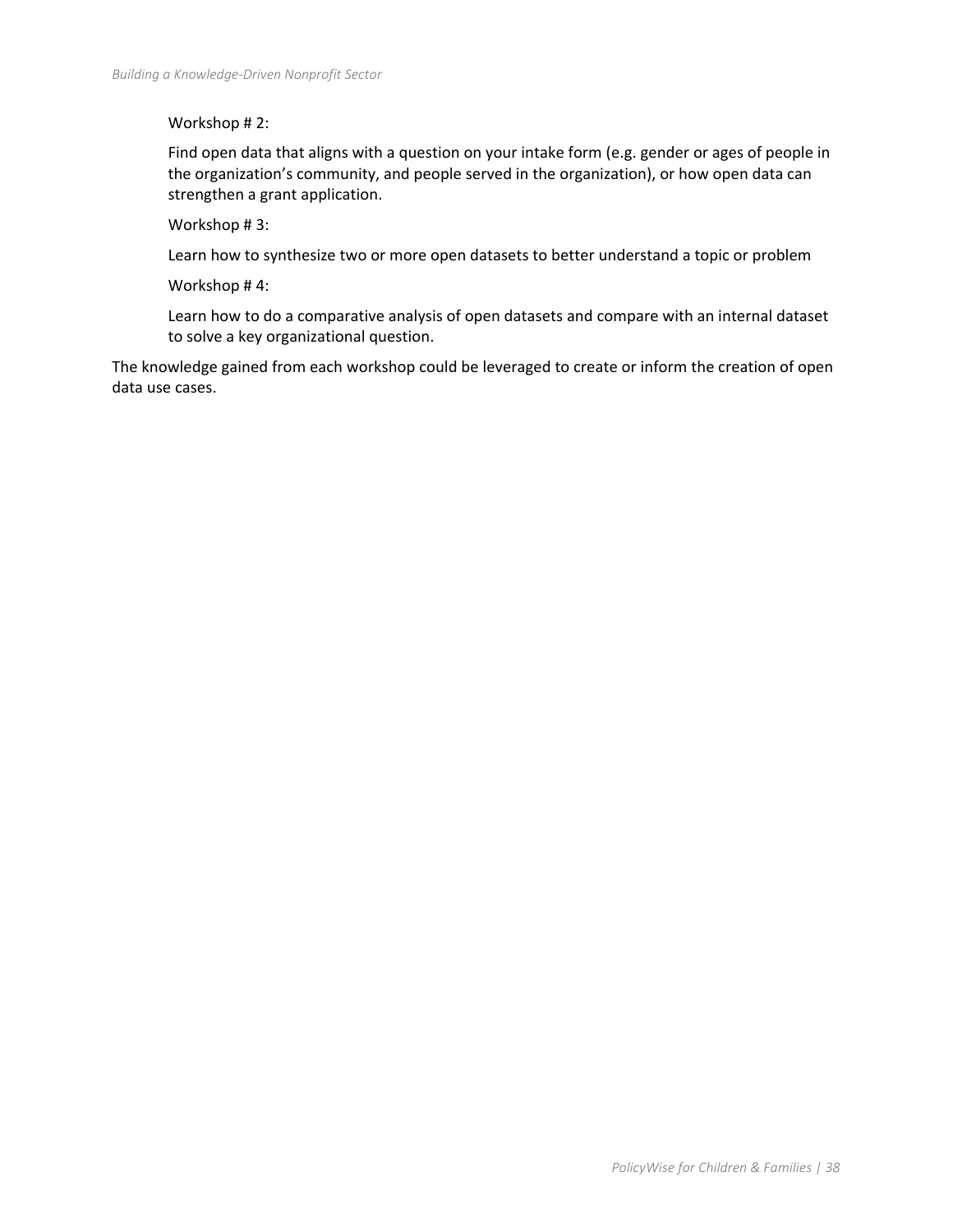## Project Plan 3: Open Data Competition



#### PROJECT RECOMMENDATION

Partner with the Government of Alberta and an Albertan university or college to host an open data competition for the arts & culture or sports & recreation subsectors. Begin with a small initiative to develop a strong foundation for future projects.

### Background:

Open data competitions are increasing in frequency as open governments expand the availability, knowledge, and use of open data. In 2019, the Government of Canada (GoC) hosted their first ever student open government challenge. According to their website $32$ , GoC aimed to demonstrate how open data can be used in creative ways to solve problems as well as create opportunities for students to participate in the open government community. In March 2020, the province of Nova Scotia hosted its fourth annual open data contest.

Many nonprofit data capacity building initiatives only offer opportunities to social service organizations. However, social services makes up only 10% of the over 25,205 charities and nonprofit organizations in Alberta.<sup>33</sup> Sports and recreation organizations make up roughly 25%, while arts & culture groups, and fundraising & volunteerism make up 9% and 8%, respectively. Organizations in these subsectors can greatly benefit from opportunities to enhance data capacity and better understand how to use open data.

### Project Activities:

Consider engaging with Open Canada and Service Nova Scotia to learn from their experiences and build valuable partnerships across Canada in the open data movement.

Ideally, this project would be a joint effort between three partners: Service Alberta, a nonprofit organization on behalf of the Alberta Nonprofit Data Strategy, and a university program such as the School of Business or computer engineering. Partnering with large institutions offers financial and technical benefits to the project. University students in such a program could provide nonprofits with the data expertise required. This could benefit both the nonprofits to build data capacity, as well as the students to form relationships and gain an understanding of the nonprofit sector. Through such interactions, students are also introduced to a future career path in the nonprofit sector.

Sponsorship by the government and/or the university would be required to provide a cash prize to the winning nonprofit(s).

 <sup>32</sup> https://open.canada.ca/en/stories

<sup>&</sup>lt;sup>33</sup> Government of Alberta, 2018).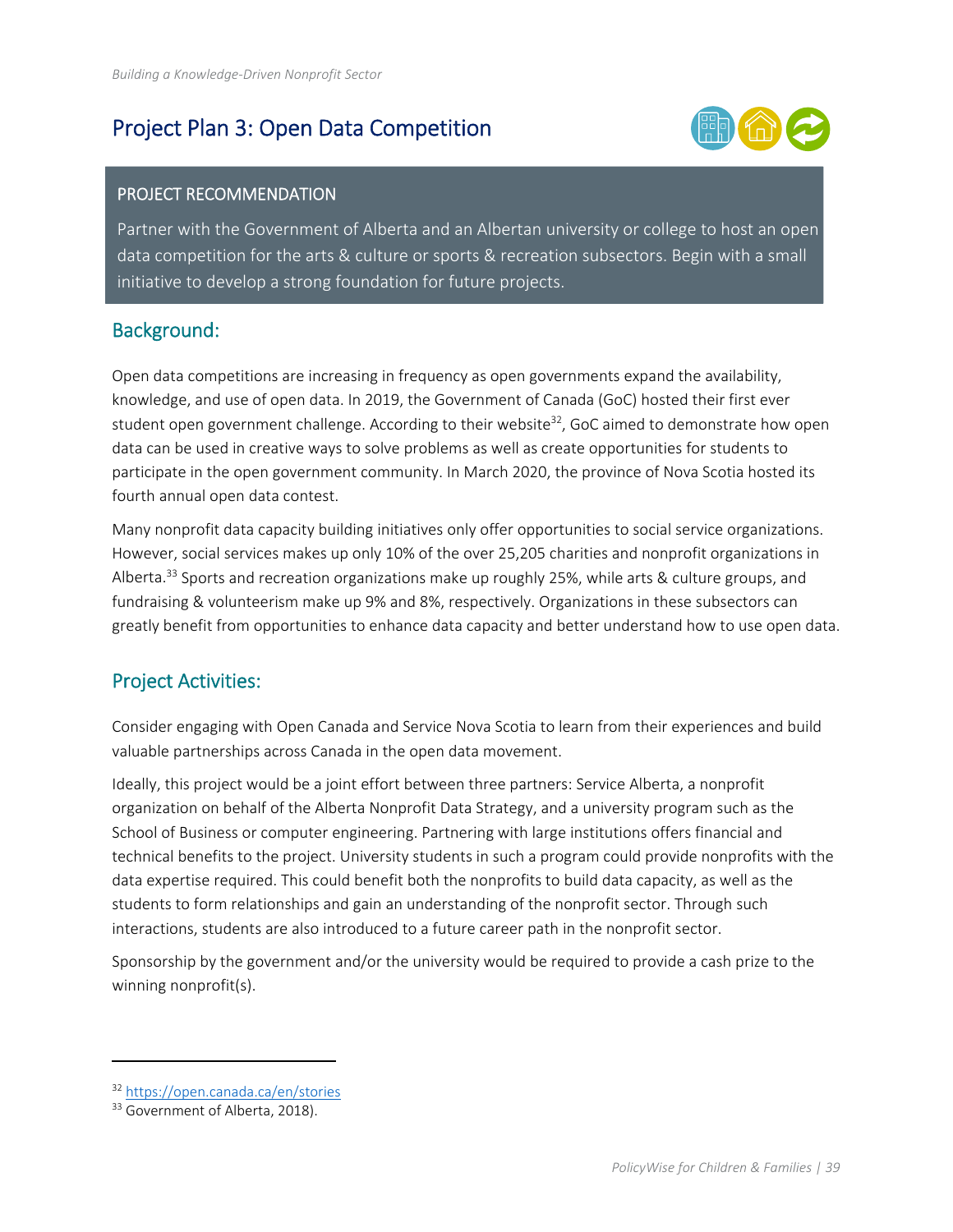## Project Plan 4: The Knowledge & Data Hub



#### PROJECT RECOMMENDATION

Key informant interview data, the environmental scan, task team research and moderator interviews fed Develop the Data Hub over time in a two-stage model. Work closely with community-based<br>- سود المساحة experts and data champions to explore funding opportunities. Leverage the data collected in 2019‐2020 to build on, including the advice provided by data platform moderators.

### **Background**

This two‐stage model offers many benefits to the nonprofit and voluntary sector. First, the Knowledge Hub advances opportunities for create a network through which data capacity is built, and the sharing of resources, opportunities, and relevant open data and information. Should the advice of the moderators be followed, this has the further advantages of testing features, generating buy-in, and planning for multiple stages of funding. The Data Sharing and Data Analytics components of the Data Hub can be slowly incorporated to advance comfort and awareness of the uses of data. The two-stage model also avoids the dangerous pitfalls of creating a platform, captured by task team members in the final meeting of 2019‐2019:

*"Nothing is sadder than building a data sharing hub no one shares data on…"* 

*"Except for maybe building the Cadillac model and it not being taken up by nonprofit organizations."* 



A Moderated Network: in which users discuss data, share information and reports, and ask and answer data‐related questions.

Data Support: is available through a "data" librarian" or supported through users.

#### Data Capacity‐Building

Education/Resources: data tips, webinars, training, and resources are available on the Knowledge Hub.

Open Data: "relevant" open data is defined by stakeholders as accessible, directly applicable reports, visualization, maps, and statistics.

Common Data Standard: encourages nonprofit organizations toward data standardization with flexibility.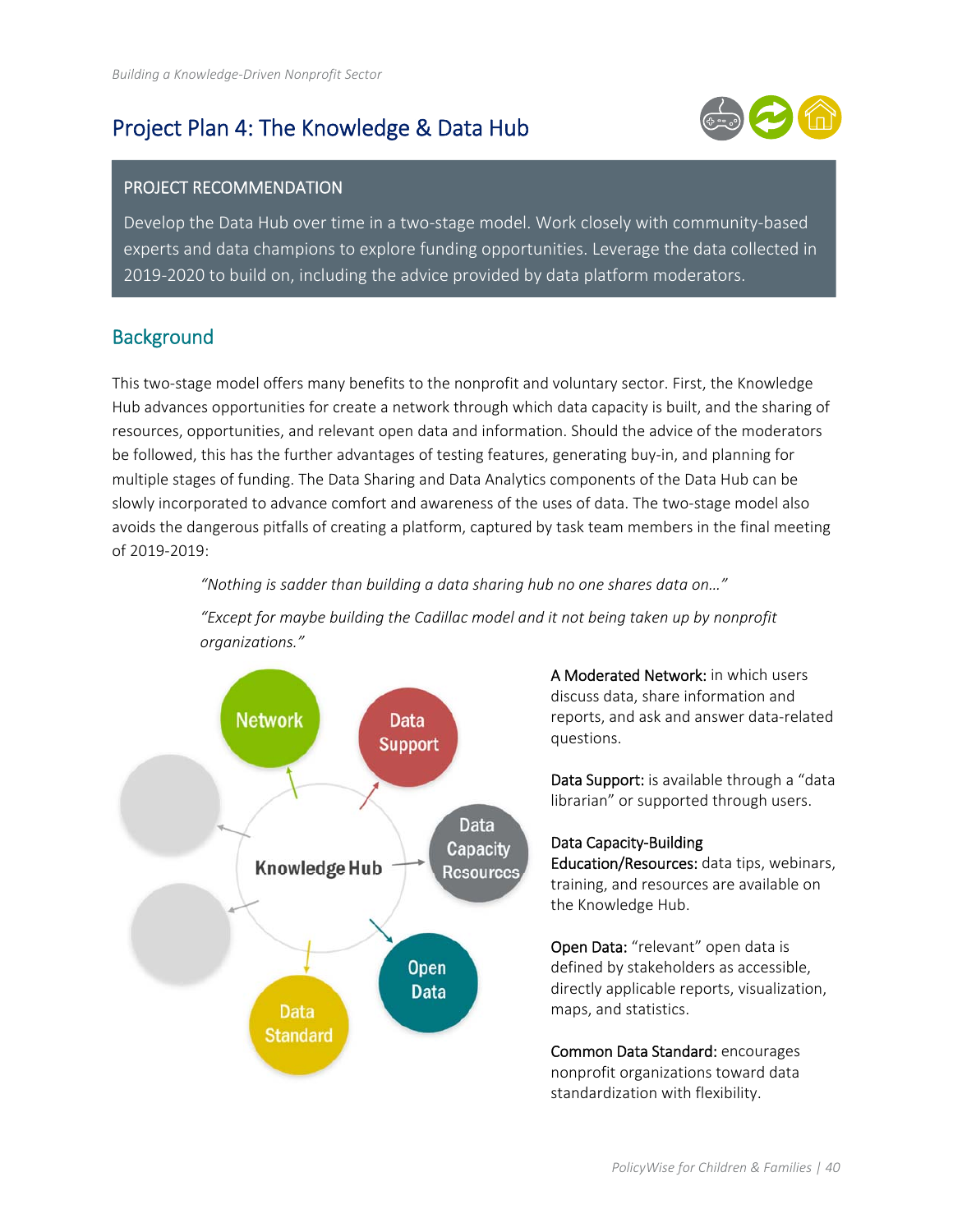#### The Data Hub builds on the

Knowledge Hub and introduces two additional components:

 Data Sharing: organizations and users can openly share data, information, and reports.

> Data Analytics: a variety of applications are available to support users to analyze, present, and extract data.



#### GOVERNANCE & FUNDING

The platform moderators who shared start‐up and maintenance costs of their platform advised the task team

to establish a diversified funding stream with three stages of funding: one large influx at the beginning, a second large influx one to three years later to expand or adjust the features of the platform, an ongoing operational costs.

Three data platform moderators shared costs to create and maintain their hub. The budget varied extremely for those that did. All are included here, and anonymized.

Example 1: \$800 000 start-up costs over several years of development, maintenance of the site done by in‐kind services across multiple organizations.

Example 2: \$35 – 40 000 annually for web development. Funding for a full‐time librarian with digital language knowledge; two days per month of staff time for research and writing; and six plain language writers paid per data publication.

Example 3: two students full-time to develop and launch the platform, and roughly 25 hours a month for maintenance and updating.

The costs can vary significantly across platforms depending on the features of the platform and the organization behind the platform. D3, for example, was launched as "as a one‐stop‐shop for data on Detroit and the region,"34 and now has a full‐time staff of nine*.* In other cases, the data platform is the avenue to share knowledge created by in‐kind support of contributing organizations.

The costs can vary significantly across platforms depending on the features of the platform and the organization behind the platform. D3, for example, was launched as "as a one‐stop‐shop for data on

<sup>34</sup> https://datadrivendetroit.org/blog/2018/03/20/history‐of‐d3/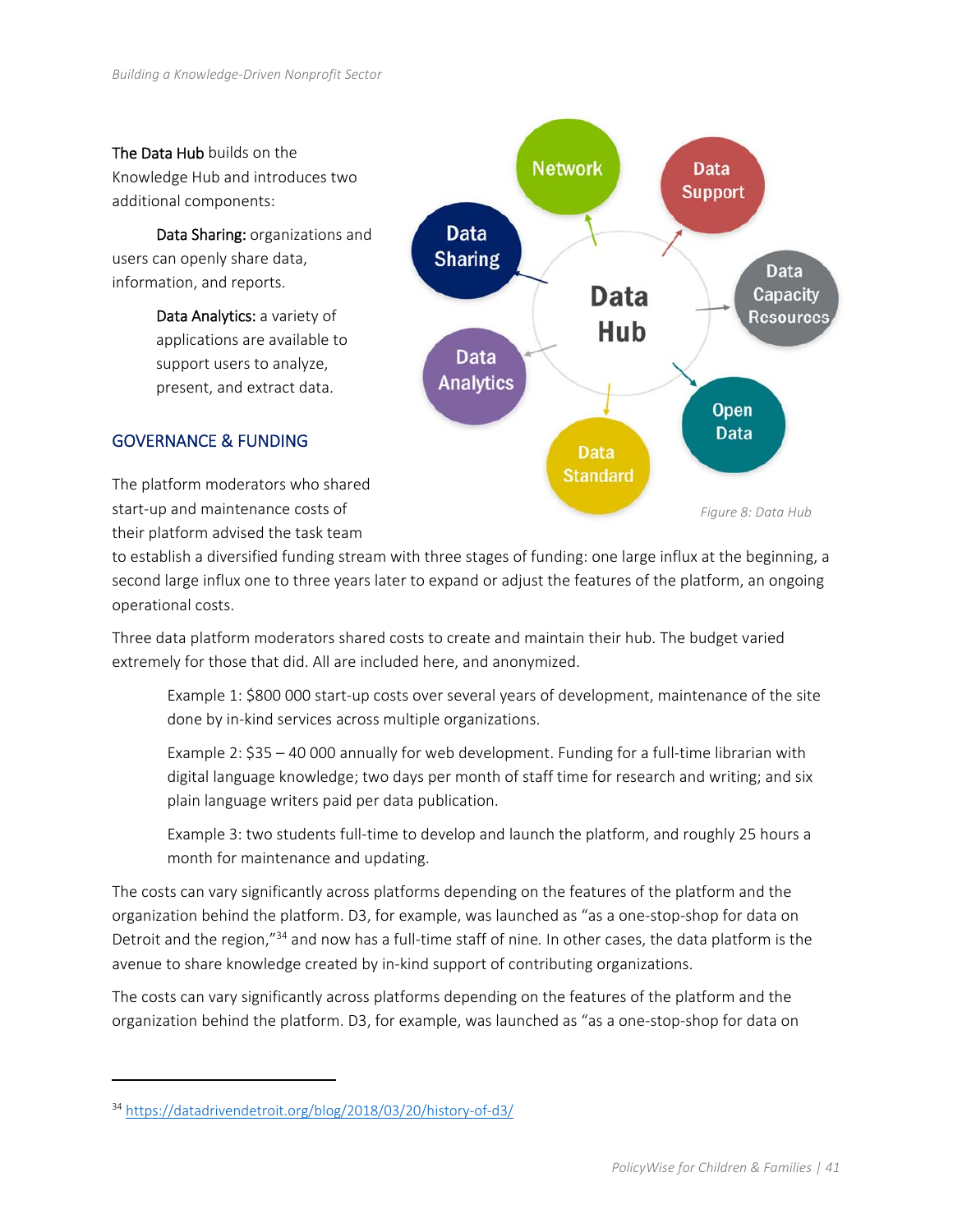Detroit and the region,"35 and now has a full‐time staff of nine*.* In other cases, the data platform is the avenue to share knowledge created by in‐kind support of contributing organizations.

The funding opportunities listed below are only a snapshot of what is available to create an *Alberta Nonprofit Knowledge Hub.* 

#### SOCIAL SCIENCE AND HUMANITIES RESEARCH COUNCIL GRANT (SSHRC)

More than one data platform gained start-up funding from a SSHRC. The SSHRC Partnership Grant<sup>36</sup> is a 4-7 year grant with two stages. Stage 1 is \$20000, Stage 2: is up to \$2.5 million. It is intended for "large teams working in formal collaboration between postsecondary institutions and/or organizations of various types. The SSRCH Transformation Grant<sup>37</sup> is a \$2 million to \$4 million dollar grant to support largescale interdisciplinary research projects that create "a significant and real change impact" by proposing a "novel world‐leading approach". Grants can be held for up to six years.

#### NATURAL SCIENCES AND ENGINEERING RESEARCH COUNCIL OF CANADA (NSERC)<sup>38</sup>

NSERC grants support university researchers collaborating with the private, public or nonprofit sector organizations. The grants available are from \$20 000 to \$1 million per year, for 1‐5 years. Alliance grants support research creation and mobilization, and cross-disciplinary collaboration.

#### EDMONTON COMMUNITY FOUNDATION (ECF)39

ECF Community Grants provide funding for operation needs, including equipment, infrastructure. Grants range from between \$50 000 for a first‐time applicant and \$80 000 for a second time applicant. Calgary Foundation.40 The Engage Citizens Community Grant supports initiatives that pilot new programs and create new opportunities, among others. Only registered charities are eligible to apply.

<sup>35</sup> https://datadrivendetroit.org/blog/2018/03/20/history‐of‐d3/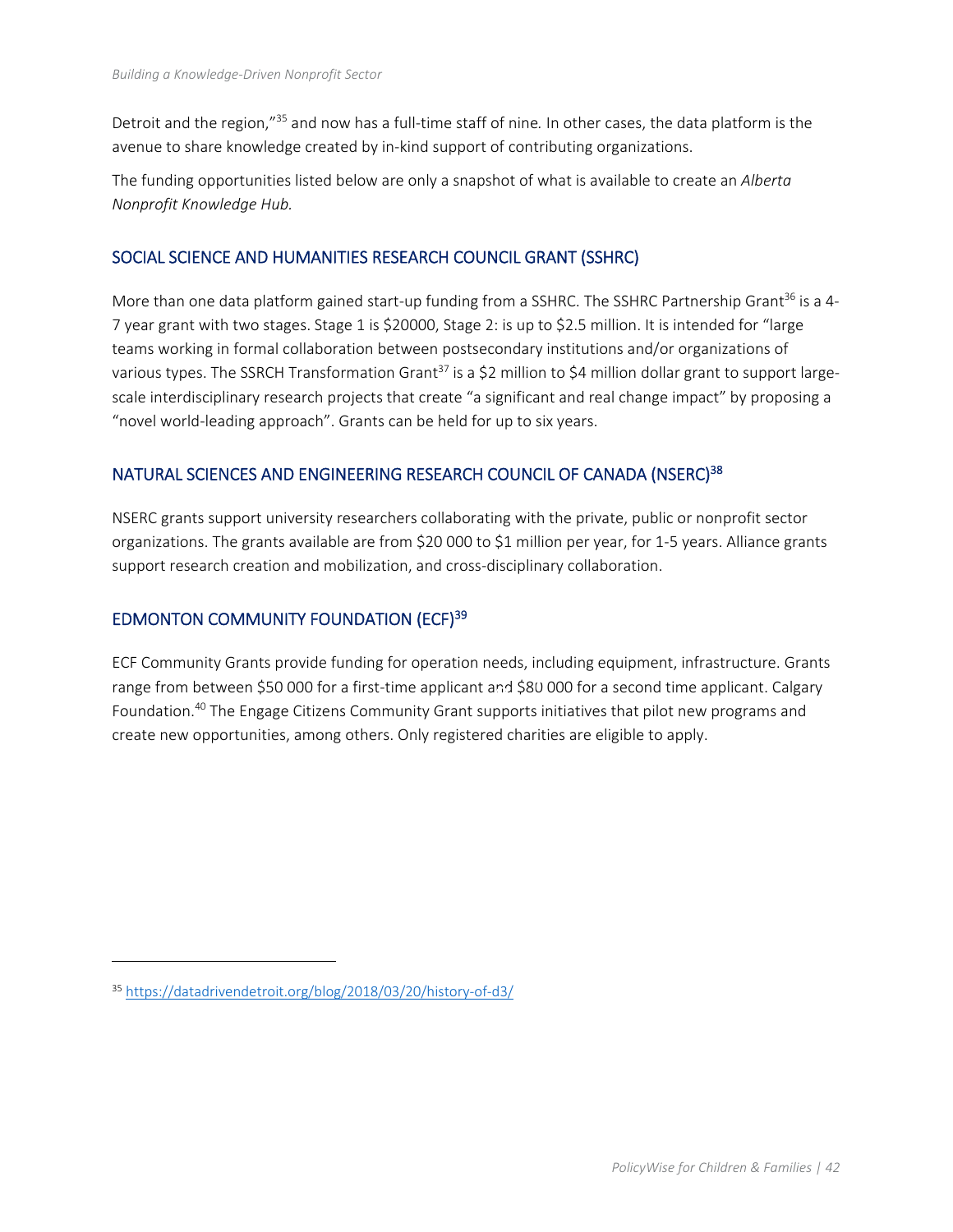## Project Plan 5: Tips & Tricks



#### PROJECT RECOMMENDATION

Partner nonprofit organizations with community‐based data experts to create and disseminate "Tips & Tricks" Toolkit. This toolkit will build on the *Open Government Portal Sampling Document* created for the Alberta Nonprofit Data Strategy. Tips & Tricks will outline specific uses of the data in the nonprofit context to build an engaged community of people that regularly use data together.

#### Background:

Alberta nonprofit and voluntary sector stakeholders require access to timely information to enable the nonprofit sector to:

- Advocate for system-level policy changes
- **•** Better understand the impact nonprofits have in their communities
- Make evidence-informed decisions
- Drive outcomes of organizations and programs
- Answer key organizational, community, and sector questions (e.g. who is settling in Alberta? How many privately sponsored refugees come to this province? What services are they accessing?)
- **Easily access the right data at the right time,** for example, when applying for a grant.

A wealth of information to support the above actions available to the sector, both on the GoA Open Portal and in reports generated by the nonprofit sector, such as the CCVO State of the Sector Report<sup>41</sup>. However, many nonprofit stakeholders remain unaware of what information they have access to, or may unsure of to use available data to advance the needs of their organization or the sector.

The data nonprofit and voluntary organizations consider to be high-value are documented in this report, and are largely referenced in the *Open Government Portal Sampling Document* created by the Alberta Nonprofit Data Strategy.

### Project Activities:

To enable the nonprofit sector to easily use the available data to meet their collective needs Tips & Tricks should be developed by nonprofit organizations in partnership with community-based data experts. The toolkit, through both its development and when effectively mobilized, will support the development of a strong network of data champions, and enhance the ease in which nonprofits can access the information they need, when they need it.

<sup>41</sup> https://www.calgarycvo.org/state‐of‐the‐alberta‐nonprofit‐sector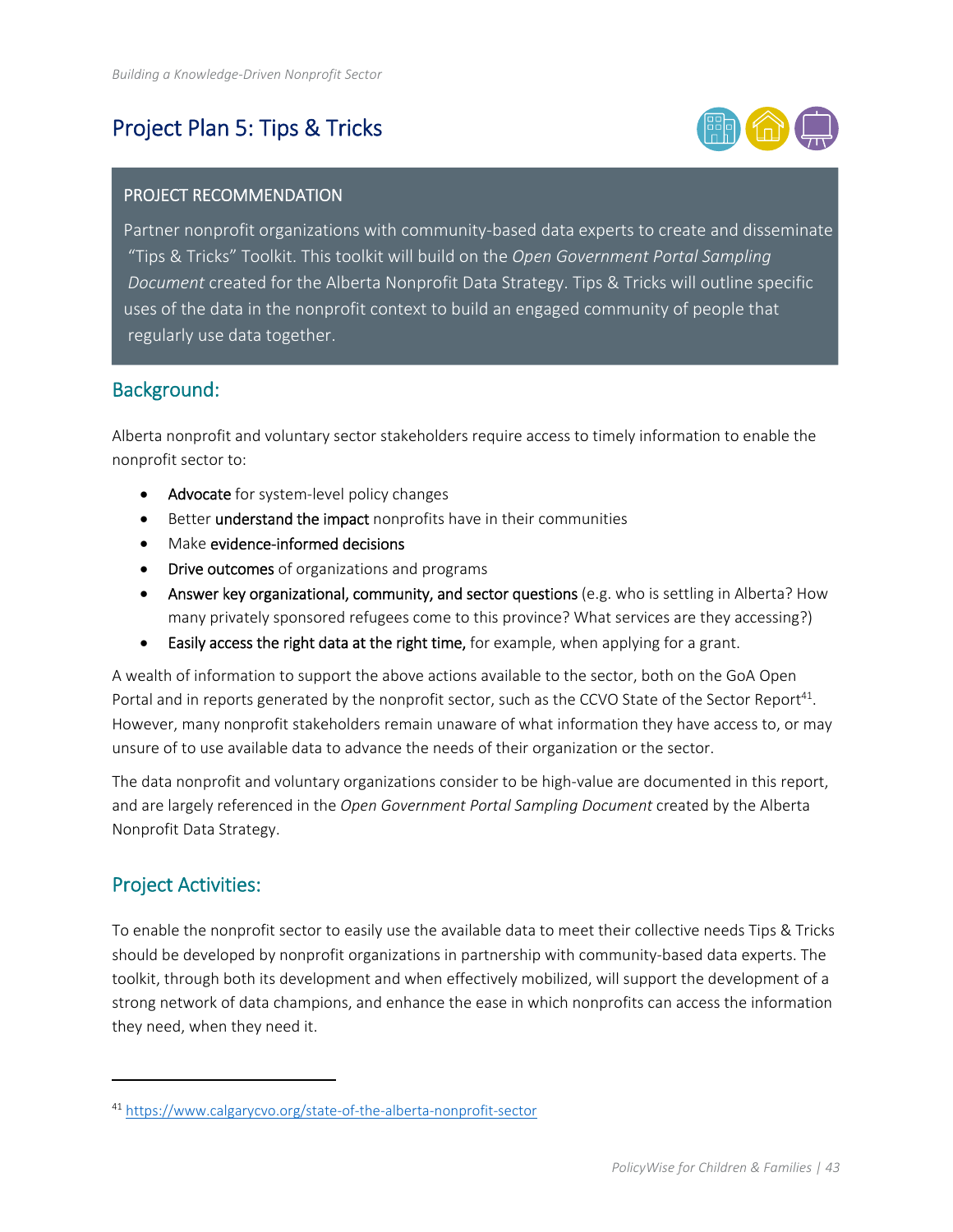Over time, Tips & Tricks will increase nonprofit stakeholders' exposure to open data and comfort level exploring the GoA Open Government Portal. By increasing the knowledge of available information, and how to use it, the sector collectively builds an engaged community of people that regularly use data together.

Knowledge Mobilization will be key to disseminating Tips & Tricks. It should be shared broadly among provincial stakeholders and continue to be developed in partnership. This toolkit will support the nonprofit sector to have a quick reference to the types of open data available to the nonprofit sector.

Project follow-up could include working with the ABNN to do a follow-up survey of its membership six months after Tips &Tricks publication to ask:

- 1) Did you try to use any of the datasets?
- 2) What were your successes?
- 3) What were the stumbling blocks?
- 4) Would you try again?
- 5) What additional information is needed to make it more useful?

Similar to the User Stories a repository of the Tips & Tricks can be hosted on a central platform such as the ABNN website.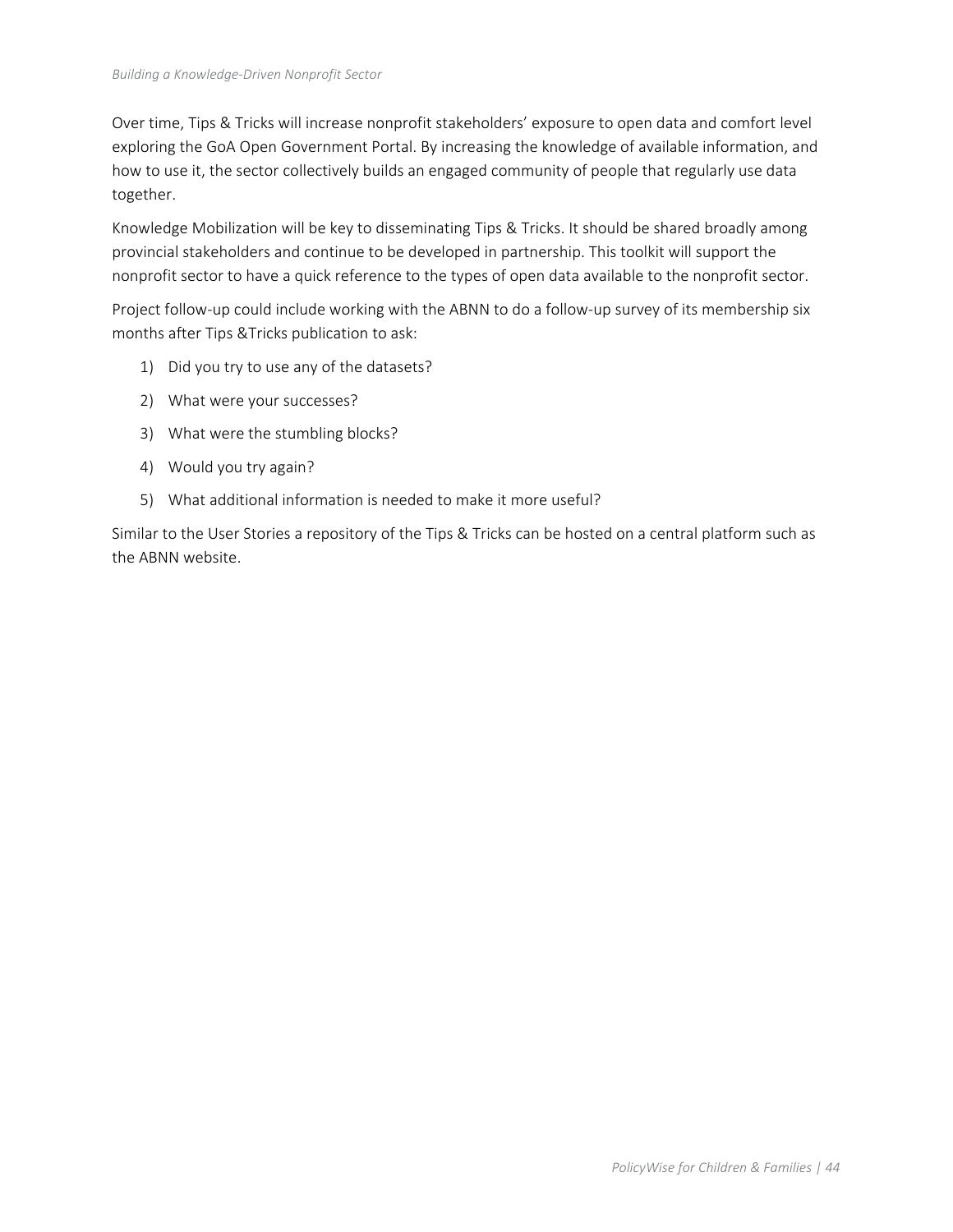## Project Plan 6: Data Librarian



#### PROJECT RECOMMENDATION

Create a data librarian position to support organizations improve their strategic use of data, build a strong network of data champions, and share resources.

### **Background**

The concept of a data librarian was introduced over the course of an interview with a nonprofit sector key informant. When asked how to address data capacity in the nonprofit sector, the information answered:

What would be more helpful, is if we could have a shared person with others in the sector, *to have a position where you are collecting data, and to check the data to see if that data will help us with reports. I don't think it makes sense to build it within an organization, but more within a sector.* 

*The data hub would need a "librarian". When you go to a library someone shows you how to look things up. This is the problem. I'd be excited if the data hub came with supports and helped me navigate, that would be great.* 

This concept was introduced and discussed across all task team and was positively received. Data capacity‐building is effective when engaged communities of people regularly discuss and use data together.

### Project Activities:

Initially, it may be difficult to maintain a full time nonprofit data librarian function at an independent nonprofit agency. This project plan intends for demand for, and knowledge of a data librarian's expertise to grow slowly over time until nonprofit agencies. A phased approach can be considered:

- Phase 1:
	- Partner with municipal library system or academic library systems to develop a part‐time position in partnership and with existing resources. This may be an in‐kind contribution or supported by a small grant.
	- Initially, the scope of service should be limited to a feasible focus area such as a data librarian that can help with grant applications using open municipal, Government of Alberta or Government of Canada open data.
- Phase 2: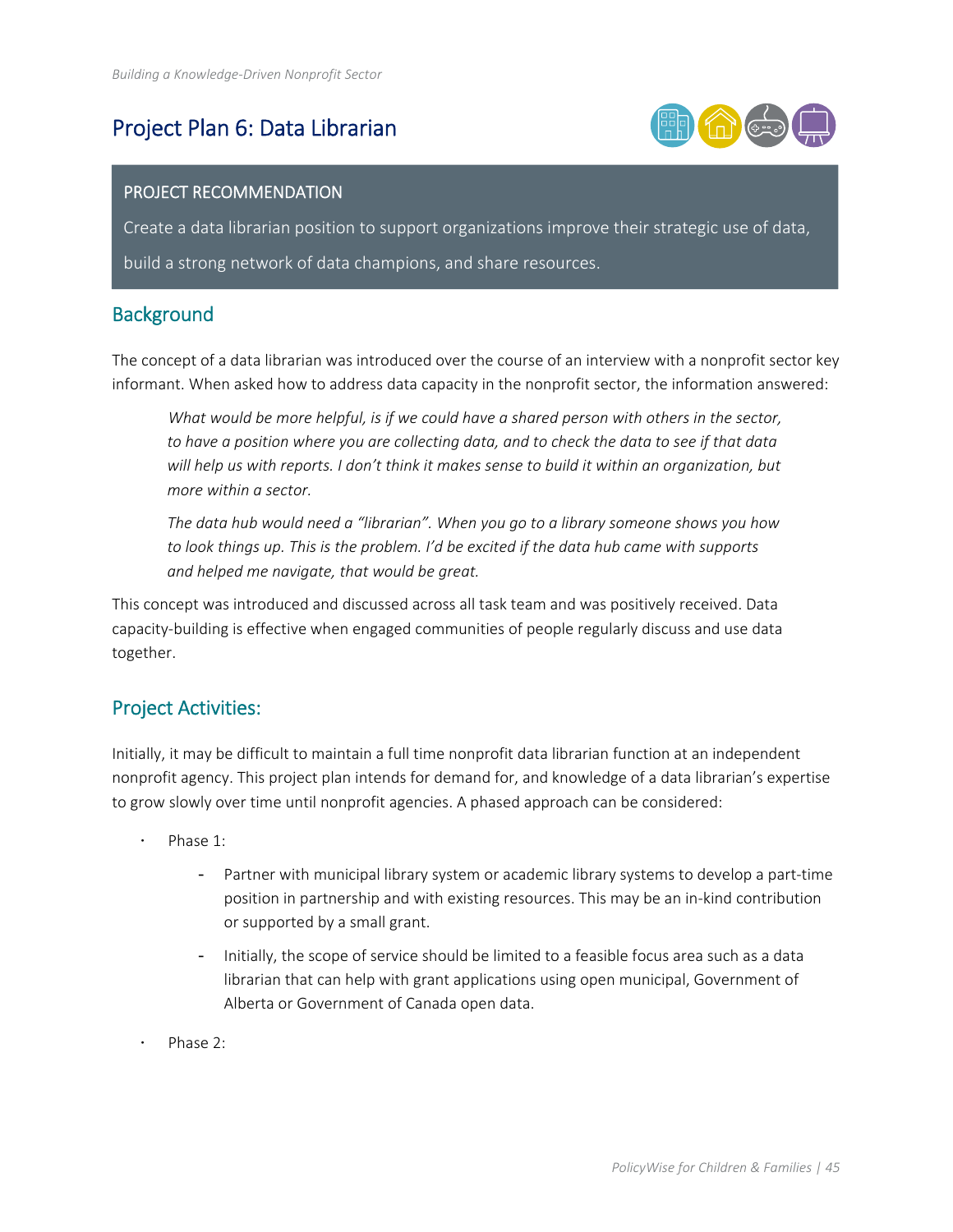- As the data librarian is able to respond to more information requests in Phase 1, demand for the service will increase. This early evaluation data will support a larger ask of funders to support a full-time position with a wider scope of service.
- This position may remain at a library environment or be moved to a nonprofit host organization. Potentially the same as that is hosting the Knowledge Hub.
- Phase 3:
	- Once demand grows, multiple positions may be required. Scope of the data librarian may also increase or take on specialties beyond gathering of information, such as data visualization and storytelling.
	- Cost-recovery should be introduced either as a fee-for-service model, a subscription model, or a network model. A network model would involve a network of agencies that fund a shared position together. This would also be relevant in a subsector context, in that a subsector, or a subsector umbrella organization may fund such a data librarian who would have expertise in that particular subsector. Again, potentially in conjunction with a subsector data hub.

With a phased approach, costs can grow with demand rather than requiring a large initial commitment. This will also allow the nature of the data librarian to evolve and specialize as the sector learns more about what needs are best met through such a data librarian versus building such capacity internally.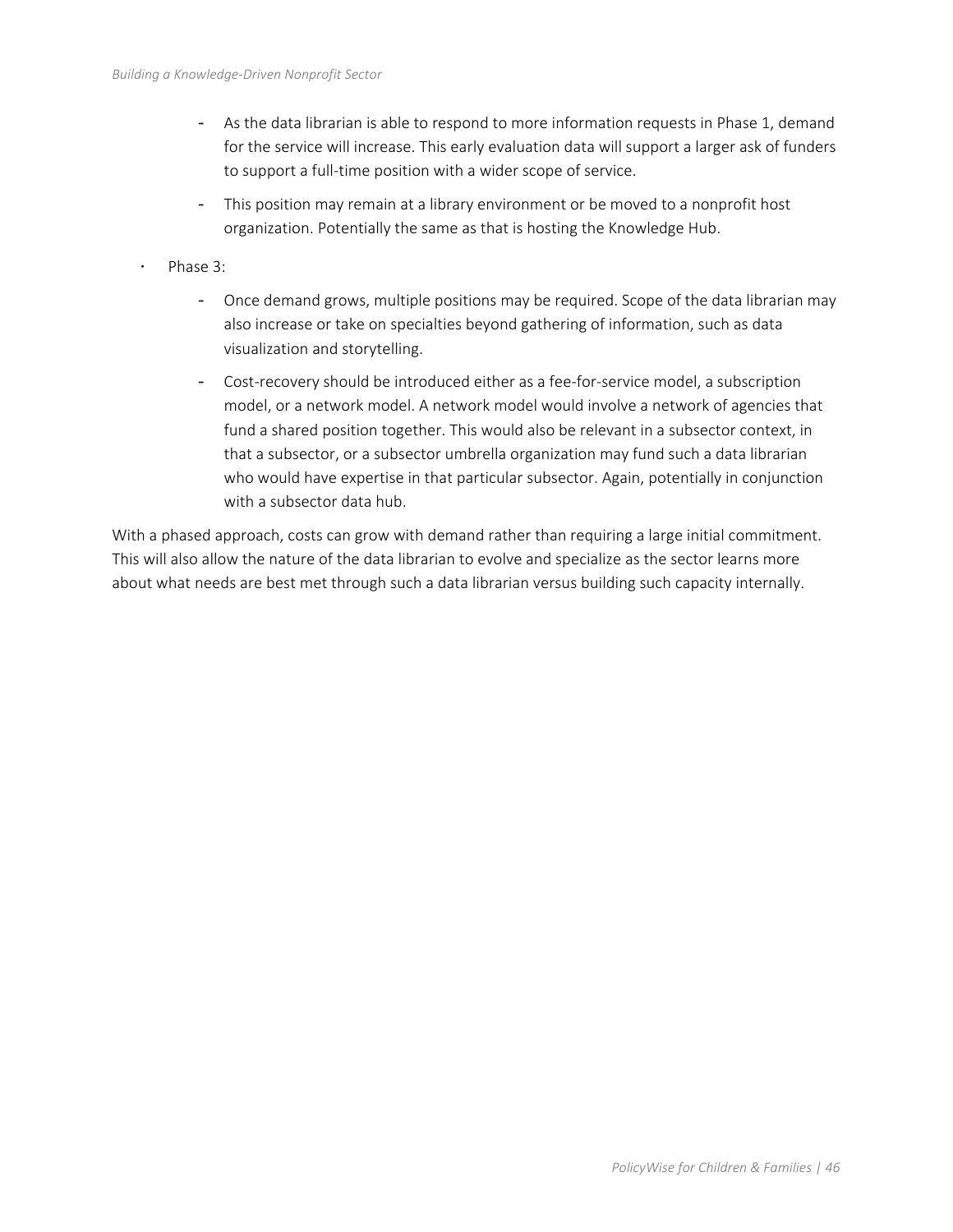## Project Plan 7: Resource Sharing & Engagement



#### PROJECT RECOMMENDATION

Plan to intentionally share the awareness of tools and strategies discovered by stakeholders and ta team members over the 2019‐2020 year. Leverage the relationships developed through the Alber Nonprofit Data Strategy to share known resources and create strategic alignment between initiati and tools, such as those developed by DataBasic, Data Orchard, and PolicyWise.

### **Background**

Many tools, references, projects, and initiatives were discovered by the Alberta Nonprofit Data Strategy partners and contributors over 2019‐2020. Significant research was conducted, which built on the Phase I learnings.

As the Alberta Nonprofit Data Strategy evolves, and with an ever-shifting landscape, it remains important to ensure the learnings gained from 2018‐2020 be accessible and used to inform future work whenever possible.

### Project Activities

Work with community partners to test and advance existing tools created by data champions and organizations. For example, DataBasic<sup>42</sup> lists the following four elements of nonprofit data culture:

- Leadership prioritizes and invests in data collection, management and analysis/knowledge production.
- Leadership prioritizes creative data literacy for the whole organization, not just for IT people, data journalists or program evaluators;
- Staff are encouraged and supported to access, combine and derive insight from the organization's data; and that
- Staff recognize data when they see it. They offer creative ways to use the organization's data to solve problems, make decisions, and tell stories.

DataBasic has created the data culture project, an online learning program designed to improve data culture for all staff within a nonprofit organization. They provide two activities, each with a set of guiding facilitation videos.

<sup>42</sup> https://databasic.io/en/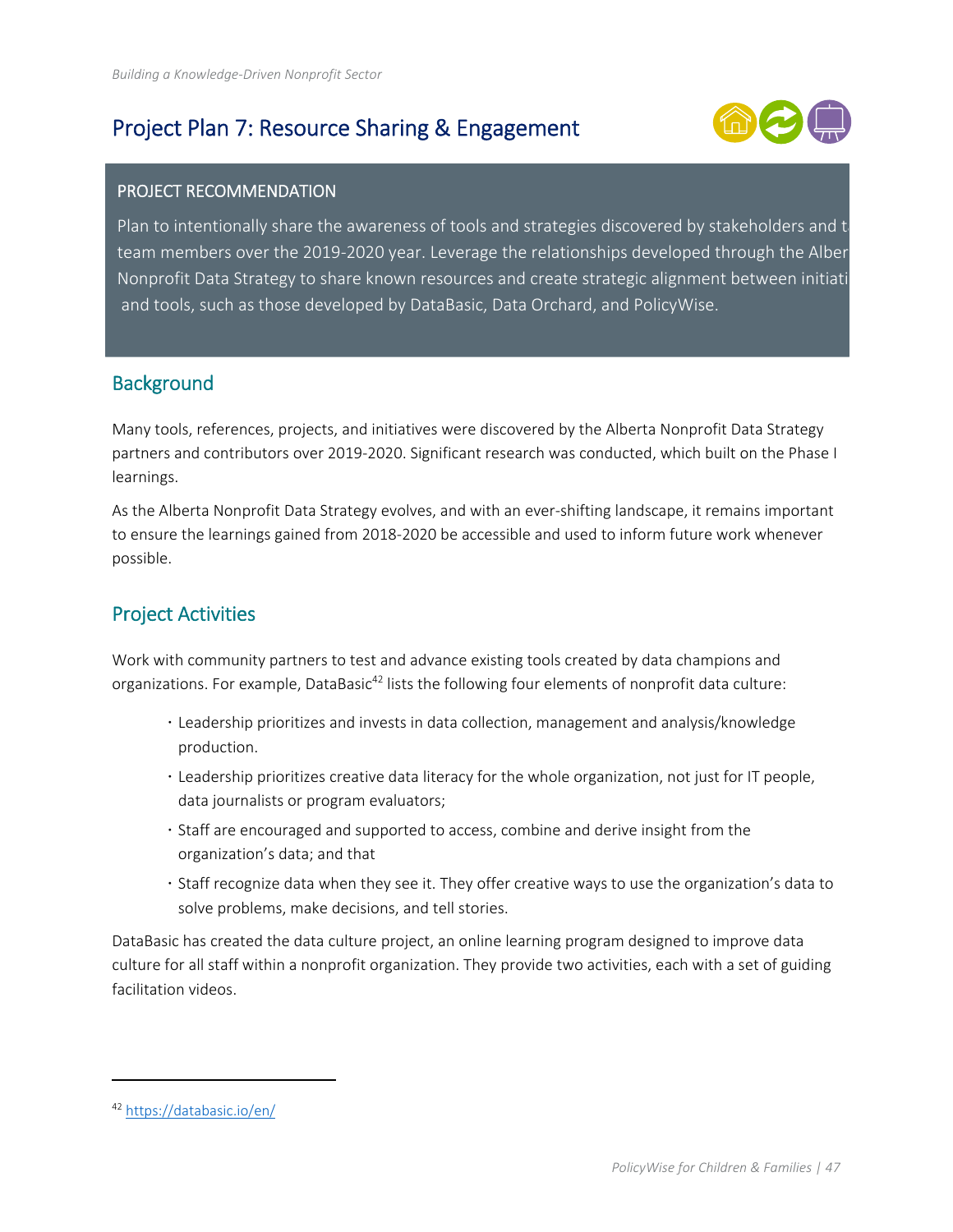## Project Plan 8: Data Entry is Caring



#### **PROJECT RECOMMENDATION**

Support organizations to build a data culture by re‐messaging data collection from a bureaucratic burden to an action of care.

### Background:

At all intersections of engagement throughout the Alberta Nonprofit Data Strategy, the buy-in of frontline staff (in the social serving sector) to data collection and entry was repeatedly discussed as a barrier to the quality of organizational data.

Reasons for a lack of buy‐in to data collection include:

- A lack of training in areas such in basic digital and technological literacy, both in educational and occupational settings;
- Pervasive messaging and culture of the "burden" and "bureaucracy" of data collection throughout an organization or sector; and
- No pay‐off for those tasked with collecting and inputting data.

Shifting the message of data collection from a bureaucratic burden to an action of care creates opportunities for staff at all levels of an organization to buy‐in to understanding data as valuable.

### Project Activities:

Each organization experiences different reasons for low buy‐in for consistent data collection. Opportunities to support organizations to communicate and demonstrate the outcomes related to quality data must respond to the needs of many organizations. Examples include:

- Respond to the needs of staff when it comes to documents (e.g. an intake form). What makes their lives easier?;
- Demonstrate how quality data enables an organization to improve on mental health programming staff;
- More effective programming for clients due to more effective use of funding within an organization, or a new funding stream gained by a clearly articulated proposal;
- $\cdot$  A clear privacy standard; and
- A document or piece of information that makes their lives easier.

A campaign to shift behaviour may benefit from the support of an umbrella organization. For example, this could be a campaign led by the ABNN, ECVO, CCVO, or a large funder such as the ECF.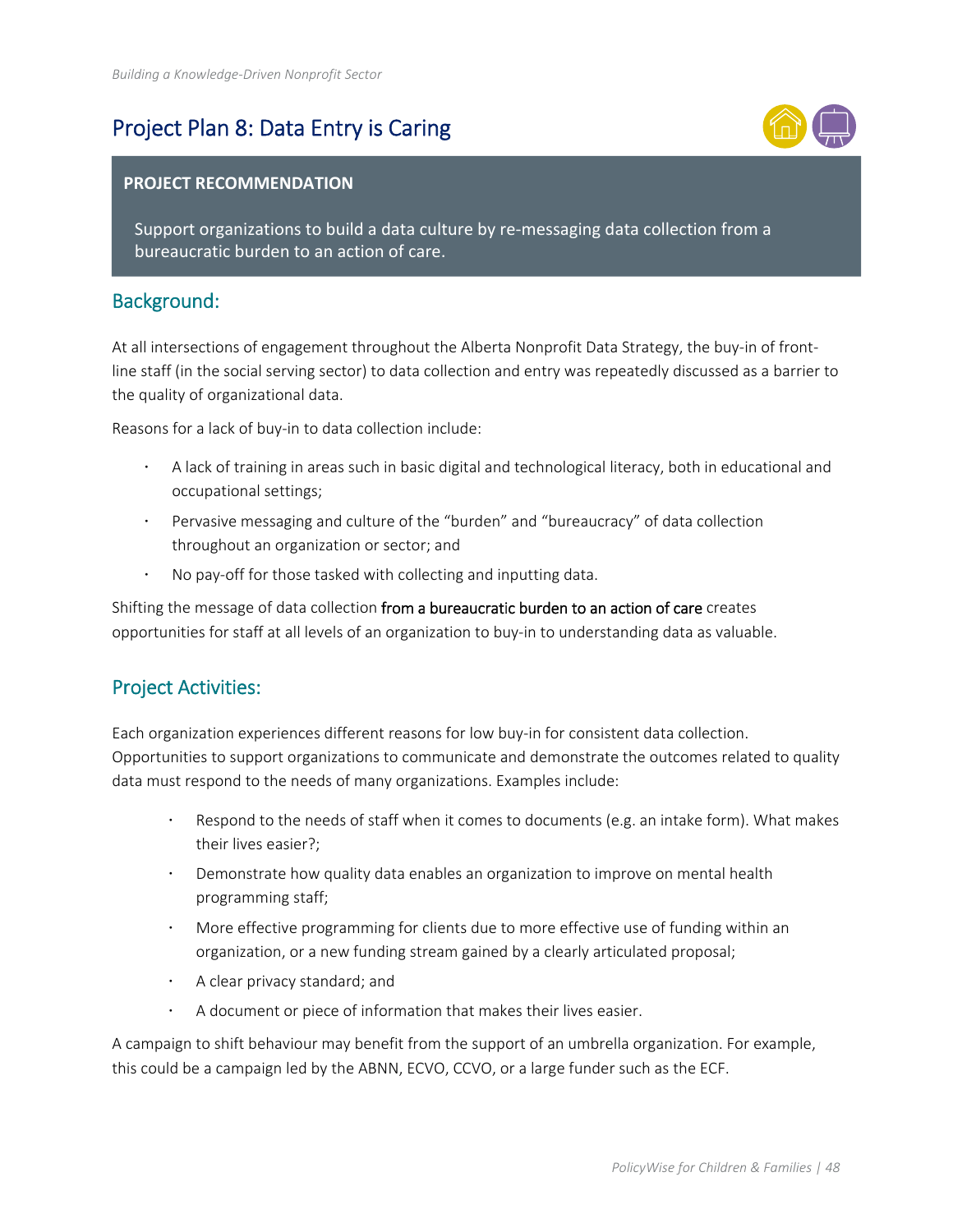## References

Abazajian, Katya & Isama, Noel. *What makes a good open data use case?* Last modified 2019. https://sunlightfoundation.com/2019/01/11/what-makes-a-good-open-data-use-case/

Alberta Nonprofit Network. Copyright 2018. https://albertanonprofits.ca/

*Alberta Nonprofit Network Data Strategy Steering Committee Terms of Reference.* 2019.

Bhargava, Rahul; and D'Igazio, Catherine. "DataBasic." https://databasic.io/en/

Calgary Chamber of Voluntary Organizations. 2019. *Reflections on Civil Society: The State of the Alberta Nonprofit Sector 2019.* https://www.calgarycvo.org/state-of-the-alberta-nonprofit-sector

Calgary Foundation. Copyright 2020. https://calgaryfoundation.org/.

Cambridge University Libraries. University of Cambridge. *Reflective Practice Toolkit.* Last modified 2019. https://libguides.cam.ac.uk/reflectivepracticetoolkit/models

Collaborative for Health & Home. Copyright 2018. http://calgarychh.ca/

Common Outcomes Initiative Model

https://www.edmonton.ca/programs\_services/documents/PDF/CommonOutcomeInitiative-CORModel.pdf

Common Outcomes Initiative Annual Summary. 2019.

https://www.edmonton.ca/programs\_services/documents/2018CORAnnualReport.pdf

Community Mental Health Action Plan. 2016.

https://myunitedway.ca/wp‐content/uploads/2019/09/CMH\_ActionPlan\_Web\_Final.pdf

Culture and Tourism, Government of Alberta. *Profiling the Nonprofit and Voluntary Sector in Alberta.*  2018. https://open.alberta.ca/dataset/profiling-the-nonprofit-and-voluntary-sector-in-alberta

Data Driven Detroit. Copyright 2018. https://datadrivendetroit.org/

Data Orchard. Copyright 2019. https://www.dataorchard.org.uk/

Edmonton Community Foundation. Copyright 2020. https://www.ecfoundation.org/grants/.

Government of Alberta. *Information Sharing Toolkit for Social‐based Service Design and Delivery.* 2018.

https://open.alberta.ca/publications/9781460136829#detailed

Government of Alberta. *Information Sharing Guide for Social‐based Service Design and Delivery.* 2018.

https://open.alberta.ca/publications/9781460136812#summary

Government of Canada. Last modified 2020. https://open.canada.ca/en/stories

GovLab. New York University Tandon School of Engineering. http://odimpact.org/index.html

Natural Sciences and Engineering Research Council of Canada. Last modified 2020.

https://www.nserc-crsng.gc.ca/Innovate-Innover/alliance-alliance/index\_eng.asp.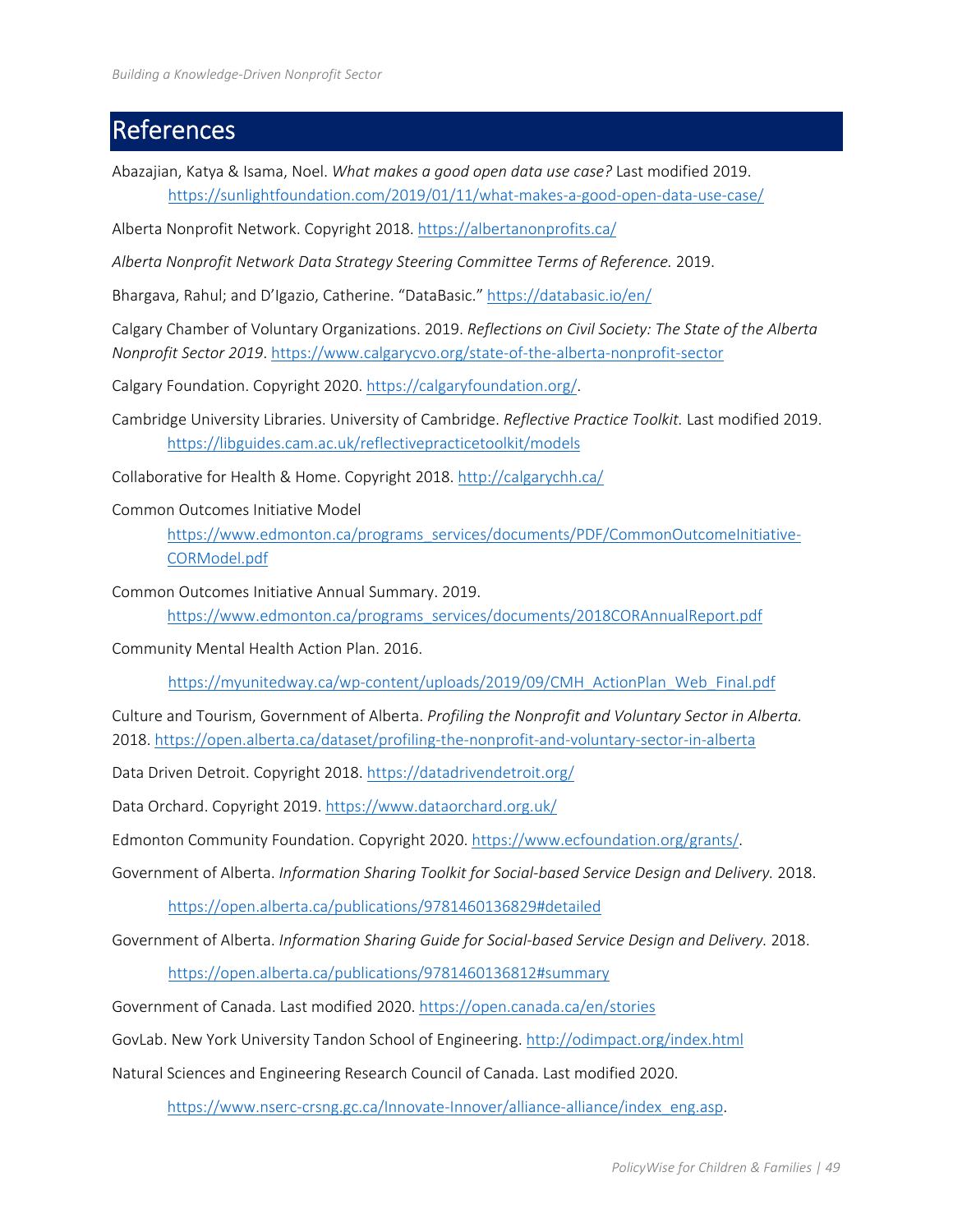M.A.P.S. Alberta Capital Region. Copyright 2019. https://mapsab.ca/

Ontario Nonprofit Network. *Towards a Data Strategy for the Ontario Nonprofit Sector.* 2015. https://theonn.ca/data‐strategy‐ontarios‐nonprofit‐sector

Service Alberta, Government of Alberta. Copyright 2020.

https://www.alberta.ca/open‐government‐program.aspx

- Service Nova Scotia, Government of Nova Scotia. Crown Copyright. https://novascotia.ca/opendata/contest.asp
- Social Science and Humanities Research Council. Last modified 2020. https://www.sshrc‐ crsh.gc.ca/funding-financement/nfrf-fnfr/transformation/2020/competition-concours-eng.aspx.
- Sunlight Foundation. *Do you know your open data's use cases?* https://communities.sunlightfoundation.com/discovery/use-cases/
- United Way Alberta Capital Region. Copyright 2017‐21. https://www.myunitedway.ca/mentalhealthyeg/.
- Zakaib, Geoff*. Building a Foundation for an Alberta Nonprofit Data Strategy Final Report*. 2019a.

https://static1.squarespace.com/static/5aef5b46cef3728571e6c46c/t/5ca39f266becf1000149d0 9f/1554226983895/Alberta+Nonprofit+Data+Strategy%5B1%5D.pdf

Zakaib, Geoff. *Alberta Nonprofit Data Strategy Roadmap.* 2019b. https://static1.squarespace.com/static/5aef5b46cef3728571e6c46c/t/5c745650eb393140a6202 15e/1551128147129/ANDS+Roadmap+‐+February+2019.pdf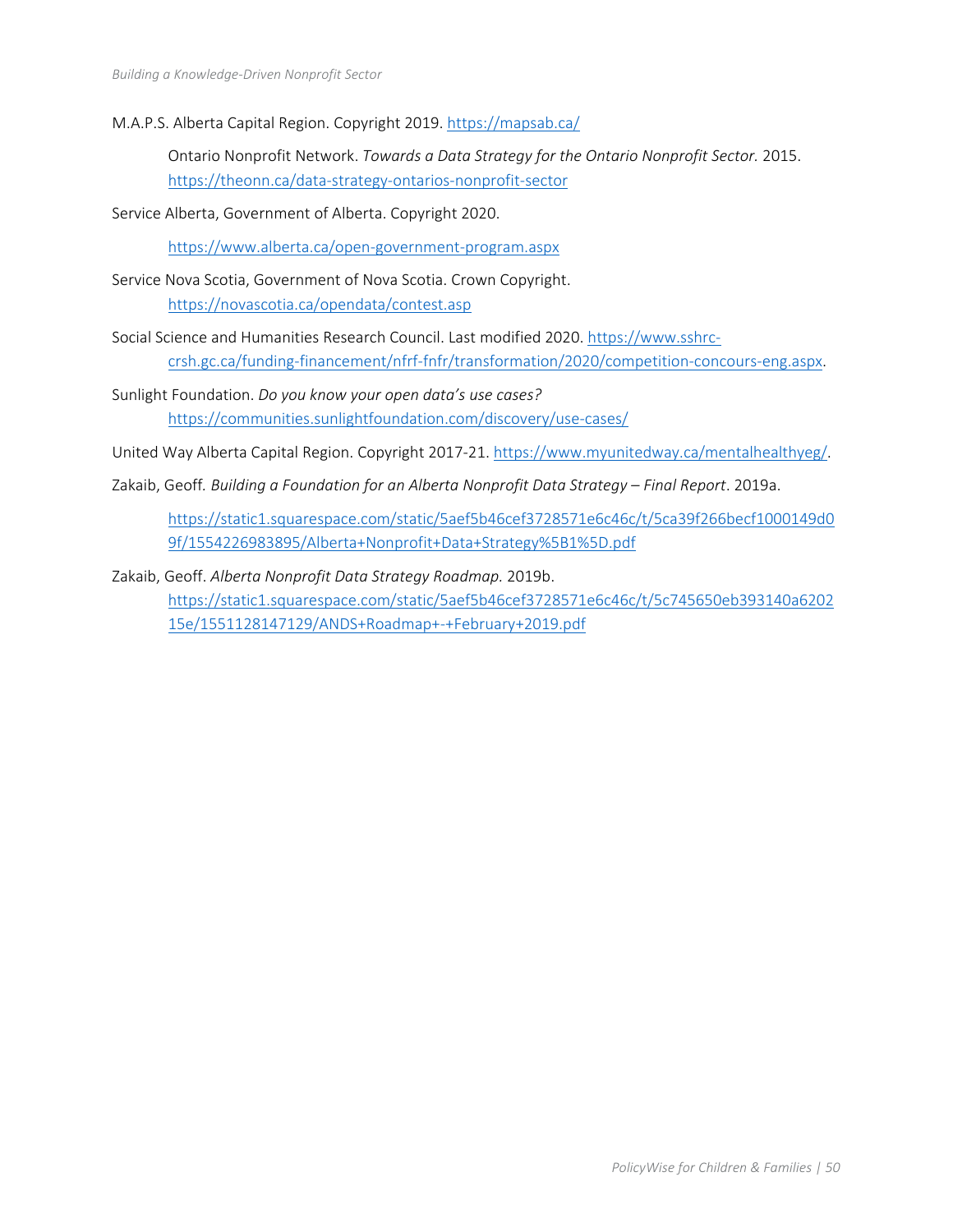## Appendices

## Appendix A: Data Hub Task Team Interview Guide for Data Platform **Moderators**

- 1. Why did you create this data hub? Who was your target user?
	- a. Has the demographic of that user changed or shifted?
- 2. How did you decide what sorts of features your hub would have? (e.g. E.g., an educational component, a networking capacity, a Q&A forum, a data warehouse)
	- a. What other options or features did you consider but ultimately choose not to include? Why?
- 3. What is working well and not working?
	- a. If you knew what you know now, what would you change?
	- b. The biggest challenge?
- 4. What sort of resources does your data hub require and how have you secured those resources?
	- a. Infrastructure/technical resources and capacity
	- b. Human resources
	- c. Funds
	- d. Governance (who runs what? How was that decided?)
- 5. What is the future for your data hub? (e.g. any plans for expansion?)
- 6. Do you have any advice for us as we move to develop a (sub)sector wide data hub?